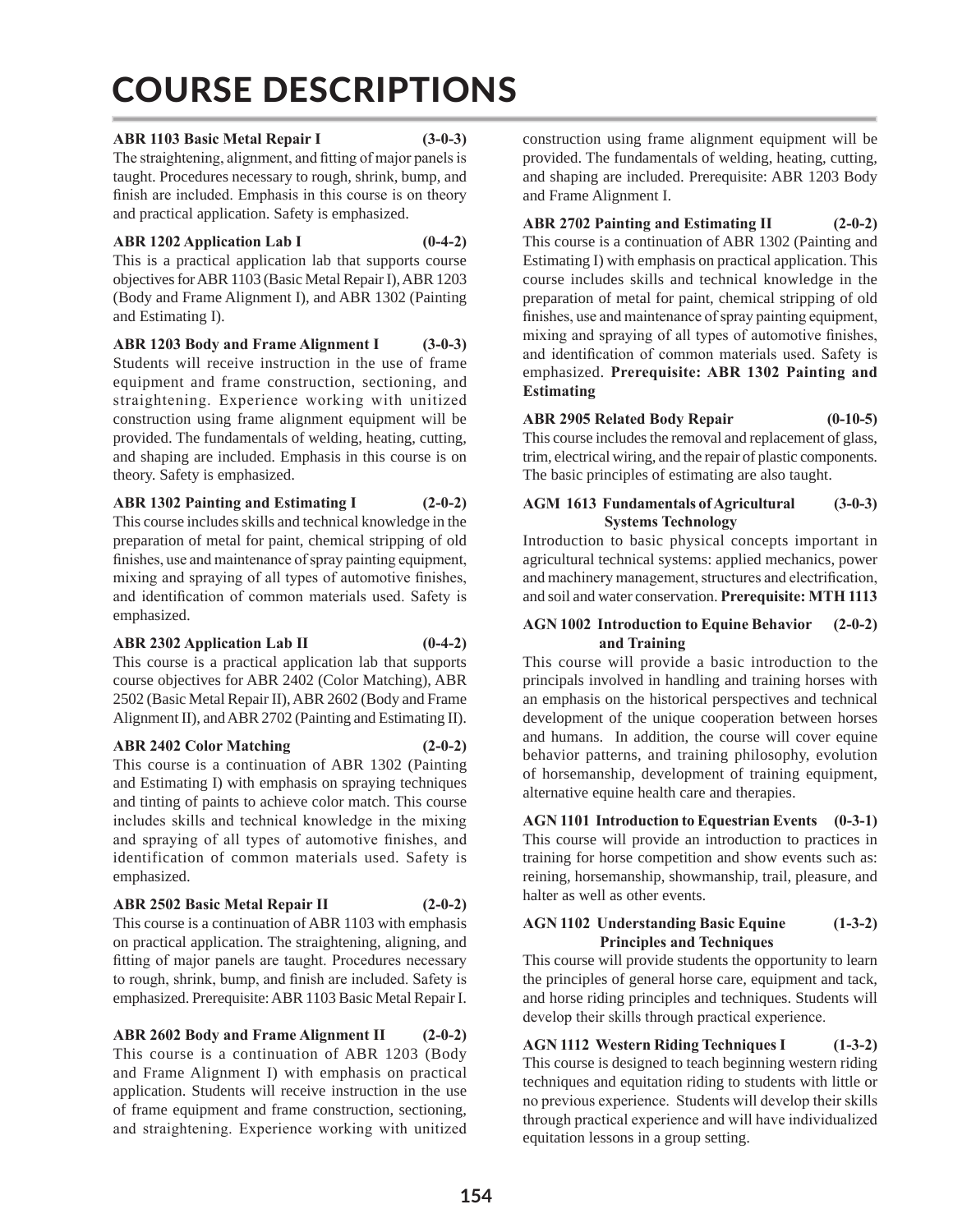# **AGN 1203 Introduction to Plant Science (3-0-3)**

An introduction to basics of agricultural crop plant structure, growth, and production.

#### **AGN 2103 Crop Science (3-0-3)** Principles of crop growth, development, and utilization and how these principles relate to production. Emphasis on major agronomic crop species.

#### **Prerequisite: AGN 1203**

**AGN 2112 Western Riding Techniques II (1-3-2)** Intermediate and advanced western riding techniques and equitation. Use of natural aides for advanced equitation and riding maneuvers.

# **Applied Art Courses**

All applied art courses may be repeated for credit; however, students may not enroll more than four times in any one medium (drawing, painting, pottery) of applied art courses and have the credit count to meet graduation requirements. Art courses may have additional fees.

|                 | <b>ART 1001 Special Topics in Art</b> | $(1-0-1)$ |
|-----------------|---------------------------------------|-----------|
| <b>ART 1002</b> |                                       | $(2-0-2)$ |

Special topics courses will be offered at the discretion of the department when the need or interest is apparent. May be repeated for credit. **Course Fees: \$30-\$60**

# **ART 1003 Art Appreciation (3-0-3)**

*ACTS Equivalent Course Number = ARTA 1003*

An introductory survey of the visual arts. Exploration of purposes and processes in the visual arts including evaluation of selected works, the role of art in various cultures, and the history of art.

#### **ART 1013 Basic Design I (3-0-3)**

Studio-lecture course. Introduction to the visual elements and two-dimensional design principles. Experience with a broad variety of media and techniques. **Course Fee: \$30**

**ART 1103 Computer Applications in Art (3-0-3)**

Introduction to computer-aided visual arts. Students will utilize computer technologies and current design software for digital image creation, manipulation, and processing. Color theory, design file input/output techniques, and use of tools for graphic design and image composition are introduced.

#### **ART 1023 Drawing I (3-0-3)**

Introduction to the basic principles of drawing. The graphic factors of gestural expression, shape, line, value, texture, perspective, volume and space, and media, as well as organizational and expressive issues are explored. May be repeated for credit. **Course Fee: \$30**

#### **ART 1313 Basic Design II (3-0-3)**

# Studio-lecture course. Study of the visual elements. Investigation of color. Introduction to the elements and principles of three-dimensional design. **Course Fee: \$30**

# **ART 1323 Drawing II (3-0-3)**

Further investigation of the principles of drawing through advanced investigation of media and technique. Drawing as a basic organizer of thought and feeling as a step to image making. May be repeated for credit.

**Prerequisite: ART 1023, Course Fee: \$30**

# **ART 1803 Introduction to Studio Art (3-0-3)**

An introductory student-based hands-on appreciation course for students with no previous experience with the vocabulary or materials of the visual artist. Emphasis will be divided between discussion of the visual arts and studio projects which are designed to stimulate awareness of artistic process, materials, and techniques. The course encourages students to explore their own creativity and individual artistic expression using a wide variety of media and materials.

|          | ART 2001 Special Topics in Art | $(1-0-1)$ |
|----------|--------------------------------|-----------|
| ART 2002 |                                | $(2-0-2)$ |
| ART 2003 |                                | $(3-0-3)$ |

Special topics courses will be offered at the discretion of the department when the need or interest is apparent. May be repeated for credit. **Course Fees: \$30-\$60**

# **ART 2013 Painting I (3-0-3)**

The painting medium may include oil, watercolor, acrylic, or tempera. Painting is explored in terms of technique and expression. Basic problems are covered in both representational and abstract approaches. May be repeated for credit. **Course Fee: \$30**

# **ART 2023 Art History I (3-0-3)**

*ACTS Equivalent Course Number = ARTA 2003* Examination of painting, sculpture, architecture, and media from the prehistoric period to the Renaissance.

# **ART 2043 Photography (3-0-3)**

Instruction in photography production, techniques, history, and theory. Emphasis is given to the visual organization of an effective photograph. Students are encouraged to explore individual creativity and artistic expression by experimenting with printing, enlarging, finishing, and mounting photographs. No previous experience is necessary. **Course Fee: \$30**

# **ART 2113 Pottery I (3-0-3)**

An introduction to the techniques of clay forming, including wheel throwing, slab, and coil building. Glaze information is also included. May be repeated for credit. **Course Fee: \$60**

# **ART 2123 Pottery II (3-0-3)**

Continues the exploration of the techniques introduced in Pottery I. Students will explore basic forms to refine ability and develop sensitivity to functional and aesthetic consideration. May be repeated for credit. **Course Fee: \$60**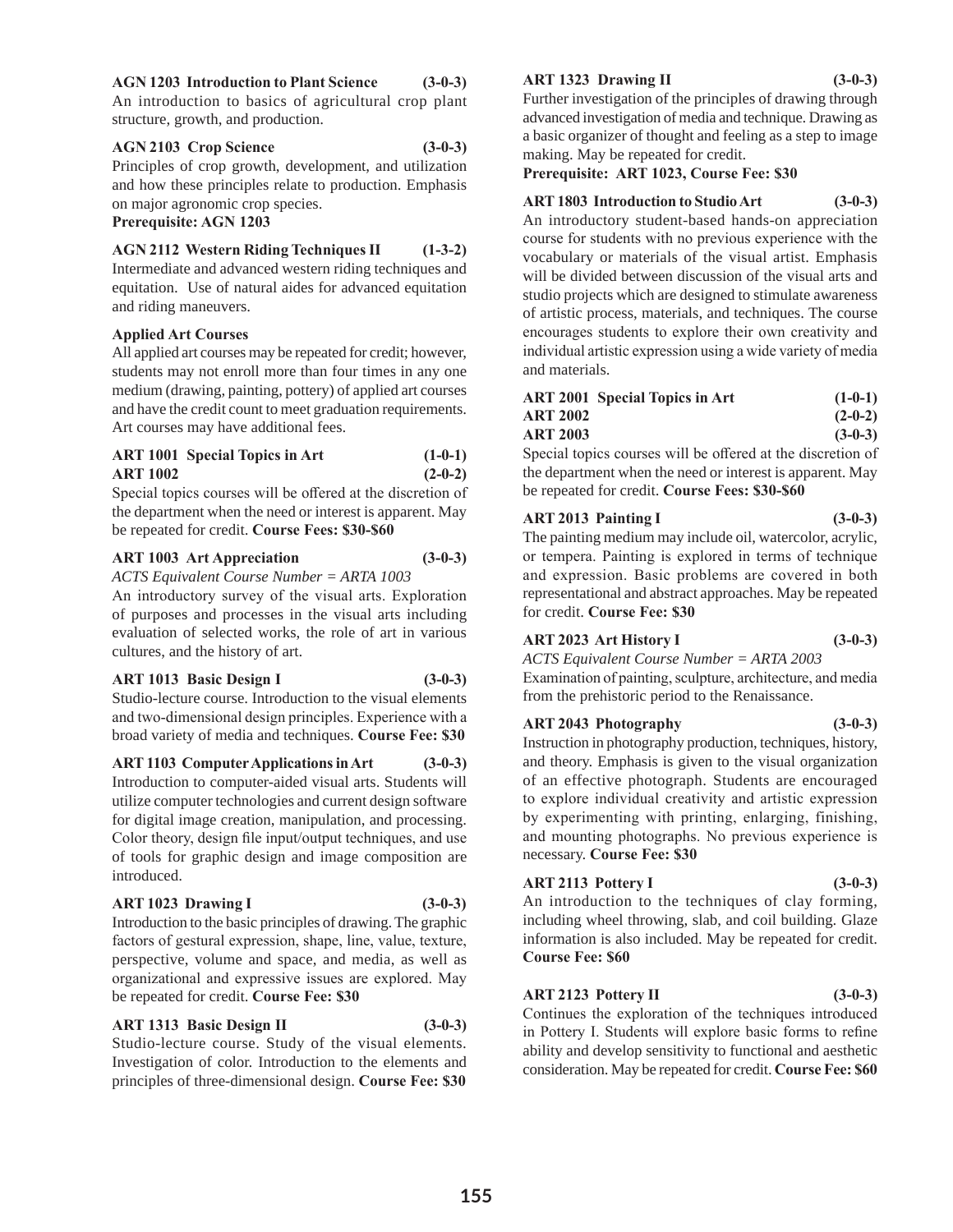#### **ART 2313 Painting II (3-0-3)**

A continuation of ART 2013. This course is an exploration of technical and expressive possibilities of painting media. May be repeated for credit. **Prerequisite: ART 2013, Course Fee: \$30**

#### **ART 2323 Art History II (3-0-3)**

*ACTS Equivalent Course Number = ARTA 2103*

Examination of painting, sculpture, architecture, and media from the Renaissance to the contemporary period.

# **AST 1102 Engine Performance (2-0-2)**

The major systems of fuel and ignition are covered in this course. The course will cover engine performance, ignition, fuel systems, and alternative fuels. An understanding of these systems is essential to the successful maintenance and repair of most vehicles.

# **AST 1103 Automotive Engine Repair (3-0-3)**

This course provides the student with an introduction to automobile engines along with the use and care of hand tools, precision tools, special tools, and equipment. Construction and theory of operation, with attention to engine components, are included. In addition, cooling and lubrication of modern engines as well as preventative maintenance and use of shop and flat-rate manuals are covered. Safety is emphasized.

# **AST 1201 Engines Application Lab (0-2-1)**

A practical application lab that supports course objectives for AST 1103 Automotive Engine Repair and Performance.

# **AST 1202 Application Lab I (0-4-2)**

This is a practical application lab that supports course objectives for AST 1103 (Automotive Engine Repair), AST 1102 (Engine Performance), and AST 1203 (Automotive Brake Systems).

**AST 1203 Automotive Brake Systems (3-0-3)** This course concentrates on the theory and operation of disc and drum brake systems. Basic hydraulic principles as well as the operation and components of the brake foundation system are taught. The course includes an in-depth study of the various types of power systems and several types of anti-lock braking systems.

**AST 1211 Brake Systems Application Lab (0-2-1)** A practical application lab that supports course objectives for AST 1203 Automotive Break Systems.

**AST 2103 Automotive Climate Control (3-0-3)** This course begins with a study of the theory of refrigeration, the refrigeration cycle, and the basic components of a typical automotive refrigeration system. The function and construction of compressors, lines, expansion valves, expansion tubes, condensers, evaporators, blower motors, and air distribution systems are covered. Time will be devoted to the study of automatic temperature control systems including the latest computer-monitored systems. Heating and ventilation, an important part of the vehicle's climate control system, will also be covered. Service and maintenance procedures as well as basic shop safety are heavily emphasized**.**

# **AST 2302 Application Lab II (0-4-2)**

This is a practical application lab that supports course objectives for AST 2402 (Automatic Transmissions), AST 2503 (Electronic/Electrical Systems), AST 2703 (Automotive Computer Systems), and AST 2703 (Automotive Computer Systems).

# **AST 2303 Automotive Power Trains (0-6-3)**

This course is designed to cover the entire powertrain on a late model vehicle with a standard transmission. Beginning with the flywheel, the course traces the flow of power from the engine, through the flywheel, to the transmission, through the differential assembly, and ending at the wheel hub. Included is the principle gear reduction as it applies to the theory, operation, and repair of manual transmissions, rear axles, and transaxles. Several types of four-wheel drive systems are also taught.

# **AST 2402 Automatic Transmissions (2-0-2)**

The study of the automatic transmission begins with a review of gear theory and the introduction of the planetary gear set. It continues with a brief review of the basics of hydraulic theory. A study of the basic transmission components common to most automatic transmissions is covered to provide the student an overview of the operation and construction of a typical unit. Specific inline transmissions and transaxle transmissions that will be covered in this course include the Chrysler 42LE and 46RE, General Motors TH350, TH125C, and 4L60, and Ford C-6, AXOD, and 4R70W.

**AST 2503 Electronic/Electrical Systems (3-0-3)** This course includes Ohm's Law, basic electrical circuits, wiring diagrams, symbols, use of precision testing instruments, and analysis of opens, shorts, grounds, and related problems. Included are principles of the cranking circuit, charging systems, lighting circuits, and electrical accessories. Lab work includes diagnosis and repair of electrical malfunctions of live equipment under actual working conditions.

**AST 2703 Automotive Computer Systems (3-0-3)** This course provides an in-depth study of the automotive computer systems currently being used in various makes and models of automobiles. Fault diagnosis using onboard computers will be emphasized. Safety is also emphasized.

# **AST 2903 Suspension and Steering (3-0-3)**

This course is designed to introduce the student to the theory and operation of modern suspension and steering systems. The study of the suspension system includes wheels and tires, hubs, bearings, seals, springs, and the vehicle frame. Various designs and construction of each of the components are covered. Steering and steering systems start with the basic theory of steering geometry and all related factors. Wheel alignment of both front and rear wheels and the construction and operation of the various manual and power steering components are included.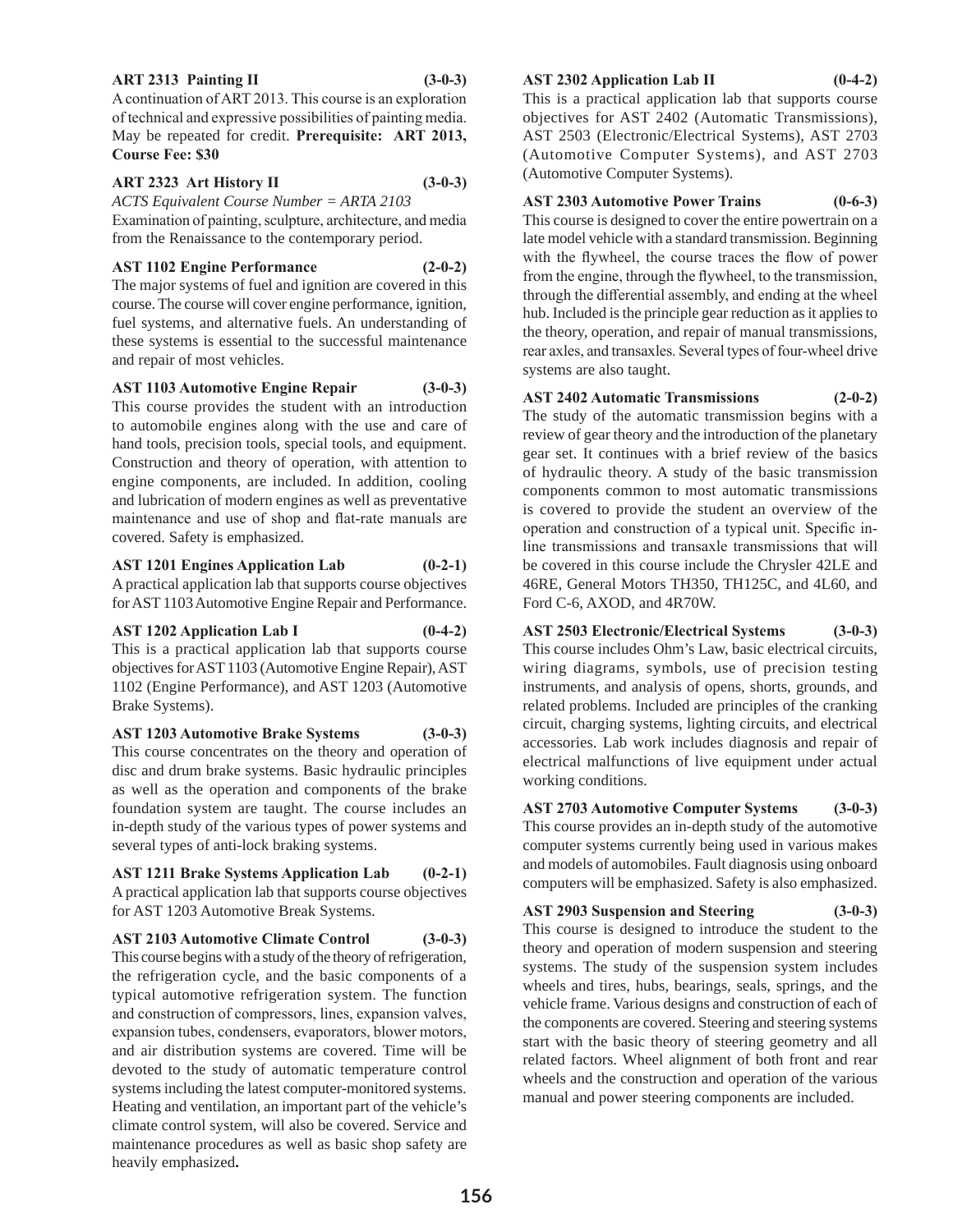#### **BIO 1014 General Biology (3-2-4)**

#### *ACTS Equivalent Course Number =BIOL 1014*

Modern concepts of biological science are introduced in this course, including the nature of life, cell theory, cell chemistry, genetics, and other topics in biology. This course is designed for non-science majors. **A lab is a required part of this class and will meet at a time different than the lecture. Lab Fee: \$20**

#### **BIO 1614 General Zoology (3-2-4)**

*ACTS Equivalent Course Number = BIOL 1054*

A study of processes, organ systems, development, ecology, and phyla of animals. **A lab is a required part of this class and will meet at a time different than the lecture. Lab Fee: \$20**

**BIO 2014 Anatomy/Physiology for Paramedic (3-2-4)** A one-semester course reviewing the organs and systems of the human body. Emphasis is placed on gross anatomy of the body and general physiology of the organs and systems as they operate in a healthy individual. A grade of C or better must be received in this course to continue in the EMT program. This course is designed for an Allied Health program. **A lab is a required part of this class and will meet at a time different than the lecture. Lab Fee: \$20**

#### **BIO 2114 Anatomy and Physiology I (3-2-4)** *ACTS Equivalent Course Number = BIOL 2404*

This offering is designed to give students a functional knowledge of Human Anatomy and Physiology. Emphasis is placed on the norm but reference to an explanation of some pathologies is included. The first of a two-semester course will cover several of the human body's major anatomical systems and implications in health. **A lab is a required part of this class and will meet at a time different than the lecture. Lab Fee: \$20**

# **BIO 2134 Anatomy and Physiology II (3-2-4)** *ACTS Equivalent Course Number = BIOL 2414*

This is a continuation of Anatomy and Physiology I in which additional major anatomical systems and their basic functions will be covered. **A lab is a required part of this class and will meet at a time different than the lecture. Prerequisite: BIO 2114, Lab Fee: \$20**

# **BIO 2304 Kinesiology (3-2-4)**

Kinesiology is the study of musculoskeletal anatomy, posture, and movement of the human body. A brief anatomical and functional description of various body systems that have an effect upon the activity of musculoskeletal functions will be covered. **Prerequisite: BIO 2114, Lab Fee: \$20**

# **BIO 2504 Microbiology (3-2-4)**

*ACTS Equivalent Course Number = BIOL 2004*

A study of the morphology, physiology, classification, and cultivation of bacteria, microscopic fungi, and other microorganisms. These will be related to the health of other organisms and the ecology of microorganisms. **A lab is a required part of this class and will meet at a time different than the lecture. Lab Fee: \$20**

#### **BUS 1003 Introduction to Business (3-0-3)**

*ACTS Equivalent Course Number = BUSI 1013*

This course provides an introduction to the operation of the business segment of society, including the free enterprise system, management, marketing, finance, and government regulation. Designed to give the student a survey of the field of business, including terminology and career opportunities.

# **BUS 1023 College Business Math (3-0-3)**

This course is designed to teach basic math operations, decimals, percentages, bank statements, payroll, interest, finance charges, and discounts. The display calculator is used to perform computations. **Prerequisite: MTH 0873**   $(Grade \ge C)$  or appropriate placement test score

#### **BUS 1111 Keyboarding (1-0-1)**

This course teaches basic keyboarding skills. Emphasis is placed on techniques necessary to keyboard by touch.

# **BUS 1113 Legal Terminology (3-0-3)**

This course provides students with a basic knowledge of legal language to allow them to work efficiently in a legal environment. It also provides a basic understanding of the administrative office duties and responsibilities relevant to the legal profession.

# **BUS 1121 Introduction to Computers (1-0-1)**

This course introduces students to the personal computer. Students gain an understanding of computer terminology, operating systems, applications, and basic personal-use software.

# **BUS 1133 Introduction to Accounting (3-0-3)**

Designed for students who expect to work in a secretarial or clerical position, this course emphasizes bookkeeping procedures of the basic accounting cycle with an orientation toward small service or merchandising businesses. Students will not be given credit in Introduction to Accounting if taken at the same time or after completing BUS 2113.

# **BUS 1171 Microsoft ® Publisher (1-0-1)**

This course introduces students to Microsoft Publisher. Students learn to create calendars, cards, postcards, and business cards using creativity to design and decorate their publications.

# **BUS 1191 Digital Photography (1-0-1)**

This course introduces students to digital photography. Students learn how to take quality digital photographs and to share and store images.

# **BUS 1203 Consumer Finance (3-0-3)**

This course offers insight into the effective handling of financial matters. Topics include budgeting, insurance, home ownership, renting, borrowing, saving, investing, taxes, and financial planning. Students are introduced to a popular financial software package.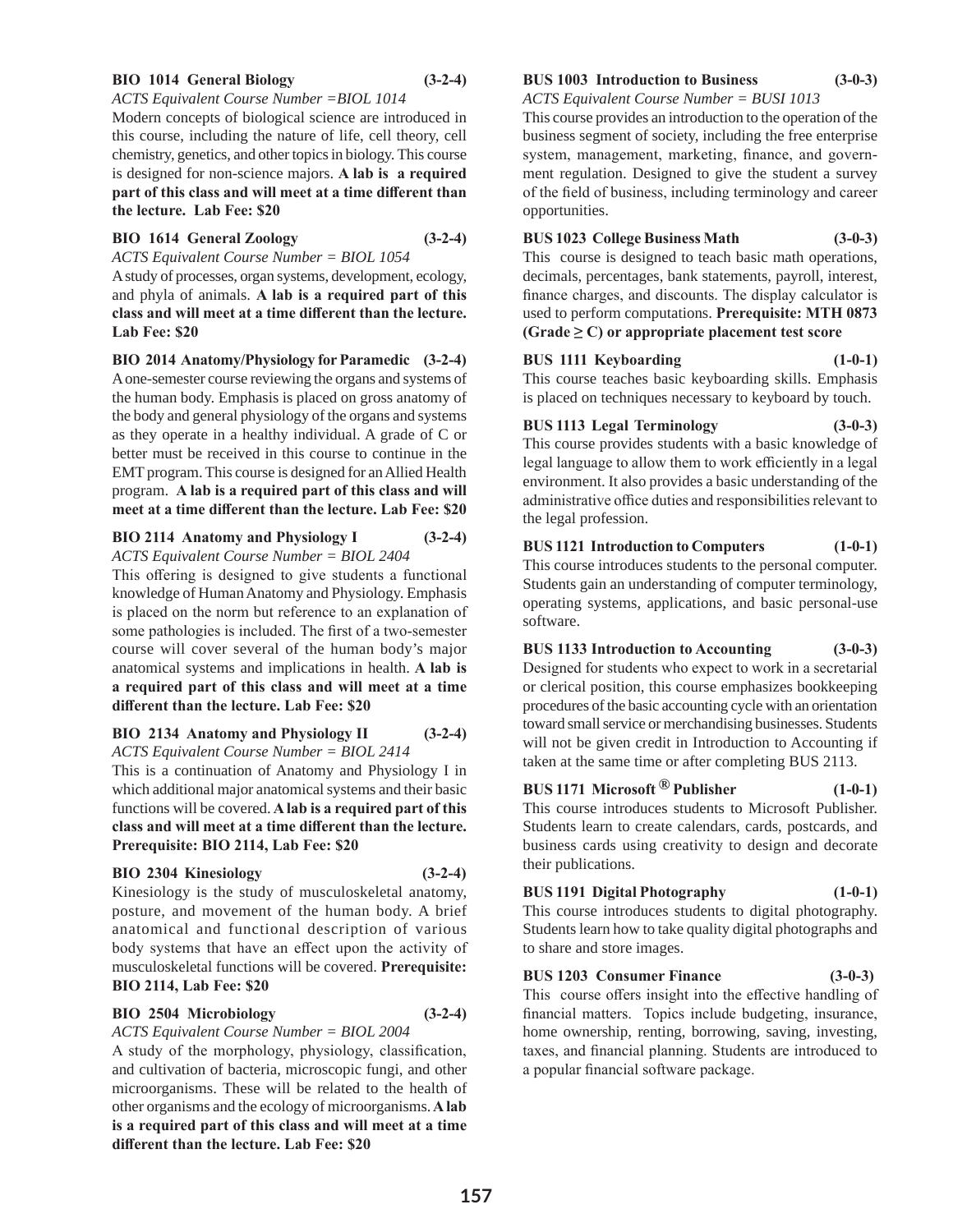# **BUS 1343 Computer Keyboarding I (3-0-3)**

*ACTS Equivalent Course Number = BUSI 1103*

This course is designed to teach basic keyboarding with an emphasis on techniques necessary to keyboard by touch. In addition to keyboard mastery, learning experiences include basic word processing tasks such as letters, reports, memos, and tables.

# **BUS 1353 Basic Filing/Records Management (3-0-3)**

This course introduces alphabetic, numeric, subject, and geographic filing systems and provides practice in the operation of these systems. Projects include handson practice in manual filing and electronic database management. Some data entry is required.

# **Prerequisite: BUS 1603 (Grade**  $\geq$  **C)**

**BUS 1373 Computer Keyboarding II (3-0-3)** This course emphasizes skill development at a higher level and strengthens techniques in production problems, speed, and accuracy. Emphasis is placed on the production of business letters, statistical tables, manuscripts, business forms, and related projects.

# **Prerequisite: BUS 1343 (Grade**  $\geq$  **C)**

# **BUS 1603 Computer Fundamentals (3-0-3)**

*ACTS Equivalent Course Number = CPSI 1003*

This course provides an introduction to computer systems. Computer system hardware, software, data storage and terminology are stressed. Additionally, the course provides students with beginning skills required to use a microcomputer system, operating system software, and an integrated software package. On the first day of class, students will be expected to key a minimum of 25 correct words per minute. **Prerequisite: Ability to key 25 words per minute or BUS 1343 Computer Keyboarding I.**

# **BUS 1621 Microsoft** ® **Excel (1-0-1)**

This course introduces students to the basic features of Microsoft Excel. Students learn about basic spreadsheet operations such as entering data, creating formulas, formatting, and creating financial reports.

# **BUS 1631 Microsoft ®Access (1-0-1)**

This short course is designed to present the knowledge and skills required to perform common database tasks and to serve as preparation for the Core certification in Microsoft Office XP.

# **BUS 1633 Personal Software Applications (3-0-3)**

This course is designed to introduce the non-business student to the personal computer. Students will gain a general understanding of computer terminology, operating systems and application software. Students will utilize various personal-use software programs.

# **BUS 1641 Microsoft ® PowerPoint (1-0-1)**

This course focuses on the knowledge and skills required to produce professional-looking presentations and serves as preparation for the Core certification in Microsoft Office XP.

# **BUS 1651 Microsoft** ® **Windows (1-0-1)**

This course introduces students to the Windows operating system. Students learn basic Windows terminology and gain hands-on experience.

# **BUS 1661 Microsoft** ® **Word (1-0-1)**

This course introduces students to Microsoft Word. Students learn basic skills such as creating tables, formatting text and paragraphs, and creating, saving, and editing documents.

# **BUS 1671 Internet Basics (1-0-1)**

This course introduces students to basic Internet features. Students use search engines, download files, send attachments, and complete other basic tasks.

# **BUS 1803 Contemporary Issues in Supervision (3-0-3)**

This course helps students acquire workplace supervisory skills. While learning supervisory management concepts, students learn how to be supervisors. Topics discussed include workplace violence, discipline, sexual harassment, drug/substance abuse, and employee appraisal, among others.

# **BUS 1904 Principles of Real Estate (4-0-4)**

This course covers the basic theories and practices that have a significant influence on the real estate market. It is designed to complete the Arkansas Real Estate Commission requirement of sixty classroom hours for a Real Estate License for salespersons in the state of Arkansas. Subjects covered include land descriptions, deeds, real estate law, real estate ethics, and real estate marketing.

# **BUS 2013 Technical Communication (3-0-3)**

*ACTS Equivalent Course Number = ENGL 2023* Students learn correct writing and oral presentation techniques. Topics include electronic communication, informal and formal reports, proposals and feasibility studies, page design, graphics, oral communication, and research. This course utilizes computers and requires keyboarding skills of 25 words per minute or better. **Prerequisite: ENG 1013** 

# **BUS 2023 Community Leadership Development(3-0-3)**

This course provides a foundation for leaders who desire to improve their community. Topics include community history, quality of life indicators, developing a vision for the future, trusteeship and responsibility of board members, and economic development.

# **BUS 2033 Legal Environment of Business (3-0-3)**

*ACTS Equivalent Course Number =* BLAW 2003 This course provides an introduction to the legal system and its common law origin emphasizing its application to business situations. Such areas as the development and operations of the court system, government's regulation of American businesses and business disputes and remedies are covered.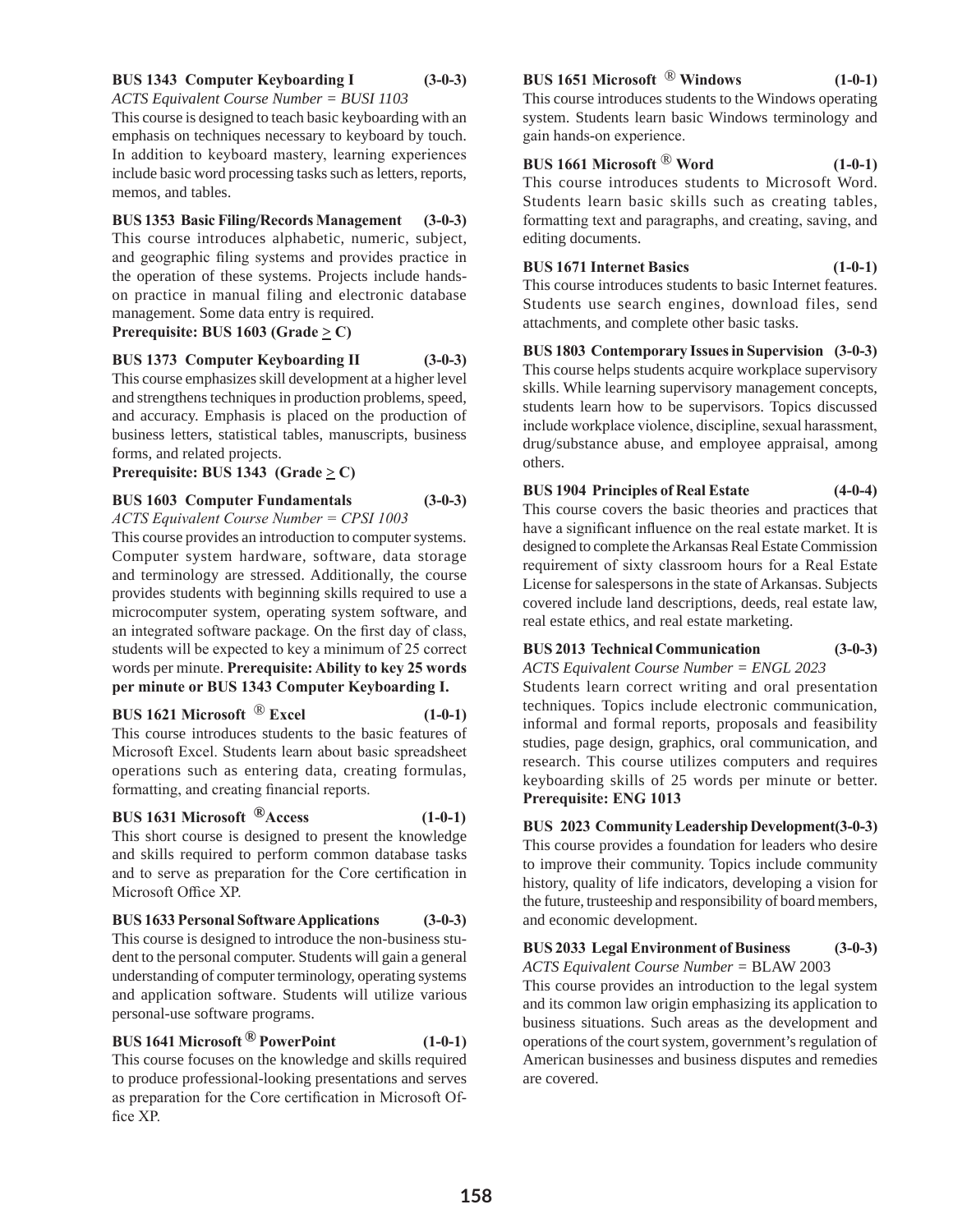#### **BUS 2043 Business Law II (3-0-3)**

This course covers various legal aspects and how they relate to different business situations. Such concepts as contracts, law, sales, agency, employment, and bankruptcy will be presented. **Prerequisite: BUS 2033**

#### **BUS 2073 Business Statistics (3-0-3)**

*ACTS Equivalent Course Number = BUSI 2103*

This course covers statistical methods used in business. Topics covered include sampling, probabilities, hypothesis testing and linear regression. **Prerequisite: MTH 1113**

|                 | <b>BUS 2081 Special Topics In Business</b> | $(1-0-1)$ |
|-----------------|--------------------------------------------|-----------|
| <b>BUS 2082</b> |                                            | $(2-0-2)$ |
| <b>BUS 2083</b> |                                            | $(3-0-3)$ |

Special topics courses will be offered at the discretion of the department when the need or interest is apparent.

**BUS 2113 Principles of Accounting I (3-0-3)**

*ACTS Equivalent Course Number = ACCT 2003*

This introductory study of the financial accounting cycle emphasizes service and merchandising businesses and the proprietorship form of business organization. Fundamental accounting principles are covered.

# **BUS 2123 Principles of Accounting II (3-0-3)**

*ACTS Equivalent Course Number = ACCT 2013*

This course is a continuation of BUS 2113 emphasizing the corporate form of business organization. Accounting for manufacturing businesses and an introduction to managerial accounting and financial statement analysis are included. **Prerequisite:** BUS 2113 (Grade  $\geq$  C)

**BUS 2183 Electronic Spreadsheet Apps (3-0-3)** This introduction to the use of electronic spreadsheets in everyday applications exposes students to the fundamental concepts of spreadsheet technology through a modern software package used extensively in the business world. Worksheets, formulas, graphics, and other key facets of the spreadsheet package are used heavily. Macros and other advanced features are introduced. **Prerequisite: BUS 1603 within the past 5 years with grade**  $\geq$  C

**BUS 2303 Integrated Business Projects (3-0-3)** This course provides a series of integrated projects for simulating real-world business activities. Students develop information technology solutions to meet the needs of the business community and demonstrate critical-thinking skills while deciding between alternative approaches. This course will allow students to integrate and reinforce skills and knowledge acquired in previous courses. **Prerequisites: BUS 2453, BUS 2183, and BUS 1353**   $(Grade \ge C)$ 

**BUS 2393 Administrative Office Procedures (3-0-3)** This course provides training in the techniques of managing the electronic office, workstation and software. Special emphasis is also given to techniques involving human relations, time management, travel arrangements, written communications, telephone communications and information management. **Prerequisite: BUS 1373**

**BUS 2423 Machine Transcription (3-0-3)**

This course is designed to include instruction and practice in the operation of a transcription machine using a microcomputer. By using commercially prepared tapes in one of the following business areas: general, medical, or legal, basic language skills will be reviewed and documents will be prepared according to the student's chosen area. **Prerequisite: ENG 1013 and BUS 1343**

# **BUS 2453 Word Processing Concepts and (3-0-3) Applications**

This course introduces word processing concepts and provides hands-on experience in training students to input, edit, save, retrieve, and print documents. Knowledge of the underlying communication skills—grammar, punctuation, and capitalization— is an essential part of this course. Students may be expected to spend time on word processing equipment outside of scheduled class time. **Prerequisite: BUS 1343 (Grade**  $\geq$  **C) or keyboarding skills. Prerequisite or Corequisite: BUS 1603 within the past 5 years with Grade**  $\geq$  **C** 

#### **BUS 2463 Advanced Word Processing (3-0-3) Applications**

This course presents a hands-on approach to processing business and office correspondence by using computers. Students are taught to use word processing software to do advanced operations: merge, macros, sort, forms, graphics, etc. **Prerequisite: BUS 2453 (Grade > C) Corequisite: BUS 2493, MOS Testing Fee: \$90** 

# **BUS 2473 Desktop Publishing (3-0-3)**

This course introduces basic concepts of desktop publishing and provides training in producing in-house publications such as brochures, newsletters, flyers, advertisements, letterheads, business cards, resumes, and programs, etc.

**BUS 2483 Medical Office Management (3-0-3)** This course is designed to familiarize one with computerized account management and to enable one to understand and perform the duties necessary to manage a medical office electronically.

# **BUS 2493 Internship in Administrative Office (0-10-3) Technology**

This course provides administrative office technology students practical experience in a business environment. Students work with their faculty advisor and internship employer to develop an education plan with meaningful learning objectives based on their program of study.

A minimum of 136 contact hours is required. **Prerequisite: 45 credit hours toward the A.A.S. in AOT, registration for the internship during the preregistration, and completion of an Internship Agreement.** 

# **BUS 2513 Fundamentals of Marketing (3-0-3)** *ACTS Equivalent Course Number = MKTG 2003*

This course focuses on the various aspects of marketing, especially of consumer goods. Topics include consumer behavior, market segmentation, research, new product development, pricing, marketing channels, retailing, advertising, sales promotion, and marketing of services.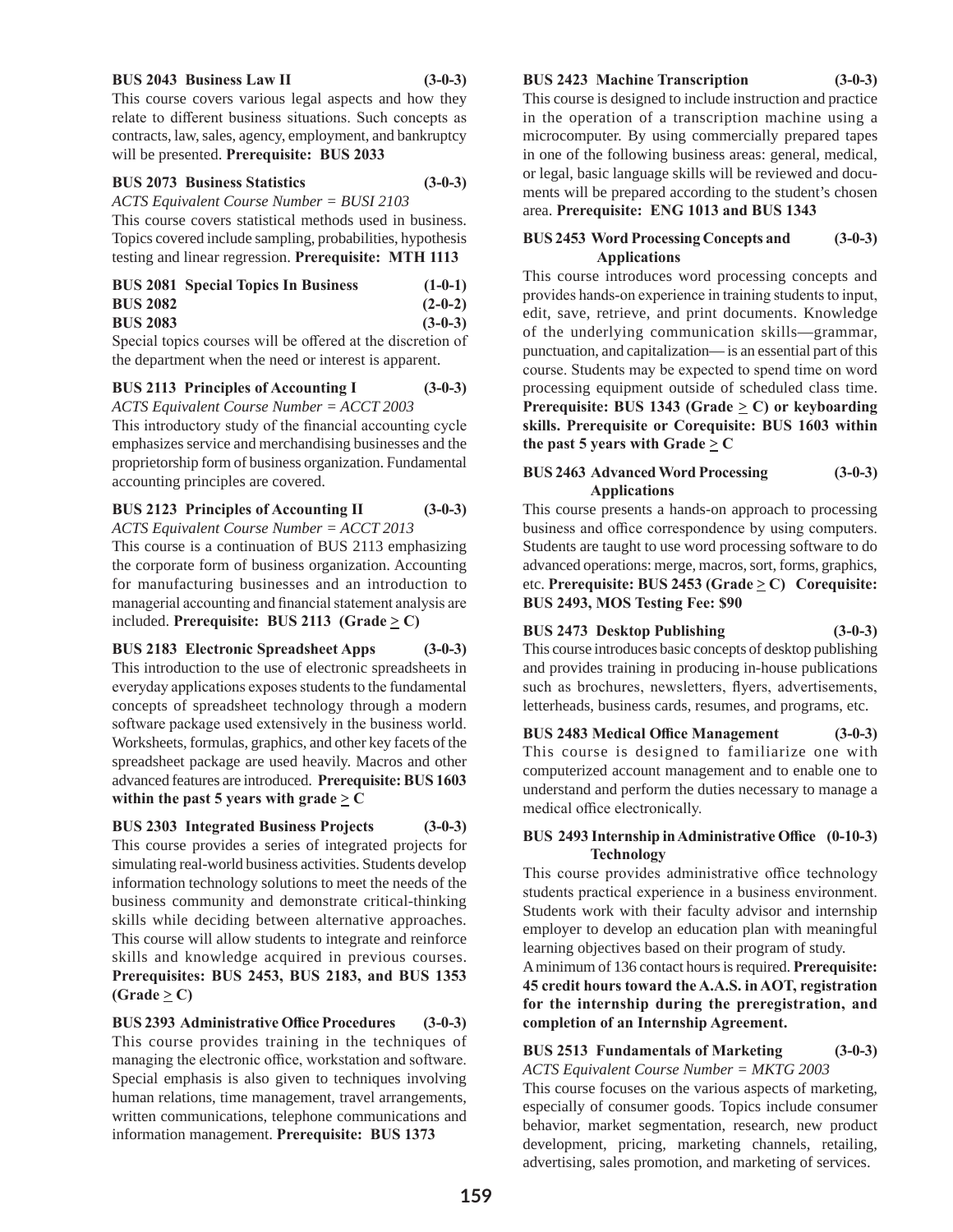#### **BUS 2523 Salesmanship (3-0-3)**

This course discusses the principles and techniques of selling as they apply to business situations involving both final consumers and business firms as buyers. Such topics as planning and preparation for selling, the role of a salesman, and the process of selling are investigated. Lecture, case and project methods of teaching are used.

# **BUS 2553 Business Communication (3-0-3)**

*ACTS Equivalent Course Number = BUSI 2013*

This course is designed to create an understanding of business correspondence of various forms. Business letters and reports of various types are investigated. A knowledge of the importance of communication is stressed as well as the various means used in business communication. **Prerequisite: ENG 1013**

# **BUS 2813 Basic Management (3-0-3)**

This course provides a study of the various principles and functions of management. Topics discussed include social responsibility, decision making, planning, organizational structure, human resource management, employee behavior, team building, motivation, and communication. Emphasis is placed on the practical application of course material.

**BUS 2833 Human Resource Development (3-0-3)**

This course provides a study of the policies and practices involved in personnel administration to build an effective work force. Staff planning, recruiting, selecting, orientating, educating, job training, compensating, performance management and labor relations are discussed.

**Prerequisites: PSY 1003 and BUS 2813**

**BUS 2843 Group Dynamics & Teambuilding (3-0-3)** Students will learn how to organize, lead, and participate as members of project teams in improving quality and productivity while using data based methods. Team dynamics and growth will be examined including team building activities, handling disruptive behavior, and overcoming obstacles to quality improvement. Motivation, leadership, attitudes, perception, and communications will be major topics of concern. **Prerequisites: PSY 1003 and BUS 2813**

**BUS 2863 Continuous Quality Improvement (3-0-3)** The course is designed to provide a comprehensive foundation for the implementation of quality management in both manufacturing and service organizations. The basic philosophy of quality management, improvement process and tools for quality management are stressed.

**BUS 2903 Internship in Business Management (0-10-3)**

This course is designed to give students an opportunity to enhance their knowledge by applying what they have learned in a work situation. Students work with their faculty advisor and internship employer to develop an education program with meaningful learning objectives based on their progam of study. A minimum of 136 contact hours required. **Prerequisite: 45 credit hours toward the A.A.S. in Management, registration for the internship during preregistration, and completion of an Internship Agreement.**

# **BUS 2933 Leadership Skills and Ethics (3-0-3)**

This course is designed to help students acquire the leadership skills necessary to become successful leaders in the workplace. Discussion will include conflict resolution, motivational theory, administrative responsibilities, and personality styles. Emphasis is placed on the impact of ethics in modern organizations and the positive impact and benefits of ethical conduct for a business.

# **CCS 1103 Practicum 1 (3-0-3)**

This class in an instructional class in the theory aspects necessary to work in classroom/day care settings. Areas of learning will include classroom management, student behavior, and communication with families.

**CCS 1303 Enviroments for Young Children (3-0-3)** The students will learn about classroom set up and arrangement for a variety of activities which includes programs designed to promote creative expression in the areas of art, creative play, and movement activities.

# **CCS 2003 Infants and Toddlers (3-0-3)**

This course is based on the Child Development Associate (CDA) standards. The students will receive instruction in the care and teaching of infants and toddlers (age birth to three). Curriculum strategies are included based on sound developmental principles.

# **CCS 2003 Infants and Toddlers (3-0-3)**

This course is based on the Child Development Associate (CDA) standards. The students will receive instruction in the care and teaching of infants and toddlers (age birth to three). Curriculum strategies are included based on sound developmental principles.

# **CCS 2103 Business Management of Child Care Programs (3-0-3)**

This course includes general management competencies, regulations and legal concerns, personnel, and finances of childcare centers.

# **CCS 2303 Day Care Curriculum (3-0-3)**

Students will plan, develop, and create classroom activities in the areas of science, music, language, art, mathematics, social studies, and nutrition.

# **CCS 2503 Foundations of Early Childcare Education (3-0-3)**

This course includes communication with young children, facilitating work and play, classroom management, and methods of handling behavioral issues.

# **CCS 2603 Child Care Nutrition (3-0-3)**

This course will provide knowledge concerning nutritional information in meeting the food needs of children. Topics include nutritional assessment, planning, and serving meals to young children, safety and sanitation.

# **CCS 2913 Child Care Practicum 1 (0-9-3)**

This course will discuss and inform students of the different styles of observations, problems that may be encountered, and the responsibilities of the student teacher, cooperating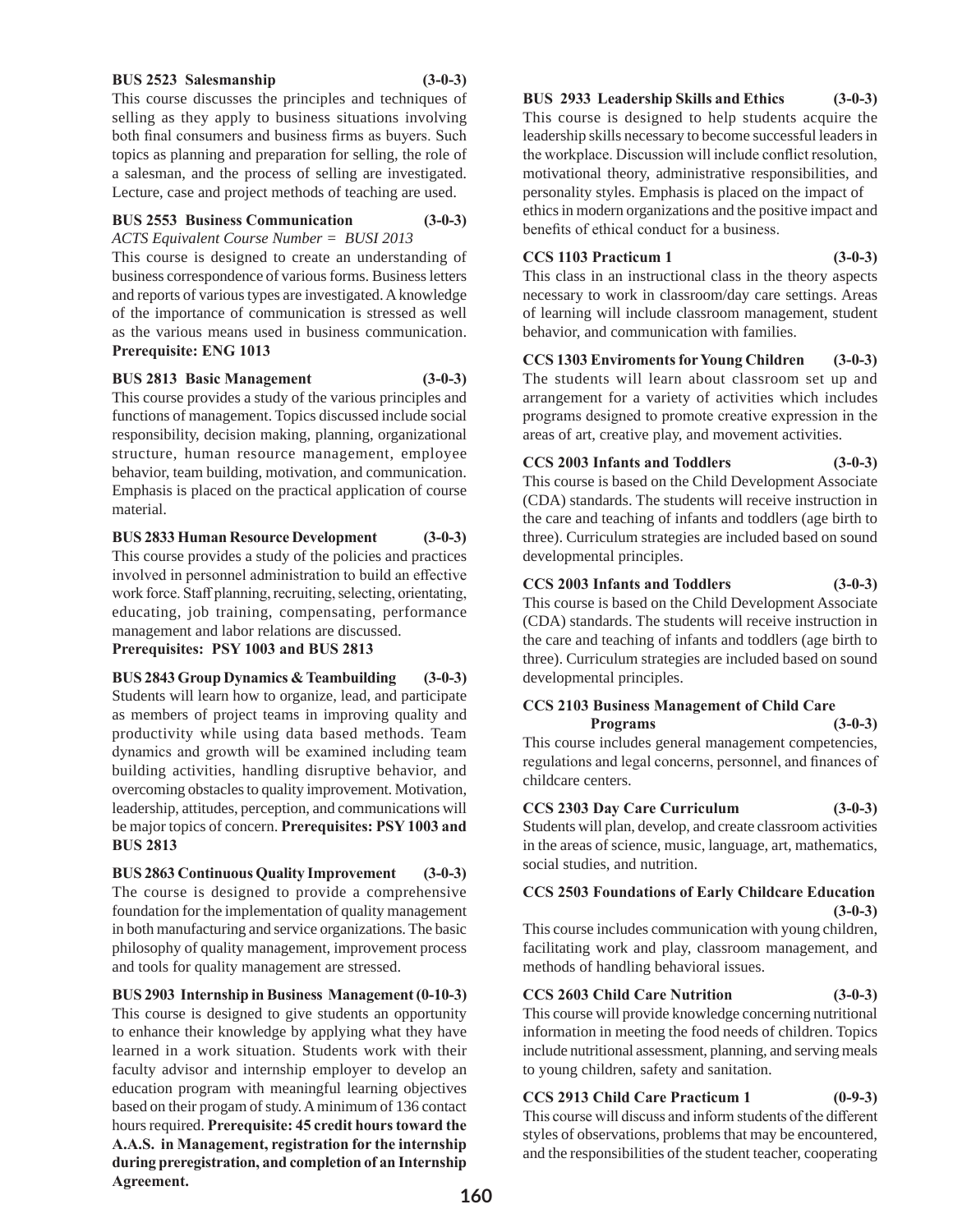teacher, and supervisor during the student teaching process. Pending approval, this course CCS 2913 combined with CCS 2919 is the equivalent of CCS 2912: Child Care Practicum **Prerequisites: CCS 1103 (Grade ≥ C); Corequisites: CCS 2919**

**CCS 2919 Child Care Practicum II (0-27-9)** In this course, the student will engage in an extensive practicum at a child care facility where the student will receive training as an extension of the classroom. The student will spent approximately 14 weeks in the day care facility. This course will provide hands-on experience for the students. Pending approval, this course, CCS 2919 combined with CCS 2913 is the equivalent of CCS 2912: Child Care Practicum **Prerequisites: CCS 1103 (Grade ≥ C); Corequisites: CCS 2913**

**CDT 1107 Commercial Driver Training (2-10-7)** This course covers motor vehicle operations such as: drive trains, brake, fuel, exhaust, cooling, electrical, suspension, steering, coupling, shift patterns, securing, principles of maneuvering, laws and regulations, log books, bills of lading, and trip reports. Safety is emphasized throughout the course. Practical application is provided through field exercises and road trips.

# **CET 1013 Elementary Surveying (1-4-3)**

This course covers the principles of geometry, theory and use of instruments, mathematical calculations, and the control and reduction of errors. Included are topics on tape measurement, differential leveling, traversing, contours, computations, and land surveys. **Lab Fee: \$15**

# **CET 2013 Civil Drafting (1-4-3)**

This course introduces the student to drafting practices pertinent to the field of Civil Engineering Technology. Work is done on topographic drawings, land layout, utilities, plan and profile and earthwork cross-sections, including calculations. Construction and fabrication drawings are covered. **Prerequisites: DFT 1013 and CET 1013, Lab Fee: \$15** 

# **CET 2103 Highway Drafting (2-2-3)**

This course provides a study of basic information to highway drafting. Horizontal alignment of route surveys in the plan view, vertical alignment of route surveys in the profile view, typical sections, cross sections and area calculations and estimation of quantities are covered. **Prerequisite: DFT 1013, Lab Fee: \$15**

# **CET 2203 Mapping & Topography (2-2-3)**

This course includes instruction on selected drafting techniques that are applied to the problem of making maps, traverses, plot plans, plan and profile drawings using maps, field survey data, aerial photographs and related references. Materials including symbols, notations, and other applicable standardized materials are also covered. **Prerequisite: CET 1013, Corequisite: DFT 1123,** 

# **Lab Fee: \$15**

**CGR 1003 Introduction to Multimedia (3-0-3)** This course introduces the student to the basic skills of multimedia. Multimedia concepts and literacy will be

covered as well as how to choose the appropriate software to design and produce effective presentations. Students receive hands-on experience working with digital cameras, images, presentation software, and audio and video software. **Prerequisite: BUS 1603 must be completed within the past 5 years with Grade**  $\geq$  **C.** 

# **CHE 1013 Introduction to Chemistry (3-0-3)**

A general introduction and orientation to the fundamentals of chemistry, this course is designed to prepare students for higher level chemistry courses.

**Prerequisite: MTH 0873 (Grade**  $\geq$  **C) or equivalent.** 

**CHE 1024 General Education Chemistry (3-2-4)** *ACTS Equivalent Course Number = CHEM 1004* This course is a survey of fundamental chemistry from the practical perspective, with emphasis on description and explanation of common phenomena. The course is designed for general education students with little or no science background. A lab is a required part of this class and will meet at a time different than the lecture. **Prerequisite: MTH 0873 (Grade**  $\geq$  **C), or higher or appropriate placement score. Lab Fee: \$20**

**CHE 1214 College Chemistry I (3-2-4)** *ACTS Equivalent Course Number = CHEM 1414* This is the first of a series of courses intended for science majors and includes a detailed study of fundamental principles of chemistry. **A lab is a required part of this class and will meet at a time different than the lecture. Pre or Corequisite: MTH 1113 (Grade ≥ C) or higher or appropriate placement score.), Lab Fee: \$20.**

**CHE 1234 College Chemistry II (3-2-4)** *ACTS Equivalent Course Number = CHEM 1424* This course is a continuation of the study of the principles of chemistry with emphasis on inorganic chemistry and ionic equilibrium. **A lab is a required part of this class and will meet at a time different than the lecture. Prerequisite: CHE 1214 (Grade**  $\geq$  **C), Lab Fee: \$20** 

**CIS 1003 Microcomputer Operating Systems (3-0-3)** The course extends the student's knowledge of microcomputer operating systems. Students gain thorough knowledge of, and skill in, using the standard single-user, multi-tasking disk operating system. Attention is given to installation, customization, and modification of the operating environment. **Prerequisite: BUS 1603 must be completed within the past 5 years with Grade**  $\geq$  **C.** 

# **CIS 1013 Microcomputer Hardware Concepts (3-0-3) and Applications**

An overview of the hardware of the personal computer is presented. Students are given the opportunity to assemble and configure a microcomputer. The motherboard,

microprocessors, floppy drives, hard drives, CD-ROM, power supplies, modems, terminals, and printers are examined. Essential utilities necessary to upgrade and troubleshoot a PC are utilized.

**Prerequisite: BUS 1603 within the past 5 years with**   $Grade \geq C$ .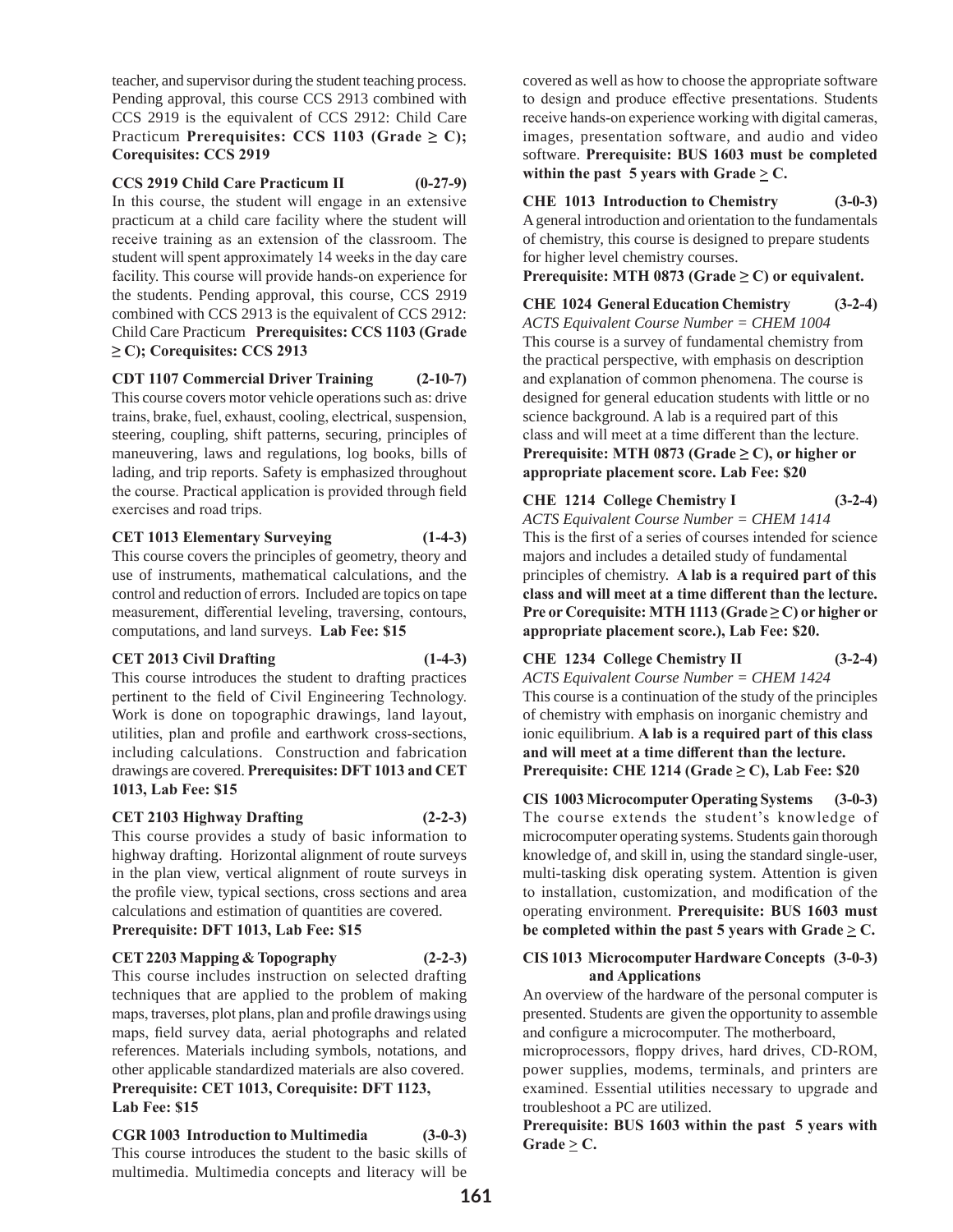# **CIS 1103 Information Technology Tools (3-0-3)**

This course provides the basic knowledge and skills to be an active member of an information technology project team. Students are assigned to project teams with a related information technology task. They are responsible for planning, researching, tracking, documenting, and reporting activities related to the team's efforts using standard office software utilities, project management software and technical graphics software. The primary intent of this course is to develop basic skill sets for the software tools and for team building.

# **Prerequisite: BUS 1603**

**CIS 1203 Programming Logic and Design (3-0-3)** This course introduces students to programming concepts, structured and object styles, logical thinking, and problem solving. General programming topics, design tools, and algorithms are introduced through pseudo code with structured modular design, object, and event-driven programming paradigms. Students will be able to plan and design the logic for information technology systems. **Prerequisite: BUS 1603**

# **CIS 2013 A+ Certification Review (3-0-3)**

This course provides a complete analysis and comprehensive review in preparation for the A+ Certification Exams. Students are given extensive opportunities to practice for both the Core/Hardware Technologies exam and the Windows/Operating Systems Exam. Test taking strategies and research in a wide variety of topics are covered. This course integrates concepts learned in past and current microcomputer hardware and operating system classes. **Prerequisites: CIS 1003, CIS 1013, and A+ Certification Exam Fee: \$188**

# **CIS 2023 Advanced PC Diagnostics/ (3-0-3) Configuration**

This course is one of a set of courses to prepare a student for A+ Computer Certification. The course covers advanced PC configuration and troubleshooting of peripherals, resolving resource conflicts, and optimizing system performance. Additional topics include networking, Internet technologies, printers, portables, maintenance and recovery. **Prerequisites: CIS 1003 and CIS 1013**

# **CIS 2103 Java Programming (3-0-3)**

This course introduces the Java Language. It covers the writing, compiling, executing, and debugging of Java Programs. Topics include the basic Java programming instructions, Java classes, and Java applets. Object-oriented programming with an emphasis on structured and top-down methods is an integral part of this class.

# **Prerequisite: CIS 1203**

# **CIS 2113 COBOL Programming (3-0-3)**

Common Business Oriented Language (COBOL) is a high-level programming language used extensively in programming business applications. In this course students learn to design and write structured programs using COBOL. A problem-oriented approach is used as students are introduced to structured design and programming

through a series of programs illustrating typical business applications. **Prerequisite: BUS 1603 within the past 5 years with Grade**  $\geq$  **C.** 

# **CIS 2123 Visual BASIC Programming (3-0-3)**

Windows programming is introduced in this course, with windows programming conventions and user interface objects stressed. Graphics user interface (GUI) is emphasized with the goal of allowing students to be creative in developing programs. Linking files, module definition files, and operational considerations are an integral part of developing complete Visual BASIC programs. Structured programming techniques and standard logic techniques are taught. **Prerequisite: CIS 1203**

# **CIS 2133 C++ Programming (3-0-3)**

This course introduces object-oriented programming with continued emphasis on structured and top-down methods. Students design, write, test and maintain programs in the C++ language. If-then-else, for-loops, arrays, and basic input/output operations are an important part of programming projects. Programs will be written requirements. **Prerequisite: CIS 1203**

# **CIS 2174 Advanced Programming (4-0-4)**

Advanced programming techniques and concepts are presented using Java Programming. These techniques and concepts include inheritance, polymorphism, graphical user interfaces, event handling, exception handling, files and streams. **Prerequisite course: CIS 2103**

# **CIS 2203 Database Management Concepts (3-0-3) and Applications**

This course introduces students to database programming and applications. Relational databases and database management systems and their properties are studied. Relational database software is utilized within the Windows operating system environment. Students create files, reports, forms, and queries using this package. The use of objects in the database software package is covered. Macros, menus, and toolbars are introduced as part of the development of an effective database management system (DBMS). **Prerequisite: BUS 1603 within the past 5 years with Grade**  $\geq$  **C.** 

# **CIS 2213 Data Communications and (3-0-3) Networks**

In this course data communications fundamentals are introduced with emphasis on vocabulary, concepts, and practical applications. Hardware and software interfaces, protocol terminology, and networks are explored. Numerous types of networks are discussed. Various methods of data movement are studied. Basic knowledge of networking skills is introduced in a Windows environment. Skills are developed to familiarize students with proper techniques and utilities to set up and operate a network. **Pre- or Co-requisite: CIS 1003 with Grade**  $\geq$  **C.** 

# **CIS 2514 Database and Queries (4-0-4)**

This course will introduce the students to Structured Query Language (SQL) and how to utilize SQL to retrieve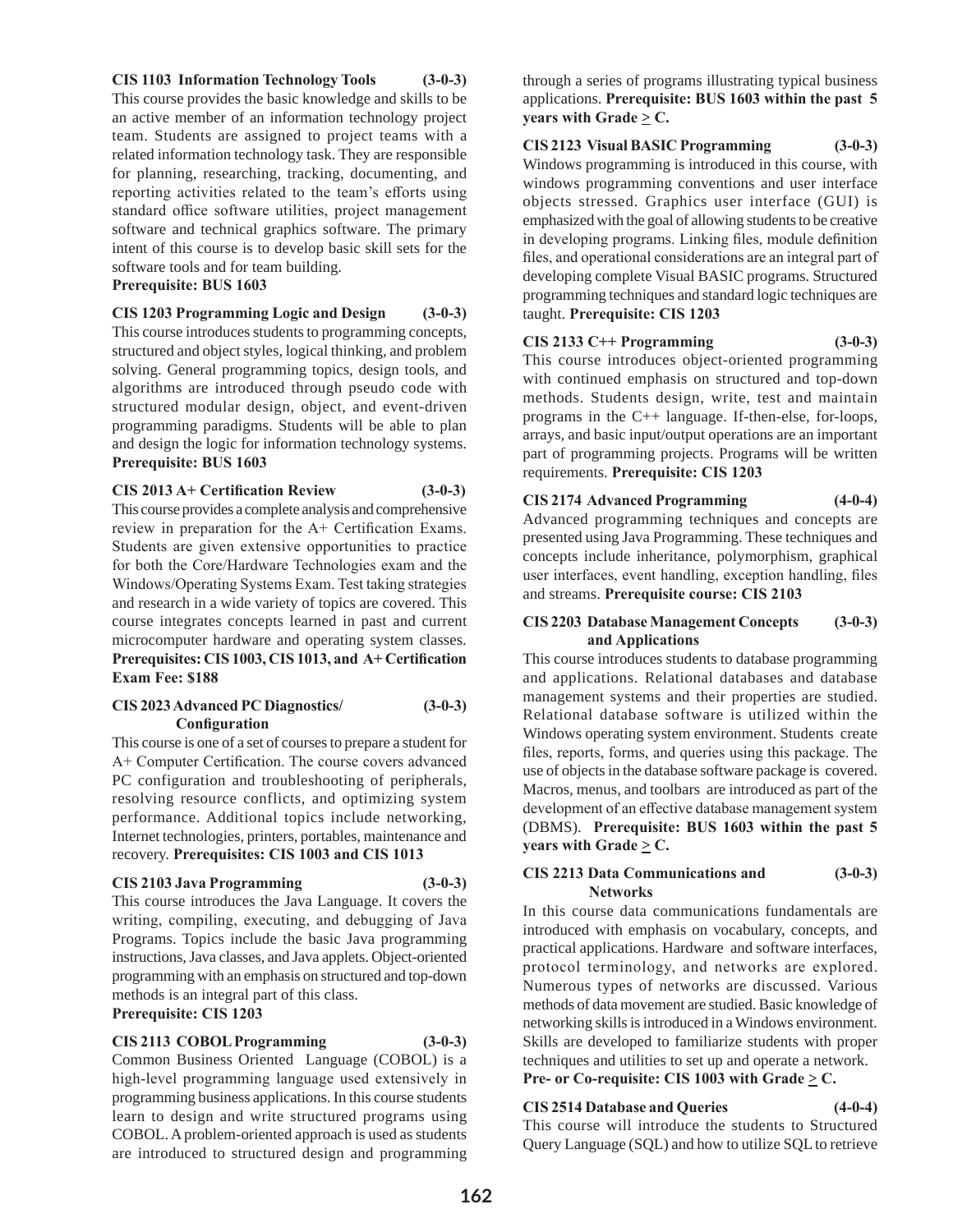information from a database. It develops skills to build a database by creating tables, indexes, views, users, and sequences as well as populating and manipulating the data within tables. **Prerequisites: CIS 2203 and CIS 1203**

**CIS 2613 Systems Analysis and Design (3-0-3)**

The systems development life cycle is introduced to enable students to understand and appreciate the requirements of designing and implementing a computer information system. Time management and human resource requirements are explored. Students are prepared to use systems analysis and design techniques to take a problem and create a solution using the latest hardware and software development tools. A real-world problem is assigned and a solution proposed using SDLC techniques. This course integrates concepts learned in previous Computer Infomation Systems classes.

**Prerequisites: 45 hours in the CIS and one of the following: CIS 1203, CIS 2113, CIS 2123, CIS 2133**

#### **CIS 2991 Internship in Computer Information (0-4-1) Systems**

A minimum of 50 contact hours is required. **MOS Testing Fee: \$90**

#### **CIS 2992 Internship in Computer Information (0-7-2) Systems**

A minimum of 100 contact hours is required. **MOS Testing Fee: \$90**

#### **CIS 2993 Internship in Computer Information (0-10-3) Systems**

These courses are designed to give students an opportunity to enhance their knowledge by applying what they have learned in a work situation. Students work with their faculty advisor and internship employer to develop an education plan with meaningful learning objectives based on their program of study. A minimum of 136 contact hours required. **Prerequisite: 45 credit hours in CIS and completion of an Internship Agreement, MOS Testing Fee: \$90** 

#### **CJS 1003 Introduction to Criminal Justice (3-0-3)** *ACTS Equivalent Course Number = CRJU 1023*

This course examines the philosophy and history of the criminal justice system, which is composed of the police, the courts and corrections, and the interaction of these agencies with one another.

**CJS 1013 Criminal Evidence/Court Procedures (3-0-3)** An examination of the rules governing the admissibility of evidence, specifically as they affect the law enforcement officer in the processes of arrest, force, search, seizure, protective custody, testimony, and courtroom procedures.

**CJS 1023 Criminal Investigation (3-0-3)** The investigation activity of the police department is studied to evaluate its organization, functioning, and relationship with other divisions and agencies. Emphasis is placed on the administration, report writing, and procedural aspects of investigation.

**CJS 1033 Municipal Police Administration (3-0-3)** Principles of organization, administration, and functioning of the police department to include inspection and control, personnel, training, and operations. Emphasis is also placed on operational services, records, and communications.

**CJS 1043 Police Community Relations (3-0-3)** Attention is given to the needed balance between law enforcement and the community regarding their interaction with the criminal justice agencies. A survey of the factors involved in the designing and implementation of community relations programs will be considered.

# **CJS 1053 Juvenile Delinquency (3-0-3)**

Historical, theoretical and practical aspects of the juvenile justice systems will be addressed. Causes of deviance among youth will also be explored, and relevant court cases and legal trends will be reviewed.

# **CJS 1073 Investigative Report Writing (3-0-3)** Designed to provide a basic foundation for the creation of

accurate, complete and organized written reports, this class focuses on the nature, techniques and mechanics required for criminal justice professions.

# **CJS 1083 Traffic Accident Investigation (3-0-3)**

A study of the application of techniques utilized in the investigative process involved in traffic accidents. The techniques will include instruction regarding the reporting of traffic accidents, data collection at the scene, and practical exercises in writing and producing correct traffic accident reports. Instruction will also include the use of drawings, maps, and photographs used in traffic accidents and how they are utilized in civil and criminal courts. Traffic laws will be discussed as they generally relate to vehicles and accidents.

#### **CJS 1203 Special Topics in Criminal Justice (3-0-3) Advanced Police Administration**

In conjunction with the University of Arkansas system Criminal Justice Institute, this course will cover advanced police administration and supervision theories, techniques and issues. Specifically, the course will focus on legal aspects of police discipline and labor problems, the Civil Rights Act of 1991, equal employment opportunity laws, discrimination claims, the Americans With Disabilities Act, and administrators' liability regarding selection, training, hiring and termination of employees. Course is restricted to CJI students. **Prerequisites:** completion of 45+ clock hours of active Criminal Justice Institute coursework.

**Corequisites:** Pursuit of an A.A.S. degree in Criminal Justice and current employment with a federal, state or local criminal justice agency.

#### **CJS 1303 Special Topics in Criminal Justice (3-0-3) Correctional Management and Supervision**

In conjunction with the University of Arkansas System Criminal Justice Institute, this course focuses on the inmate management issues, correctional emergency response team concepts, security issues, stress management and civil liabilities of the correctional facility and its personnel.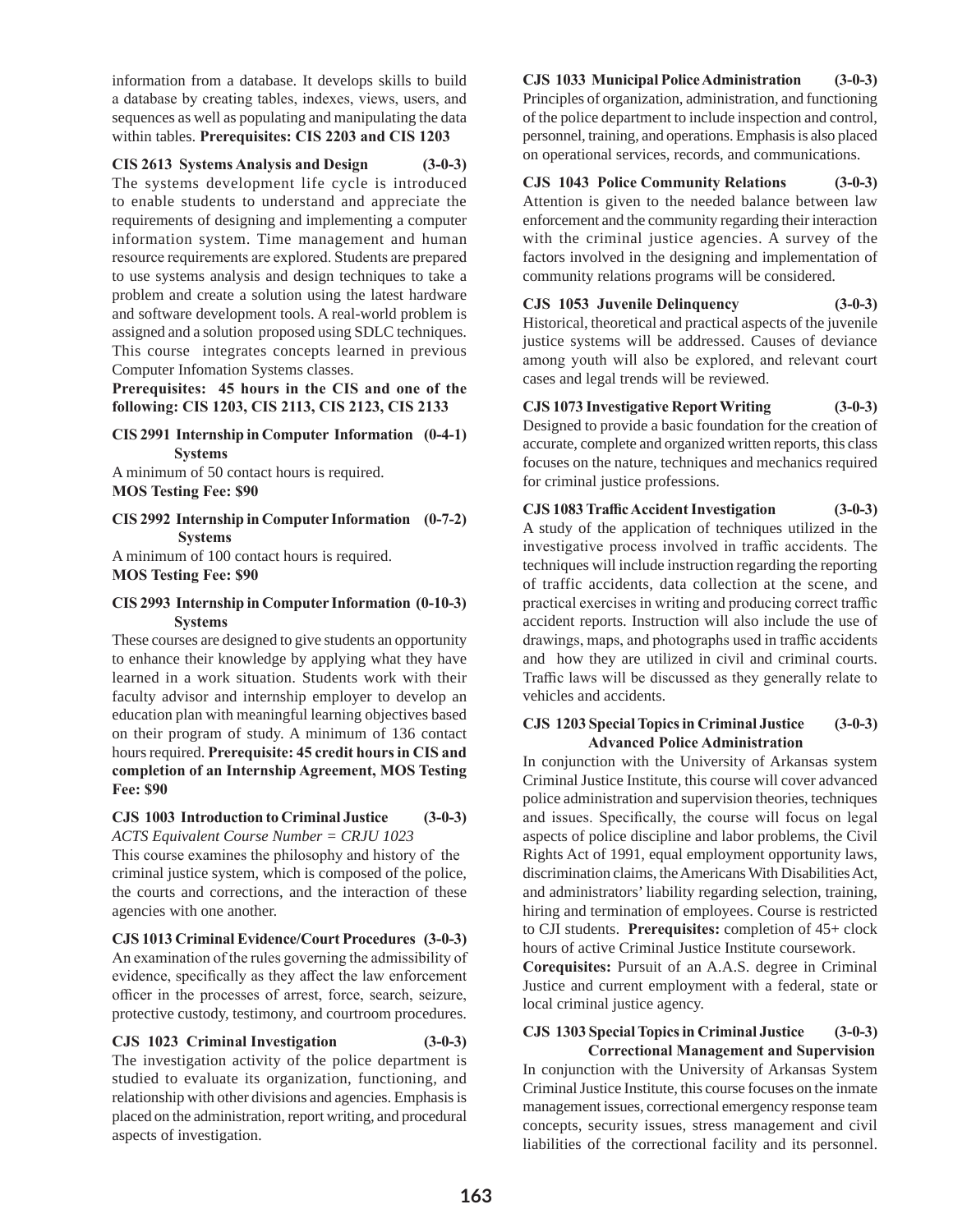Course is restricted to CJI students. **Prerequisites:**  completion of 45+clock hours of Criminal Justice Institute coursework. **Corequisites:** Active pursuit of an A.A.S. degree in Criminal Justice and current employment at a local criminal justice agency. This course may be repeated for a maximum of six hours.

**CJS 2003 Substantive Criminal Law (3-0-3)** Modern criminal law is examined from historical and philosophical aspects of the criminal justice system. Emphasis is placed on leading case law and the application of recent Supreme Court rulings to present day law enforcement.

**CJS 2013 Comparative Criminal Justice (3-0-3)** An analytical overview of crime in democratic societies is presented. Emphasis will be given to the study of crime in America and how the criminal justice process compares to other nations' political, economic, and social aspects of society.

**CJS 2023 Principles of Police Patrol (3-0-3)** This course includes principles of police patrol including beat patrol, preliminary investigation, crimes in progress, report writing, and field note taking.

**CJS 2033 Introduction to Corrections (3-0-3)** This course is designed to provide students with an overview of the historical and philosophical foundations of the American correctional system. Emphasis will be placed on the organizational and operational components of corrections, including jails, prisons, probation, parole, and community-based correction programs.

**CJS 2043 Internship in Criminal Justice (0-10-3)** This course is designed to provide the student with theory and practical application of the criminal justice system. Students will be exposed to hands-on interaction with local, state, and federal law enforcement agencies, facilities, and the courts. Students work with their faculty advisor and internship employer to develop an education plan with meaningful learning objectives based on their program of study. **Prerequisites:** 45 credit hours toward graduation in the A.A.S. Criminal Justice program, registration for the internship during the preregistration period prior to the semester of enrollment, and completion of an Internship Agreement.

**CJS 2053 Constitutional Rights of Inmates (3-0-3)** Students will be introduced to the various constitutional rights guaranteed to inmates, including the use of mail, visitation and legal services. **Prerequisite: CJS 1003** 

**CJS 2063 Crime Scene Photography (1-3-3)** Law enforcement photography techniques are presented through classroom lectures and hands-on laboratory exercises. The class provides step-by-step instruction in preparing photographs for courtroom presentation. Students must have access to a 35mm camera.

**CJS 2083 Survey of Correctional Counseling (3-0-3)** Following the trend toward rehabilitation, this course provides the basic concepts involving counseling of the unwilling or involuntary client in the prison setting. Basic counseling theory, appropriate methods and techniques and relevant court cases establishing the necessity of counseling and rehabilitation will be discussed. **Prerequisite: CJS 2033**

**CJS 2093 Using Technology in Criminal Justice (3-0-3)** This course is designed to teach the application of technology in the criminal justice field, procedures for evidence collection and case presentation. This course is intended as an advanced course for second-year criminal justice students and police officers. The student will learn and develop a repertoire of scientific techniques that police officers and investigators use in various criminal investigations. The development of advanced skills using technology will enable current and future police officers to increase their effectiveness and thus achieve higher rates of conviction. **Prerequisites: CJS 1023** 

# **CJS 2103 Ethical Issues in the Justice (3-0-3) Professions**

This course will explore the concepts of ethical reasoning and morality as they relate to the unique environments of justice professionals. Integrity is a crucial component of the justice process; players in the system (law enforcement, courts, corrections) have unique challenges that must be faced in order to fulfill the goals of justice.

**CON 1003 Construction Craft Skills (3-0-3)**

This course includes modules for building foundation skills in construction and provides the tools necessary for achieving workplace success. It focuses on the hand and power tools safety and proper usage. An introduction to construction math and employability skills is also covered.

**CON 1014 Construction Technology I (3-2-4)**

This course builds on the student's skills in job-site safety, construction math, and hand/power tools. Students will also develop skills in rigging techniques and the safe assembly and use of scaffolding. Additional skills will include the operation and maintenance of light construction equipment used on the construction site including skid steer, aerial lift, forklift, scissor lift, generators, compressors, and compactors.

**CON 1024 Construction Technology II (3-2-4)** This course is a companion to Construction Technology I and shall provide the student the opportunity to develop skills in site layout, form setting and placement, rebar layout and placement, and the pouring and finishing of concrete. Additional skills will include the use of maintenance of the cutt-off saw and rebar bender.

**CON 1103 Blueprint Reading for Construction (3-0-3)** This course is a study of plans, specifications, and codes used in the construction of residential structures. The course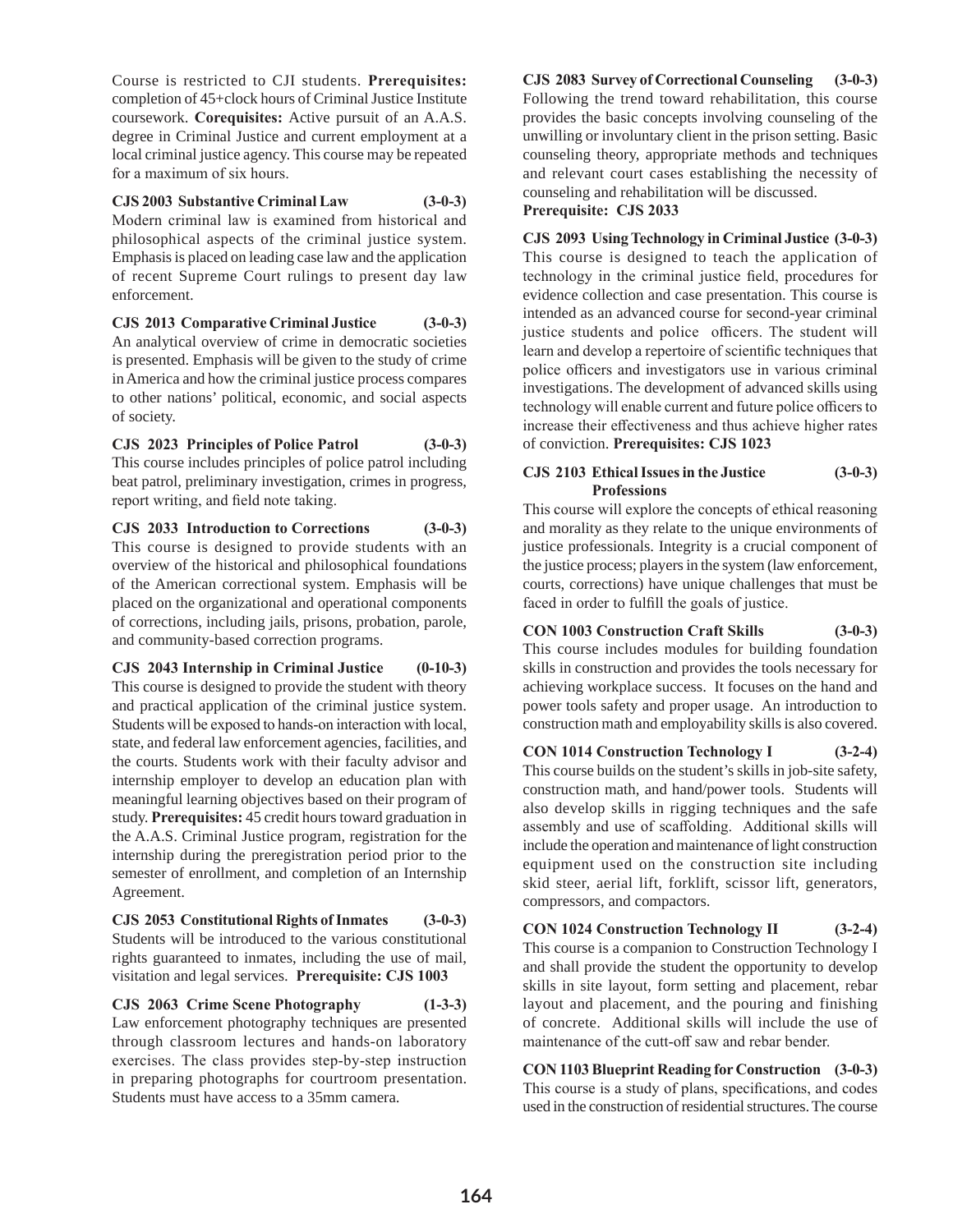is designed for students who desire a knowledge of basic blueprint reading or increased knowledge of construction drawings. An introduction to building materials is included.

#### **CON 1202 Application Lab I (0-4-2)**

This is a practical application lab that supports course objectives for CON 1103 (Blueprint Reading for Construction), CON 1203 (Preconstruction), and CON 1302 (Floor & Wall Framing).

#### **CON 1203 Preconstruction (0-6-3)**

This course is designed to give students basic instruction in the tools of the occupation, shop safety, occupational terminology, and an introduction to construction principles. Form work for concrete walls, pillars, floors, steps, foundations, driveways, and patios is practiced. Also covered are the use of the transit and instruction in layout principles, characteristics of concrete, and the techniques of mixing and placing concrete. This course is designed to emphasize preconstruction principles on a daily basis.

#### **CON 1302 Floor and Wall Framing (0-4-2)**

This course is designed to develop basic construction skills. The layout principles of wall framing, flooring detail, ceiling joists, construction scaffolding, and methods for framing entire walls before erection are studied. Areas such as framing sills, floor joists, blocking and bridging, rough stairs and stair wells, wall layout, wall bracing, wall openings, ceiling joists, and scaffolding are constructed.

#### **CON 2302 Application Lab II (0-4-2)**

This is a practical application lab that supports course objectives for and CON 2402 (Roof Framing), CON 2403 (Cabinet Making Lab), CON 2503 (Cabinet Making), and CON 2603 (Interior Finish).

#### **CON 2402 Roof Framing (0-4-2)**

In this course, students learn roof construction of various types of residential structures, roof covering, use of the framing square, rafter and truss types, and elementary estimation principles.

#### **CON 2403 Cabinet Making Lab (0-6-3)**

This is a practical application lab that supports course objectives for CON 2503 (Cabinet Making).

#### **CON 2503 Cabinet Making (3-0-3)**

This course is designed to provide practical cabinet-making skills. The course teaches the construction, installation, trimming out, and finishing of cabinets, bookcases, and other areas that require cabinets, bookcases, and other special installations. Students study the installation of built-in appliances and become familiar with standard measurements of all cabinet work. Sanding and the quality of the finished job are stressed.

# **CON 2603 Interior Finish (3-0-3)**

In this course, students learn the skills of finish work carpentry. Practical experience is gained through the installation of baseboards, moldings, door and window trim and framing, and finishing staircases, doorjambs, and doors. The laying of floors may be included.

# **CON 2705 Exterior Finish (0-10-5)**

This course provides students with basic skills in exterior finishes. Students study materials, exterior trim, and the selection and installation of exterior materials. Experience is gained through working on residential construction projects.

# **COS 1105 Cosmetology I (5-0-5)**

This course provides basic concepts necessary to conduct services in a safe environment and take measures to prevent the spread of infections and contagious diseases. Students will be prepared to safely use a variety of salon products while providing client safety. Skills and theoretical concepts are covered including all basic and introductory levels of hygiene and sanitation, hairdressing, cosmetic therapy, and the study of histology of the skin and its disorders. Proper facial treatments, massages, masks and identification of special skin types are practiced. Manicuring, pedicures and massages are taught using proper safety procedures. The course also includes the study of human anatomy, bacteriology, physiology, and cells. The science of cosmetic chemistry, electricity, and light therapy are outlined. The course begins with draping, shampooing, and conditioning. The course then advances to all phases of cutting, wet styling, thermal styling, permanent waving, hair coloring, chemical relaxing, and working with artificial hair. The properties and disorders of the hair and scalp are included. All phases of salon operation; opening, operating and advertising, etc. are covered.

**COS 1108 Cosmetology Clinical Experience I (0-16-8)** This course provides the practical application of cosmetology skills using mannequins, students, and outside patrons. The course also provides instruction and supervised experience in all aspects of cosmetology including the application of knowledge to give clients a full-service experience through management, salesmanship, and shop deportment. The laboratory is facilitated and operated as an actual beauty salon business.

# **COS 1205 Cosmetology II (5-0-5)**

This is a continuation of COS 1105 Cosmetology I.

**COS 1208 Cosmetology Clinical Experience II (0-16-8)** This is a continuation of COS 1108 Cosmetology Clinical Experience I.

| <b>COS 1305 Cosmetology III</b>                  | $(5-0-5)$ |
|--------------------------------------------------|-----------|
| This is a continuation of COS 1205 Cosmetology I |           |

# **COS 1308 Cosmetology Clinical Experience III**

 **(0-16-8)** This is a continuation of COS 1208 Cosmetology Clinical Experience II.

# **COS 2103 Cosmetology Education (3-0-3)**

A general study of the principles and techniques of cosmetology education, including methods, materials, and evaluative procedures underlying teaching effectiveness in the various subjects.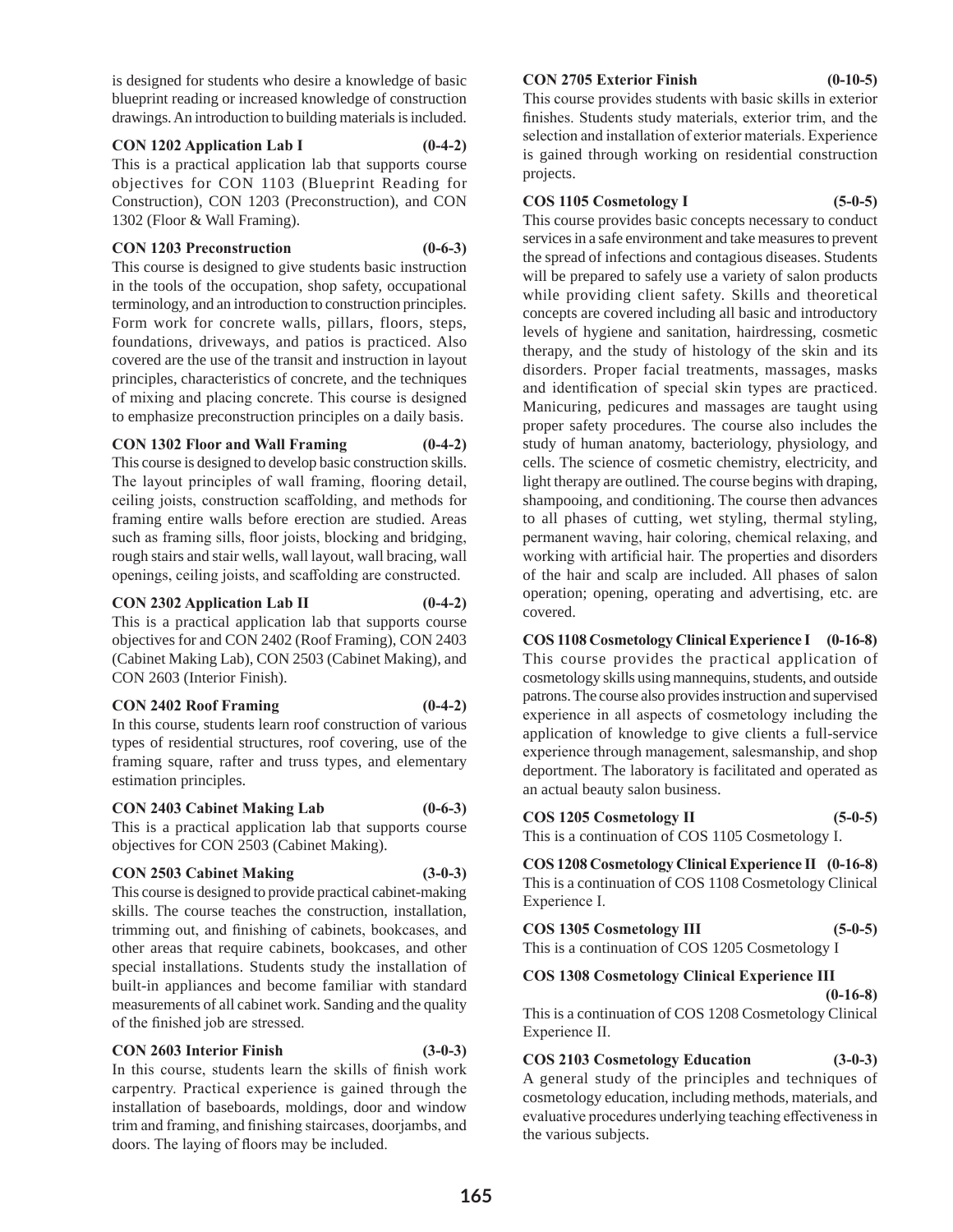#### **COS 2105 Theory and Practical Application (0-10-5)**

This course includes instruction on all aspects of cosmetology. Theory and Practical application on live models are emphasized.

#### **COS 2203 Theory and Methods (2-3-3)**

The student instructor, under supervision, observes, conducts theory classes, and participates in other activities.

#### **COS 2303 Special Problems (2-3-3)**

Training in subjects in which the student instructor may be deficient and/or the practice of cosmetology.

# **COS 2409 Directed Teaching (0-18-9)**

A concentrated period of time is required in which the student, under supervision, observes, conducts practical classes in cosmetology, and participates in other activities involving the school, patrons, and the community.

# **COS 2501 Student Records (1-0-1)**

Methods and practical application of keeping student records.

# **DFT 1013 Fundamentals of Drafting (1-3-3)**

This course is designed to provide basic knowledge relating to mechanical drawing on the technical level. Topics covered include basic drafting techniques, lettering, geometric construction, multi-view and pictorial sketching, auxiliary views, sectioning, and dimensioning, plus a laboratory activity to assist the student in obtaining necessary graphic skills. **Lab Fee: \$15**

#### **DFT 1023 Introduction to Computer Aided (1-3-3) Drafting**

This course is designed to provide a basic knowledge of computer aided drafting systems and their application to the drafting field. The student will become knowledgeable in using the computer as a drafting tool to create detail drawings. **Lab Fee: \$15**

#### **DFT 1113 Construction Materials (2-2-3)**

A course designed to familiarize the student with the physical properties of the materials generally used in the erection of a structure, with a brief description of their manufacture. **Lab Fee: \$15**

# **DFT 1123 Intermediate CADD (1-4-3)**

This course is designed to be a continuation of Introduction to Computer Aided Drafting (DFT 1023). Subject areas will include plotting, dimensioning, sectional views, and pictorials. The lab component is designed to expand the information and number of drawings in the subject area being covered in Intermediate CAD. Emphasis is placed on dimensioning and sectional views. **Prerequisites: DFT 1013 and DFT 1023, Lab Fee: \$15** 

# **DFT 1213 Construction Techniques/Methods (3-3-3)** This course introduces the student to building construction methods used in light and heavy framed structures. **Lab Fee: \$15**

# **DFT 1313 Estimating (2-2-3)**

This course acquaints the student with the basic principles and current practices employed in estimating construction costs. The student prepares material and labor quantity surveys from working drawings and specifications for residential and commercial buildings. The principles of bid procedures and requirements of construction projects are introduced. **Lab Fee: \$15**

# **DFT 2023 Advanced CADD (1-4-3)**

This course is designed as a continuation of Intermediate CAD. Emphasis is placed on attributes, slide shows, the user coordinate system, 3-D faces, and solid modeling. **Prerequisite: DFT 1123, Lab Fee: \$15**

# **DFT 2113 Tool & Die Drafting (2-2-3)**

This course provides knowledge of the metal working industry and the design of tools necessary in the metal removal processes used in production. Covered is a study of the basics in drawing and designing simple blanking, piercing, and forming dies used in the metal working industry. This course also stresses using the computer as a drafting/design tool in creating drawings of jigs, fixtures, and gauges as well as in creating drawings of die sets for metal parts. **Lab Fee: \$15**

**DFT 2203 Architectural Drafting I W/CADD (1-3-3)** This course provides knowledge of architectural drawing with emphasis on residential design. Skills development using the computer as a drafting/design tool in making drawings for residential design will be stressed. **Prerequisite: DFT 1023, Lab Fee: \$15**

# **DFT 2223 Architectural Drafting II (1-3-3)**

This course covers drawing concepts used in commercial construction. Special emphasis will be placed on prestressed, pre-cast, and structural steel members. Zoning and parking will be studied. Includes a laboratory activity to assist the student in obtaining the necessary graphic skills introduced. **Prerequisite: DFT 2203, Lab Fee: \$15**

# **DFT 2233 Structural Drafting (1-4-3)**

This course introduces the student to structural sections, terms and conventional abbreviations. Symbols used by structural fabricators and erectors are studied also. Knowledge is gained in the use of A.I.S.C. Handbook. Problems are studied that involve structural designing and drawing of beams, columns, connections, trusses, and bracing. **Prerequisite: DFT 1013, Lab Fee: \$15**

**DFT 2303 Mechanical Drafting I W/CADD (1-3-3)** This course extends the student's knowledge of the drafting field relating to mechanical components used in industry. This course allows the student to develop additional skills in using the computer as a drafting/design tool. **Prerequisite: DFT 1023, Lab Fee: \$15**

#### **DFT 2313 Electrical/Electronic Drafting (1-3-3) with CADD**

This course extends the student's knowledge of the drafting field to the electrical/electronics industry. The use of the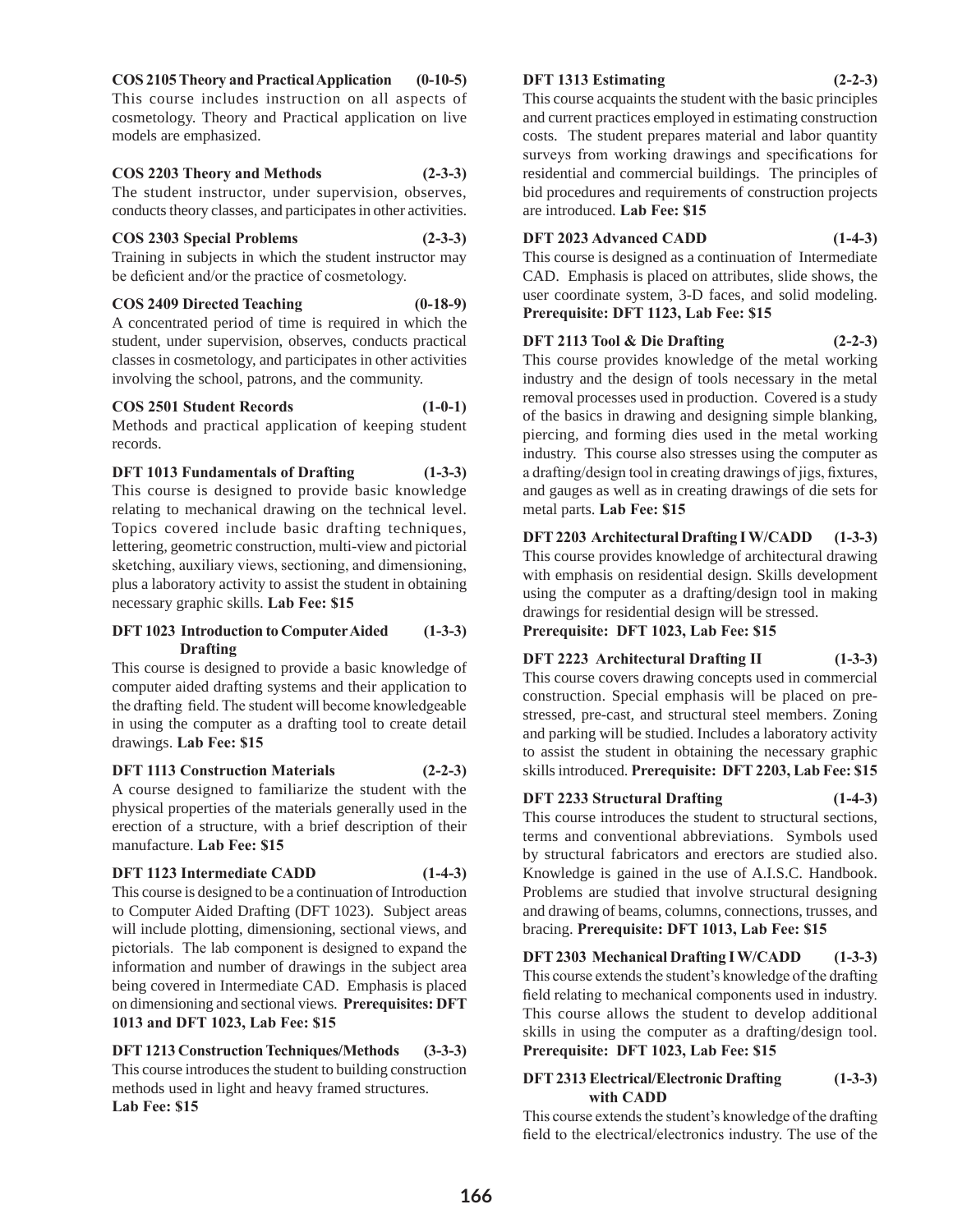computer as a drafting/design tool in creating schematic, wiring diagram, and printed wiring drawings will be emphasized. **Prerequisite: DFT 1023, Lab Fee: \$15**

# **DFT 2323 Mechanical Drafting II W/CADD (2-2-3)**

This course is a continuation of Mechanical Drafting I with CAD with emphasis on advanced techniques and knowledge employed in the planning of mechanical objects. Includes instruction in pipe drafting and the use of tolerancing and dimensioning techniques.

**Prerequisite: DFT 2303 , Lab Fee: \$15**

# **DFT 2413 Codes and Regulations (3-0-3)**

This course provides a study of basic codes directly affecting Architectural, Structural and Mechanical drafting. Topics covered include but not be limited to the Southern Building Code (SBC), the National Electric Code (NEC) as established by the National Fire Protection Association (NFPA), local building codes (County and City, and other codes that may be deemed essential to the development of effective drafters). **Prerequisite: DFT 2203, DFT 2303** 

**DFT 2901 Special Projects in Drafting/Design (0-2-1) DFT 2902 Special Projects in Drafting/Design (0-4-2) DFT 2903 Special Projects in Drafting/Design (0-6-3)** This course is designed to provide the student with the practical application of skills and knowledge gained in other drafting courses. The instructor works closely with the student to insure that the selection of a project will enhance the student's learning experience.

**DFT 2923 Drafting and Design Internship (0-10-3) DFT 2926 Drafting and Design Internship (0-20-6)** This course is a cooperative internship between industry and education and is designed to integrate the student's technical studies with industrial experience. Students work with their faculty advisor and internship employer to develop an education plan with meaningful learning objectives based on their program of study. A minimum of 136 contact hours required for DFT 2923, a minimum of 272 contact hours required for DFT 2926.

**Prerequisites: 45 credit hours in Drafting and Design, registration for the internship during the preregistration, and completion of an Internship Agreement.**

# **DRA 1003 Theater Appreciation (3-0-3)**

*ACTS Equivalent Course Number = DRAM 1003*

This course is an introduction to theater arts including history, dramatic works, stage techniques, production procedures, as it relates to the fine arts, society, and the individual.

**DRA 1053 Introduction to Theater Arts (3-0-3)** A general introduction and orientation to the various areas of the theater arts: structure of drama; acting; directing; scene construction; lighting; general production requirements.

# **DRA 1063 Acting I (3-0-3)**

An introduction and study of the theories and styles of acting. Group and individual projects in different types and periods of roles and plays.

#### **DRA 2001 Special Topics in Drama (1-0-1) DRA 2002 (2-0-2) DRA 2003 (3-0-3)**

Special topics drama courses will be offered at the discretion of the department when the need or interest is apparent. May be repeated for credit; however, students may not enroll more than four (4) times in any special topics drama course and have the credit count to meet graduation requirements.

**DST 1004 Introduction to Diesel Engines (3-2-4)** This course is the first course in diesel technology. Students will gain skills in shop safety and other basic skills that will prepare them for specific diesel courses. The following topics will be covered: the basic theory of the internal combustion engine, the inventor of the diesel engine and its development, major components of a diesel engine, the proper use of precision measuring instruments, identifying different grades of fasteners and proper use of hand tools. Particular attention is given to the ability to follow detailed instructions from service manuals. **Lab Fee: \$15**

# **DST 1012 Brake and ABS (2-0-2)**

In this course, students will learn the components of heavy truck and antilock braking systems. Students will explore how the systems are designed, how they operate, and how to troubleshoot, diagnose, and repair issues.

# **DST 1014 Introduction to Fuel Systems (3-2-4)**

This course covers the different types of diesel injection systems and their operation. The students will learn to identify the different components that make up complete fuel delivery systems and that components specific function. All four major types of fuel systems will be broken down and described in detail. The student will learn what parts and seals in older fuel systems are prone to failure due to the use of biodiesel. This course will prepare the student for the diesel engine diagnosis and repair courses by familiarizing them with the most complex part of a diesel engine, the fuel system. **Lab Fee: \$15**

**DST 1023 Service and Maintenance (2-2-3)** In this course, students will learn diagnostic techniques and specific service and maintenance procedures through a variety of hands-on activities and the use of technical service publications and manuals. Special emphasis will be placed on the use of specialty hand tools, diagnostic equipment and service maintenance resources and

technical data.

**DST 1102 Trailer Suspension and Brakes (2-0-2)** In this course, students will learn the various types of suspensions used on heavy trailers, how they relate to those found on the trucks, and the design differences between them.

**DST 2004 Diesel Engine Diagnosis and Repair (3-2-4)** This course is designed to instruct the student on correct diesel engine failure diagnosis and repair procedures. This will be done through failure analysis of each diesel engine component. Emphasis is placed on component identification and how it relates to the particular failure.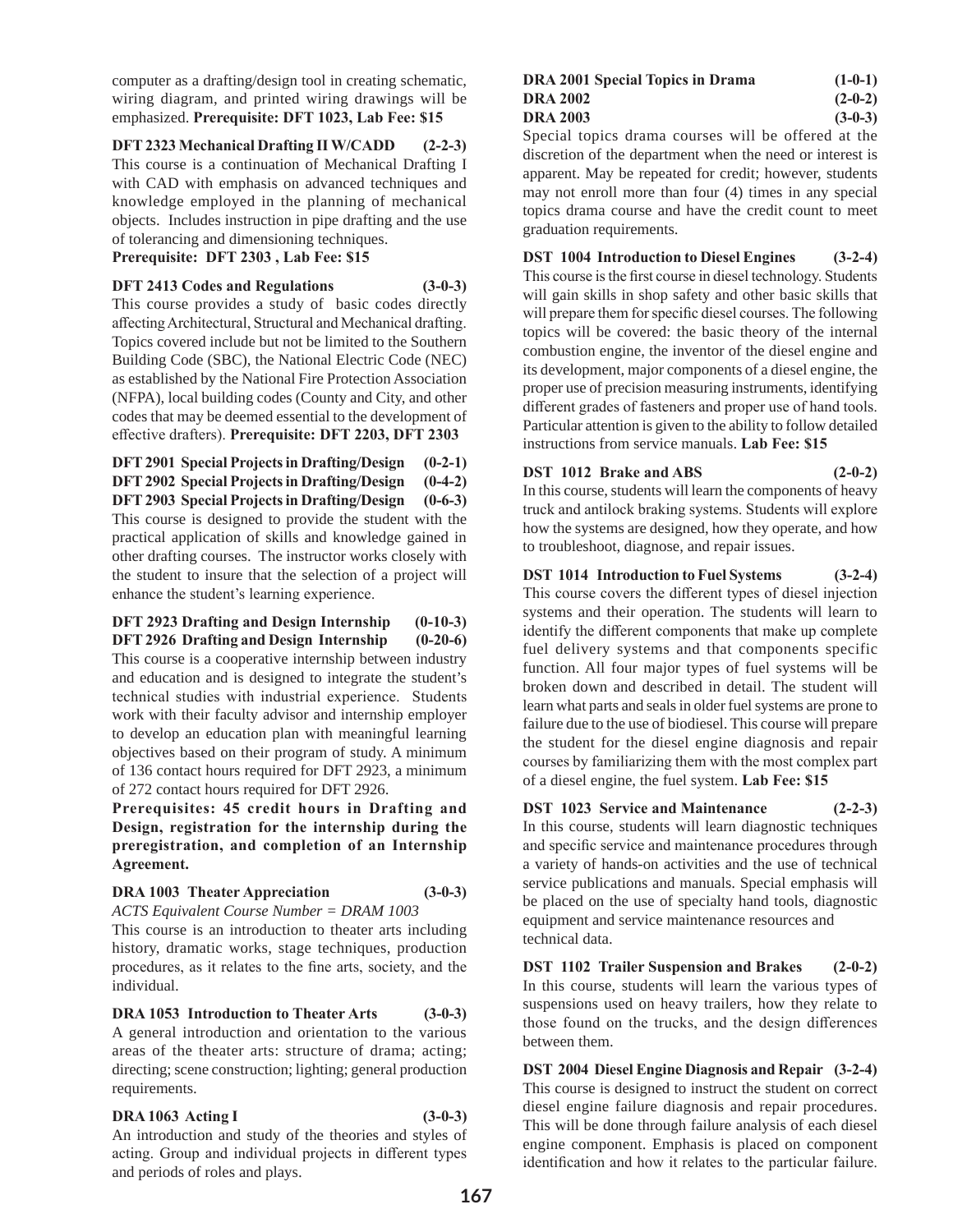All types of parts failure will be covered from minor to catastrophic and the proper repair procedures for each. Fuel system failure diagnosis will studied as it relates to high concentrations of biodiesel and the moisture it sometimes introduces to the fuel system and its high solvent properties. **Lab Fee: \$15**

**DST 2113 Heavy Duty Transmissions (2-2-3)**  This course is an introduction to heavy duty transmissions, mechanical transmissions and differentials. Special emphasis will be placed on the use of specialty hand tools, diagnostics, and service maintenance.

#### **DST 2124 Advanced Diesel Engine Diagnosis (3-2-4) and Repair**

This course is a continuation of diesel engine diagnosis and repair. Students will perform timing and tune-up procedures on different makes and models of diesel engines. They will learn to use each individual type of diagnostic and testing equipment that is in use in repair shops at the present time. The course will cover mechanical and electronic failure. They will learn to identify different types of failures by studying wear patterns on moving parts as well as detailed electronic system diagnosis and repair. **Prerequisite: DST 2004, Lab Fee: \$15**

**DST 2133 HVAC Service Technology (1-4-3)**  In this class, students will train on proper refrigerant recovery and recycling procedures, safety precautions, purging, flushing, evacuation, recharging and performance testing of mobile air conditioning systems. This course also covers troubleshooting and diagnostic procedures for the various electronic controls systems for HVAC.

# **DST 2243 Diesel Service Technology (1-4-3) Capstone**

This course introduces new concepts with advanced diagnostics and problem solving. Students solve given challenges requiring them to use troubleshooting, diagnostic, and communication skills. This course requires the students to have a thorough understanding of all vehicle systems, diagnostic processes, tool usage, and repair techniques. **Prerequisite: DST 2124** 

# **DST 2253 Internship (0-10-3)**

The internship is a cooperative educational experience with local businesses designed to integrate the student's technical studies with work experience. This course requires the students to have a thorough understanding of all vehicle systems, diagnostic processes, tool usage, and repair techniques. Students will work with their faculty advisor and the internship employer to develop an education plan with learning objectives to mirror those of DST 2123. A minimum of 115 contact hours is required. **Prerequisite: DST 2124**

# **ECO 2103 Principles of Macroeconomics (3-0-3)** *ACTS Equivalent Course Number = ECON 2103*

This course provides a general introduction to basic concepts in economics, including national income, money and banking, fiscal policy, and economic growth. Emphasis is placed on macroeconomics as applied to the world of today.

#### **ECO 2203 Principles of Microeconomics (3-0-3)** *ACTS Equivalent Course Number = ECON 2203*

This course provides a general introduction to the area of microeconomics, emphasizing price theory, income distribution, employment of resources, and international economics, relating them to the fundamentals of supply and demand. Students develop an understanding of the different types of market systems including pure competition, monopoly, oligopoly, and monopolistic competition and their implications.

# **EDN 1002 College Orientation and (2-0-2) Career Planning**

This course is for any beginning freshman (with less than 24 hours of credit) and provides a variety of experiences, exposures, and encounters between students and the institution. In addition, the course will address planning, decision-making, knowledge and use of information resources, general world of work information, and detailed information about occupations of one's preference and teaches skills which can be used again and again as individuals make new choices in successive life stages.

**EDN 1003 Introduction to Multimedia (3-0-3)** This course introduces the student to the basic skills of multimedia. Multimedia concepts and literacy will be covered as well as how to choose the appropriate software to design and produce effective presentations. Students receive hands-on experience working with images, audio, and video while using PowerPoint, Adobe 6.0, and Adobe Premiere 6.0. Prerequisite: BUS 1603 must be completed within the past 5 years with Grade  $\geq$  C or permission.

**EDN 1023 Keys to College Success (3-0-3)** This course includes a detailed and thorough orientation to the college campus. Guest speakers from Financial Aid, Student Services, etc., will make presentations to the class. The course will also include lecture and practice sessions on study skills, note-taking, classroom and campus etiquette, test-taking, written and oral communication, and library use. EDN 1023 Keys to College Success is mandatory for all students required to enroll in any one of the following courses: LAN 0966, LAN 0973, MTH 0873, or MTH 93. However, the course is open to all students.

**EDN 1031 FYI: First Year Information (1-0-1)** First Year Information is a one-credit hour course designed to give students the opportunity to acquire the skills necessary to be successful in their college career, as well as in the professional career. The purpose of the course is to help ensure academic success for students and to encourage a sense of community among students.

**EDN 2013 Teaching the Adult Non-Reader (1-2-3)** A course designed to train students to tutor adult nonreaders using effective methods of teaching reading and life skills. Instruction includes lecture, role-playing, discussion, supervised practicum, and exams. Each student tutor will be assigned an adult non-reader for 3 hours a week in a supervised lab situation.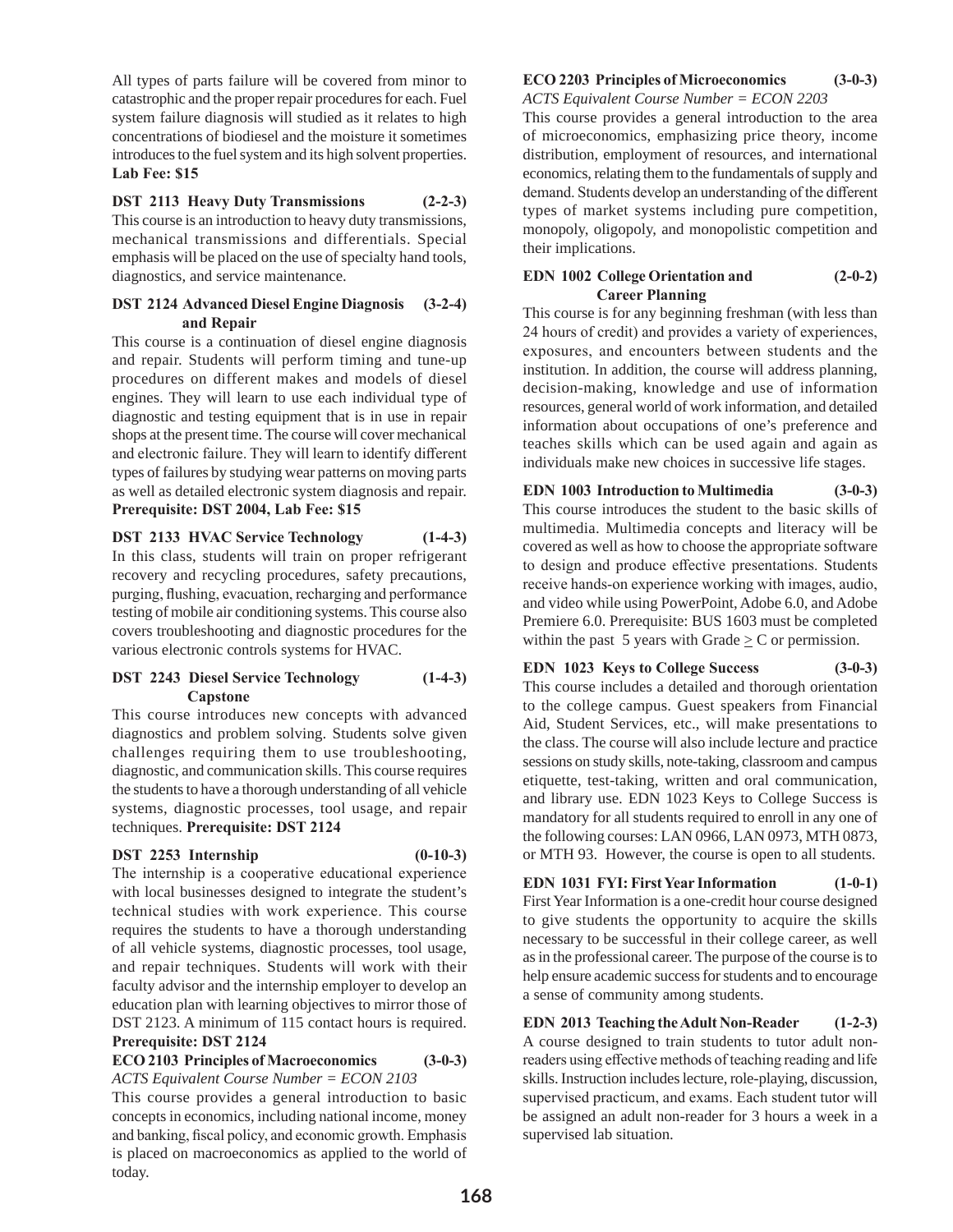#### **EDN 2053 Introduction to Education (3-0-3)**

A course designed to help students gain a comprehensive understanding of teaching as a career, to prepare the college student to enter the public school setting as a responsible observer and to provide students with varied observation experience that will develop a foundation for subsequent professional course work (20 clock hours of elementary classroom observation and directed assignments required).

# **EDN 2073 Survey of Early Childhood (3-0-3) Education**

This survey course concentrates on examining educational foundations from historical and philosophical views, surveying current and legal issues, and emphasizing models and strategies for early childhood education programs. Six hours of observations in an early childhood education environment are required in the course.

**EDN 2083 Child Growth and Development (3-0-3)** This course studies environmental and heredity effects on the cognitive, affective, psychomotor, and sociolinguistic development of typically and atypically developing children and adolescents. Students will learn to analyze, use, and incorporate an inclusive understanding of key theories of learning and how these theories are related to the physical, cognitive and emotional changes that occur during each developmental stage. Students will be introduced to observation and evaluation of children's and adolescents' development and to recognize possible delays in development. Practical application of theory is provided through a variety of hands-on experience and 5 clock hours of required observation.

#### **EDN 2093 Praxis Preparation (3-0-3)**

This course is designed for students pursuing a teaching degree to promote their understanding of the principles of successfully passing PRAXIS I. There is a particular emphasis on practicing the skills necessary for understanding how to take the test and on the three content areas of the PRAXIS I (Reading, Writing, Math). The course highlights the application of skill-based decision making in test preparation. Implications of individual differences are also discussed (test anxiety, depression, etc.). The course concludes with students taking several practice exams similar to the PRAXIS I.

# **EDN 2193 Educational Technology (3-0-3)**

This course covers the use of computer-based technologies, including multimedia tools, essential to the K-12 educational process. Creation of classroom and instructional materials appropriate for the curriculum and grade levels are emphasized. Prerequisite: BUS 1343 or keyboarding skills.

# **EDN 2203 Exceptional Child (3-0-3)**

This course examines historical and current delivery of special education services and program practices. Legal foundation and issues, special education terminology, and professional roles are addressed.

#### **EDN 2213 Children's Literature (3-0-3)**

This course reviews the major theories and concepts related to cognition, metacognition, and motivation for reading for students in the K-12 settings, including students with special needs. The course teaches candidates how to analyze and integrate developmentally appropriate literature across a standards-based curriculum--digitally and through traditional print. This is one course in a series of literacy courses for teacher candidates.

**EGR 1004 Fundamentals of Engineering I (3-2-4)** This course provides an introduction to the field of engineering, the engineering process and possible career opportunities. Students use a hands-on approach to explore the engineering system and manufacturing procedures. Students develop problem solving skills utilized in the engineering profession. Students will be required to demonstrate keyboarding skills, computer aided drafting skills as well as basic computer knowledge and capabilities. **Lab Fee: \$15**

# **EGR 1013 Blueprint Reading (2-2-3)**

This course provides students with the knowledge and skills required to interpret a variety of blueprints, schematics and technical drawings. Topics include engineering drawings in the machine, electrical and manufacturing fields. Construction drawings are examined from architectural schematics to structural fabrication and erection drawings. **Lab Fee: \$15**

**EGR 1024 Fundamentals of Engineering II (3-2-4)** This course is a continuation of Fundamentals of Engineering I. Students will use state of the art computers and software to complete complex engineering projects. Students will continue to develop problem solving skills utilized in the engineering profession. The purpose of the course is to give students experience in the field of engineering and to determine if engineering could be a possible career choice. **Prerequisite: EGR 1004, Lab Fee: \$15**

#### **EGR 2003 Geometric Dimensioning and (2-2-3) Tolerancing**

This course introduces students to the quality control techniques utilized in various precision measurement applications. The coordinate system, ANSI standards and ASME Y14.5m will be reviewed and practical applications explored. Students will study form controls, orientation controls, run out controls and the tolerance of position. **Lab Fee: \$15**

# **EGR 2004 Engineering Design I (3-2-4)**

This course is an introduction to engineering design. Problem solving skills will be used in conjunction with computer aided drafting and design to create 3-D models and photorealistic renderings of solid models. The course will explore all phases of design from conceptualization to design development and product manufacturing. The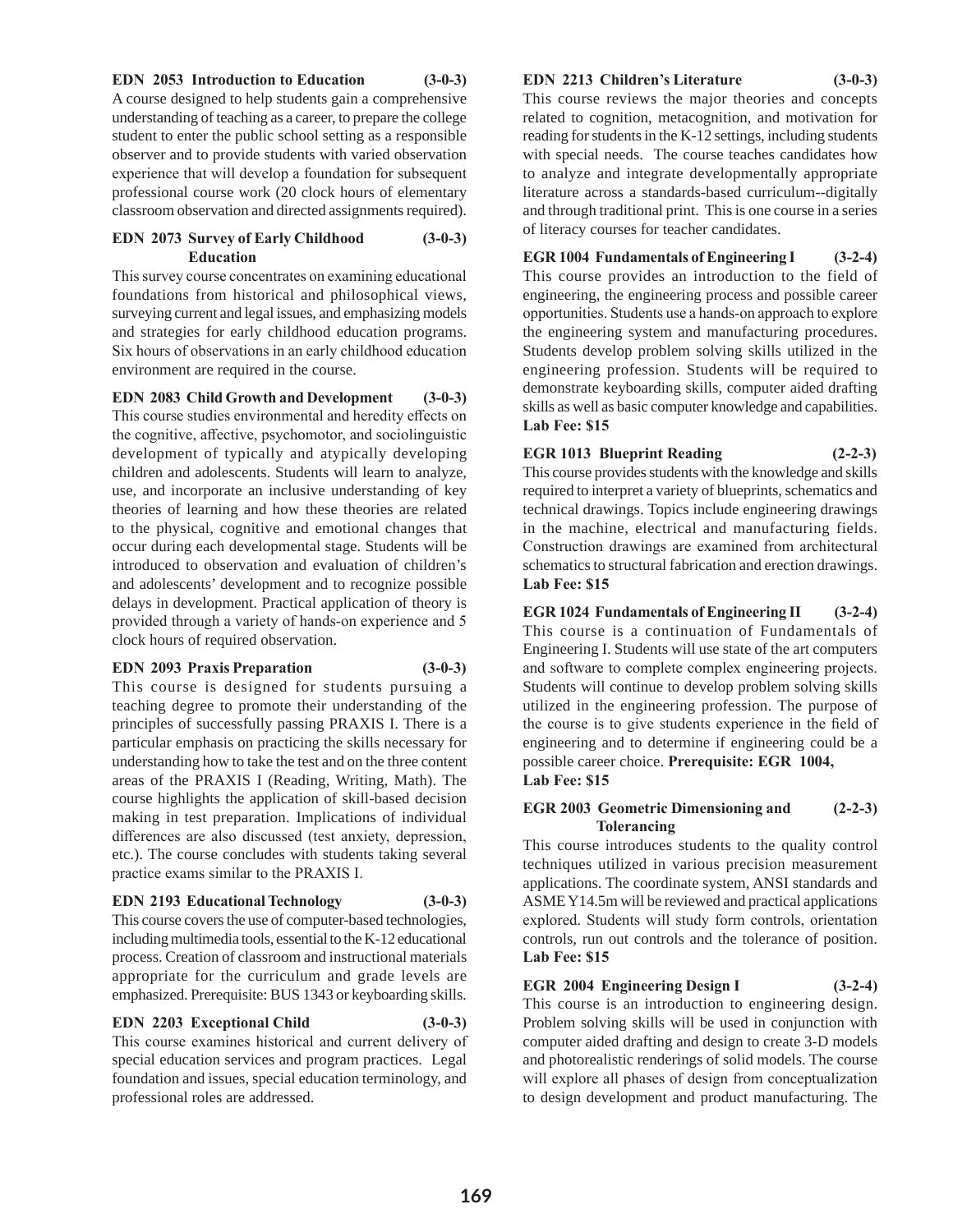purpose of this course is to give students experience in the field of engineering and to determine if engineering could be a possible career choice. **Prerequisites: EGR 1024 and ELE 1124, Lab Fee: \$15**

# **EGR 2024 Engineering Design II (3-2-4)**

This course is a continuation of Engineering Design I. Students will utilize various case studies to explore engineering systems and manufacturing processes. The course will emphasize the design development process of a product from model to manufacturing. Computer aided drafting and design will be used to analyze and evaluate all aspects of product development. **Prerequisite: EGR 2004, Lab Fee: \$15**

**EGR 2033 Engineering and Design Project (2-2-3)** Students apply the principles learned in the preceding engineering courses. Computer aided drafting and design will be used to analyze and evaluate all aspects of the engineering problem. The purpose of this capstone

course is to give pre-engineering students a platform to display their knowledge of engineering design and

development. **Prerequisites: EGR 1024 and ELE 1124, Lab Fee: \$15**

**EGR 2034 Engineering Project Development I (3-2-4)** A team approach to solving engineering problems will place students in teams of two to four to analyze, design and construct a solution to engineering problems. Students will apply the principles learned in the preceding engineering courses. Computer aided drafting and design will be used to analyze and evaluate all aspects of the engineering problem. The purpose of this capstone course is to give preengineering students a platform to display their knowledge of engineering design and development. **Prerequisites: EGR 1024 and ELE 1124, Lab Fee: \$15**

**EGR 2053 Precision Measurement (2-2-3)** This course introduces students to metrology and the importance of accuracy and precision in measurements. Students analyze measurements in manufacturing and in the global market to be able to determine and describe resolution, accuracy, precision, calibration and working standards. A variety of instruments will be used to study measuring procedure and analysis of measured data. **Lab Fee: \$15**

**EGR 2054 Engineering Project Development II (3-2-4)** A team approach to solving engineering problems will place students in teams of two to four to analyze, design and construct a solution to engineering problems. Students will apply the principles learned in the preceding engineering courses. Computer aided drafting and design will be used to analyze and evaluate all aspects of the engineering problem. The purpose of this capston course is to provide pre-engineering students a platform to display their knowledge of engineering design and development. **Prerequisite: EGR 2034, Lab Fee: \$15**

# **EGR 2062 Statistical Process Control (2-0-2)**

This course introduces the basic concepts and tasks of Statistical Process Control (SPC) including date collection, calculation of values, construction of values, and control charts, and interpretation of variations.

**Prerequisite: MTH 1113**

**EGR 2923 Engineering Technology Internship (0-10-3)** This course is a cooperative internship between industry and education and is designed to integrate the student's technical studies with industrial experience. Students work with their faculty advisor and internship employer to develop an education plan with meaningful learning objectives based on their program of study. A minimum of 136 contact hours are required. **Prerequisite: 45 credit hours in EGR, registration for internship during the pre-registration, and completion of an Internship Agreement.**

#### **EHS 1003 Introduction to Environmental (3-0-3) Technology**

An introductory course designed to acquaint students with different aspects of the environmental technology field. This course specifically addresses air, water, and soil pollution, OSHA, hazardous waste, recycling, as well as other current issues. An overview of job opportunities will also be discussed.

#### **EHS 1113 Environmental Regulations (3-0-3)**

This course will present an overview and summary of the regulatory and legal requirements associated with environmental technology. The critical impact of accurate and complete records maintenance upon the overall success of environmental and hazardous waste management programs will be emphasized. Whenever possible, requirements in Arkansas will be used as the model presented in class.

#### **EHS 1134 Environmental Sampling and (3-2-4) Analysis I**

This course is a basic approach to field samplings and analytical testing often associated with environmental assessments and regulatory compliance activities. Emphasis will be placed on designing appropriate sampling schemes, appropriate use of sampling equipment and analysis of collected data. Hands-on experience will be a vital part of this course with students conducting sampling in real world situations. **Prerequisites: EHS 1003** 

 $(\text{Grade} \geq C)$ , Lab Fee: \$15

# **EHS 2134 Environmental Sampling and (3-2-4) Analysis II**

This course continues with consideration of sampling designs and effective sample collection, handling, preservation, and shipping requirements often associated with environmental assessments, regulatory compliance and safety monitoring. Introductory analysis will also be conducted and emphasis will be given to correct summary reports from sample collections. **Prerequisite: EHS 1134**   $(\text{Grade} \geq C)$ , Lab Fee: \$15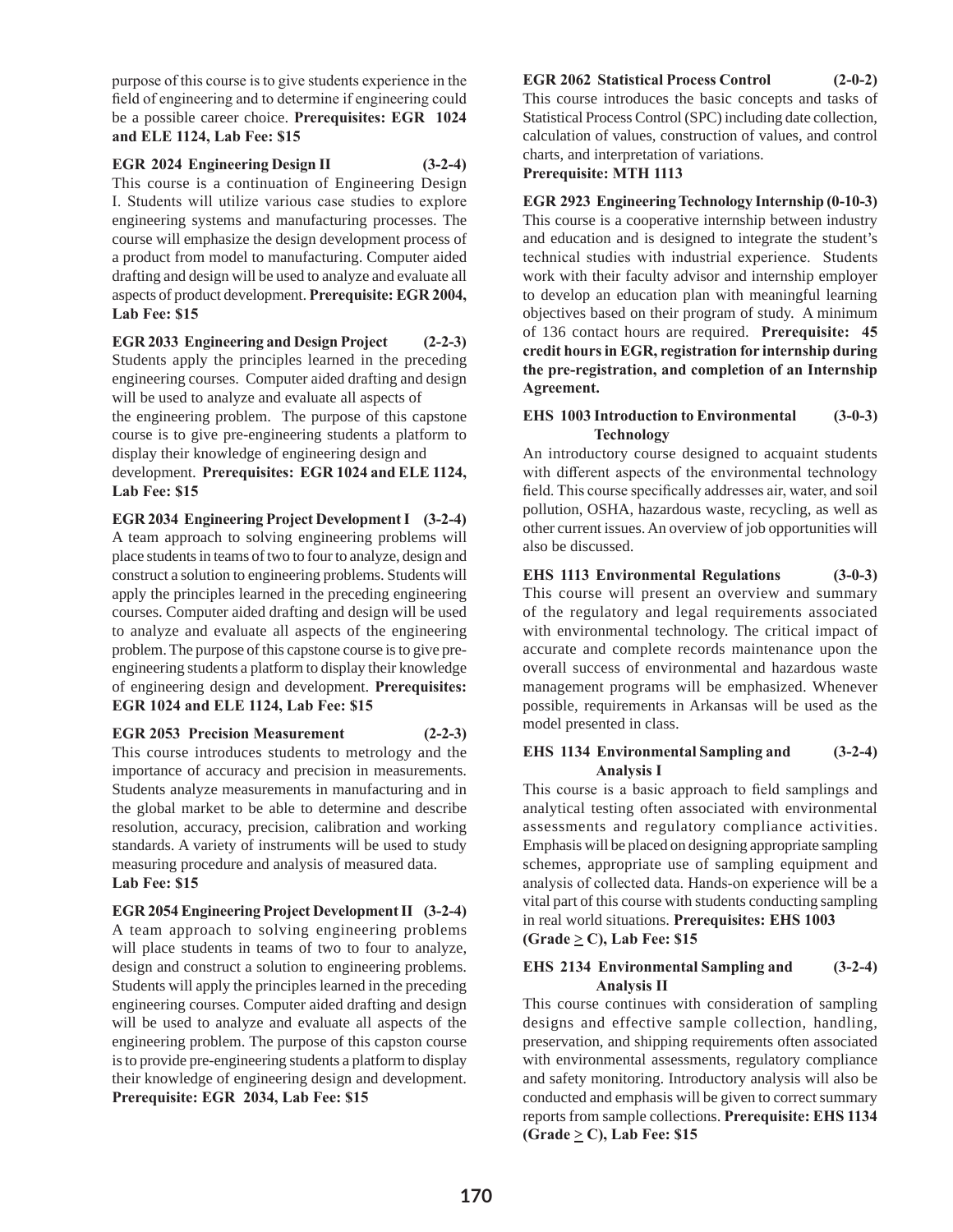#### **EHS 2223 Hazardous Waste Operations (3-0-3) HAZWOPER**

This course is designed to provide the training (HAZWOPER) required under 29 CFR 1910.120 for hazardous waste site personnel. Topics include hazard recognition, hazard control, monitoring, work practices, emergency response, and right and responsibilities.

# **EHS 2233 Chemistry of Hazardous Materials (3-0-3)**

This course introduces students to the basic concepts of chemistry and physics which are essential for the characterization of the chemical hazards such as carcinogens, corrosives, explosives, flammables, oxidizers, and radioactive materials. Students will also become familiar with the chemistry of some elements, principles of chemical reactions, and the use of various reference books. **Prerequisite:** CHE 1024 (Grade  $\geq$  C)

# **EHS 2331 Current Issues in Environmental (1-0-1) Technology**

This course will cover a number of current issues facing people in the Environmental Technology field. Coursework will involve discussion of issues with emphasis on examining a number of viewpoints on each issue. Effort will be made to tie concepts learned in previous classes to examine these real life situations. P**rerequisites: EHS**  1003 and EHS 1113 Grade  $\geq$  C.

# **EHS 2493 Environmental Health and (0-10-3) Safety Internship**

This course is a cooperative internship between work environment and education and is designed to integrate the student's technical studies with work experience. Students work with their faculty advisor and the internship employer to develop an education plan with meaningful learning objectives based on their program of study. A minimum of 136 contact hours is required. **Prerequisite: 45 credit hours in EHS, registration for internship course during pre-registration, and completion of an Internship Agreement.**

# **ELE 1001 Understanding Basic Electricity (1-0-1) and Electronics**

This course is an introduction to basic electrical terminology, units, symbols, concepts, and notation. An emphasis will be put on the application in a manufacturing setting.

**ELE 1004 Electrical Technology I (3-2-4)** An introduction to basic electrical terminology, units, symbols, concepts, notation, and basic measurement techniques and equipment. Topics include charge, DC current and potential, resistance, Ohm's Law, power, series and parallel circuits, and basic troubleshooting techniques. **Prerequisite: MTH 0893 or MTH 1083, Lab Fee: \$15**

# **ELE 1011 Using and Maintaining Transformers (1-0-1) and AC Circuits**

This course is an introduction to the use of transformers and other power transfer devices as applied to motors and motor controls.

# **ELE 1014 Basic Electricity (3-2-4)**

This course in an introduction to basic electrical terminology, units of measure, symbols, concepts and notation. An emphasis will be placed on the application of electrical fundamentals in a residential setting.

**ELE 1021 Electrical Measuring Instruments (1-0-1)** This course is an introduction to basic electrical measurement techniques and equipment. An emphasis will be put on the proper use and maintenance of measuring equipment in an industrial setting.

# **ELE 1023 Motor Controls (2-2-3)**

This course introduces the student to the electronic devices, circuits, and systems used to control machinery, processes and facilities in industry. Power control, single and threephase rectifier, servomechanism, and transducer circuit applications are also studied. The theory and operating characteristics of DC and single and three-phase motors are taught and verified in a lab setting. **Lab Fee: \$15**

**ELE 1024 Electrical Technology II (3-2-4)** A continuation of ELE 1004. Topics include magnetics, inductance, capacitance, AC, inductive and capacitive reactance, impedance, passive filters, and circuit analysis/ troubleshooting techniques. **Prerequisite: ELE 1004, Lab Fee: \$15**

**ELE 1031 Electrical Safety and Protection (1-0-1)** This course is an introduction to proper safety and protection techniques associated with electrical maintenance technology in an industrial setting. Students will be required to demonstrate safe practices in a manufacturing setting.

# **ELE 1041 Operating/Maintaining DC (1-0-1) Equipment and Controls**

An introduction to the electronic devices, circuits, and systems used to control machinery, processes, and facilities in a manufacturing setting.

# **ELE 1051 Operating/Maintaining Single (1-0-1) Phase Motors**

This course is an introduction to the power control and operating characteristics of single-phase rectifier, servomechanism, and transducer circuit applications.

# **ELE 1054 Electronics I (3-2-4)**

This course introduces the student to solid state theory and devices. Topics include semiconductor materials, the PN junction diode, special diodes, bipolar and field effect transistors, tyristors, and optoelectric devices.

# **Prerequisite: ELE 1004, Lab Fee: \$15**

# **ELE 1061 Operating/Maintaining Three (1-0-1) Phase Motors**

This course is an introduction to the operation and maintenance of three-phase rectifier, servomechanism, and transducer circuit applications. The operation characteristics and applications of three-phase motors will be stressed.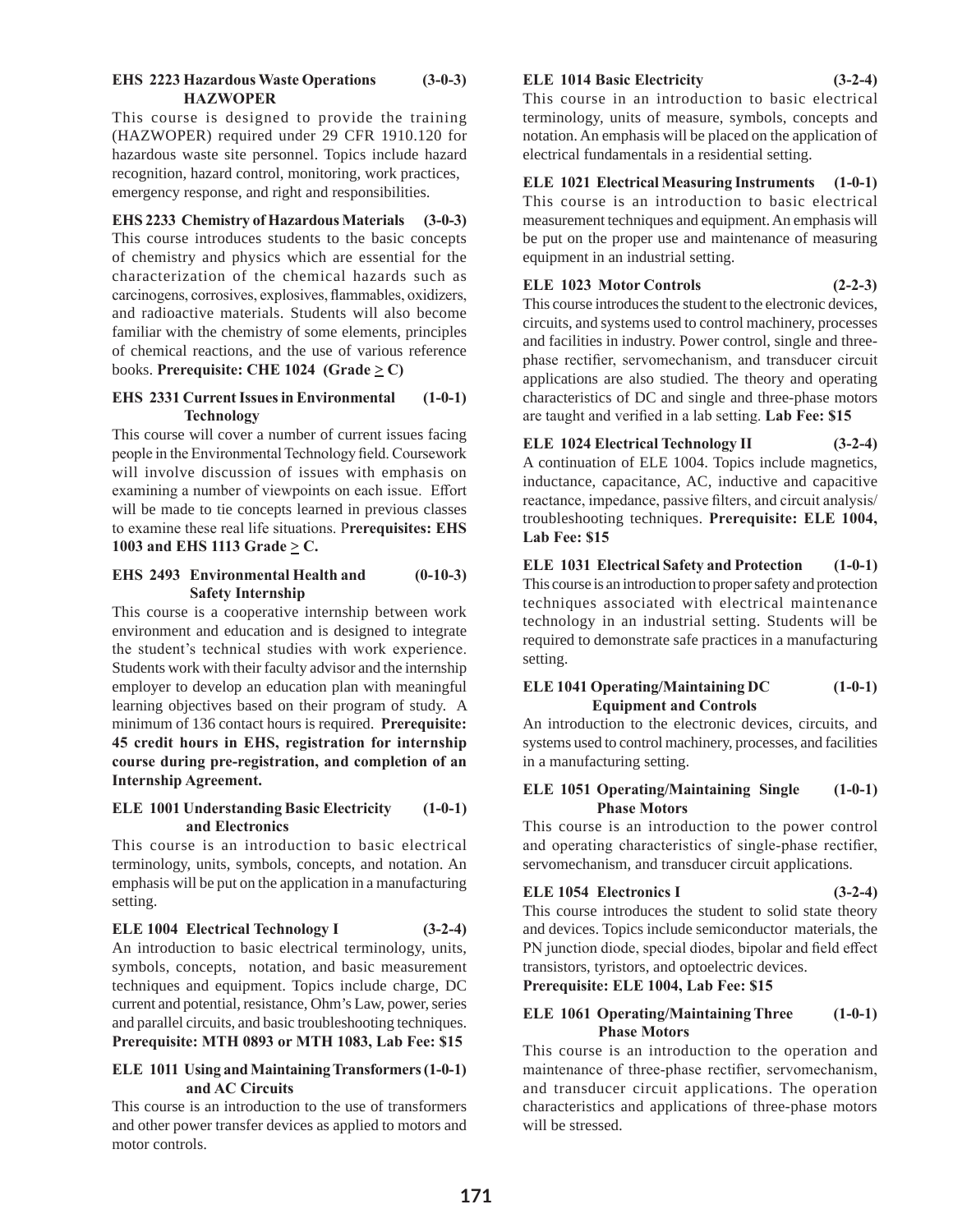# **ELE 1071 Developing Electrical (0-2-1) Troubleshooting**

This is a lab course designed to provide hands-on experience with various electrical troubleshooting techniques and theories associated with equipment in an industrial setting. **Lab Fee: \$15**

**ELE 1114 Electrical-Electronic Technology (3-2-4)** This is an introductory course in basic electronics. Students learn the basics of resistors, capacitors, and inductors and how electrical resistance, current, and power apply to those components. Students are introduced to basic solid state electronics components. They also utilize the computer as a drafting/design tool to create schematic and wiring diagrams and printed circuitry. **Prerequisite: MTH 0893, Lab Fee: \$15**

**ELE 1124 Solid State and Digital Electronics (3-2-4)** This course covers digital electronics and logic and how they can be applied in the use of robotics. This course addresses in detail the various types of digital integrated circuits. BOOLEAN Algebra will be introduced as an important digital electronic design method. Circuits created as a part of classroom projects will be created and simulated on the computer to test their function for proper operation. Robotic fundamentals will be covered with emphasis on industrial robotics and the actual use of an industrial-type robotic arm. **Prerequisite: ELE 1114, Lab Fee: \$15**

# **ELE 2004 Electronics II (3-2-4)**

An introduction to electronic circuits employing solid state devices. Topics include bias and stabilization, typical amplifiers, linear integrated circuits, active filters, power supplies, oscillators, pulse circuits, and modulation.

**Prerequisite: ELE 1054, Lab Fee: \$15**

**ELE 2144 Programmable Logic Controllers (3-2-4)** This course describes the Programmable Logic Controller (PLC) and discusses its advantages over relay systems. It identifies the primary parts of the PLC and describes their functions. Number systems and codes are reviewed with emphasis on their use in programming a PLC. General maintenance procedures for a PLC are also discussed. **Lab Fee: \$15**

**ELE 2154 Digital Electronics (3-2-4)** An introduction to digital logic elements and electronic circuits employing digital techniques. Topics include number systems, data codes, logic elements, digital integrated circuits, registers, and sequential and combinational logic. **Prerequisite: ELE 1054, Lab Fee: \$15**

**EMT 1001 Emergency Medical Systems (1-0-1)**  This course is an introduction to the EMS community. Topics covered include the well being of the paramedic, medical-legal concerns, ethical issues, therapeutic communications, and documentation. This course also presents the techniques for conducting a comprehensive physical examination and review of systems for patients presenting in the prehospital environment. Critical thinking

and clinical decisions based on appropriate assessment techniques are discussed.

**EMT 1009 Emergency Medical Technician (8-4-9)**  The EMT program provides the student with an outline of the EMS systems, introduction to assessment skills, as well as provides basic pathophysiology of common neurological, respiratory, cardiac, and trauma related emergencies. The program will also include lifespan development, legal and ethical issues, the EMS profession, communication techniques, and life threatening emergencies. The EMT program requires the student to complete 24 hours of clinical emergency department time and 24 hours of ambulance 3rd ride- along with auto extrication hours. **Malpractice Insurance: \$65**

# **EMT 1010 Clinical Applications for (0-9-0) Fundamentals of Paramedic**

This course provides clinical experience in the hospital performing medication administration with the understanding of basic pharmacological principles, airway management, and assessment skills. **Corequisite: EMT 1017** 

**EMT 1017 Fundamentals for Paramedic (4-9-7)** Content is presented to areas of prehospital environment to include, but not limited to: an introductory study of modern Emergency Medical Services, basic principles, procedures, and techniques of emergency care concepts regarding pathophysiology, research in EMS, life span development, and public health. **Prerequisites: Arkansas EMT Certification; Pre or Corequisites: EMT courses from Term I; Corequisites: EMT 1010. FISDAP Fee: \$100, Malpractice Fee: \$80**

**EMT 1020 Clinical Applications for (0-9-0) Medical Emergencies** 

This course provides clinical rotations for training in advanced assessment skills and procedures in the acute care setting of the respiratory department and critical care ICU. Students will also complete a 12-hour emergency room rotation. **Corequisite EMT 1028**

# **EMT 1028 Medical Emergencies (5-9-8)**

Assessment and management of cardiac and advanced airway management are studied integrating pathophysiological principles and assessment findings to formulate a field impression and implement a treatment plan for patients experiencing medical emergencies in prehospital care environment, involving the respiratory, cardiac, neuro, endocrine gastroenterological, and renal/ urinary emergencies. **Prerequisites: All EMT courses from Term I. Pre or Corequisites: EMT courses from Term II; Corequisite EMT 1020, ACLS Card Fee: \$10**

**EMT1131 Prehospital Assessment Techniques (1-0-1)** This course presents the techniques for conducting a comprehensive physical examination for patients presenting in the prehospital environment. Critical thinking skills and clinical decision making will also be discussed.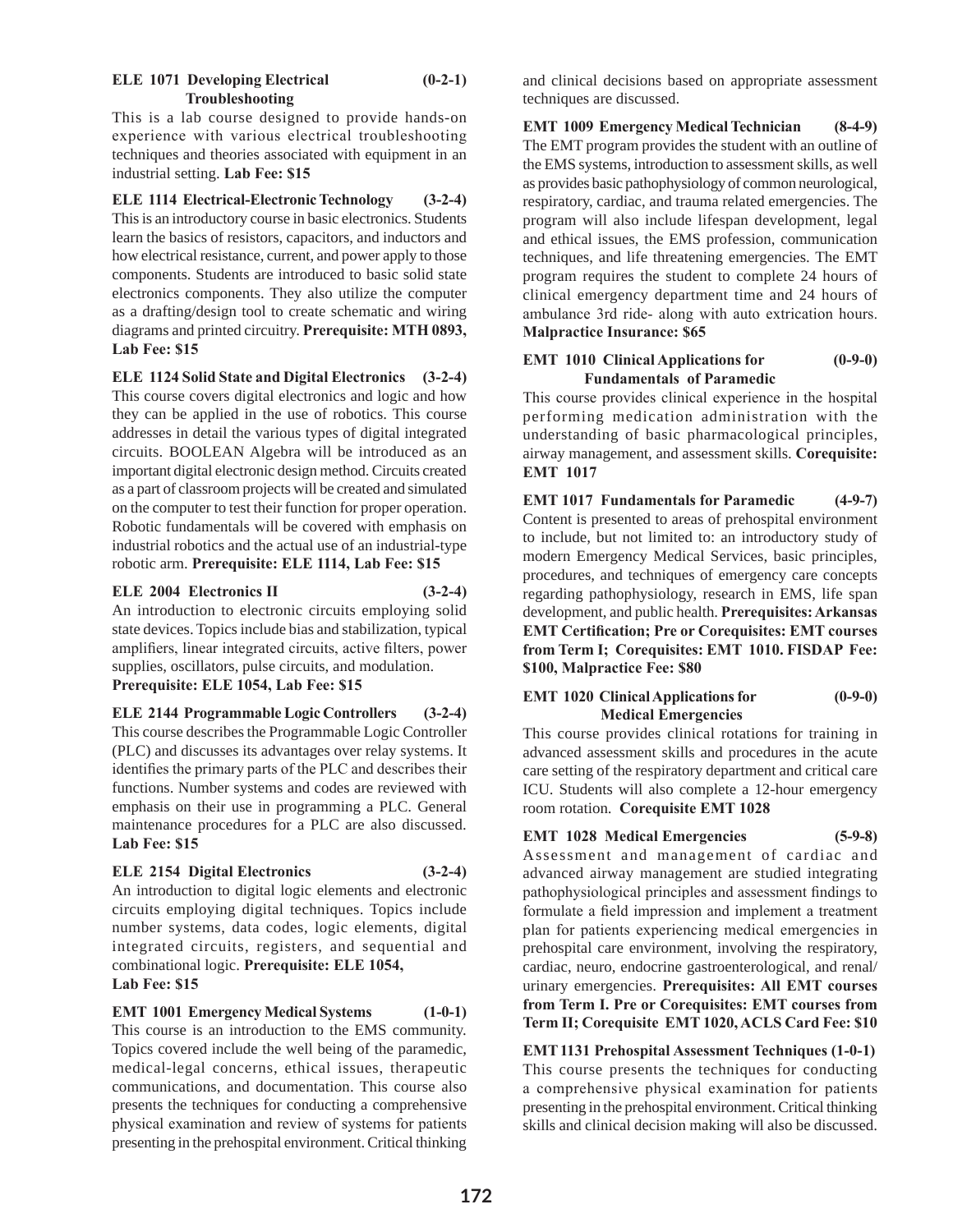#### **EMT 2023 Concepts of Paramedic Care (3-0-3) Management**

This course provides test-taking skills for the National Registry practical and written examination. The content areas incorporated in this course will be cardiac emergencies, medical emergencies, OB/GYN/Pediatrics, operations management, trauma, and airway and breathing. **Prerequisites: All required EMT courses from Term I, II, and III, Corequisites: EMT course from Term IV**

# **EMT 2030 Clinical Applications of (0-9-0) Traumatology**

This course provides clinical rotations for training in the assessment and management of gynecological, obstetrical, neonatal, pediatric and geriatric patients. Students will address the transitions from the prehospital environment to the controlled hospital setting. **Corequisite EMT 2037**

#### **EMT 2037 Traumatology (4-9-7)**

This course deals with aintegration of the principles of kinematics to enhance the patient assessment and predict the likelihood of injuries based on the patient's mechanism of injury. Also studied are gynecological, obstetrical, neonatal, pediatric and geriatric patients. **Prerequisites: All EMT courses from Terms I and II; Pre or Corequisites: EMT courses from Term III; Corequisite EMT 2030**

**EMT 2043 Operations for Paramedic (3-0-3)** Topics studied in this course include operations that affect the scene, safety, assessments, and management. Also studied are hazardous materials, crime scene awareness, rescue operations, and medical incident command. **Prerequisites: All EMT courses from Terms I, II, and III; Corequisites: EMT courses from Term IV, FISDAP Fee: \$40, Malpractice Fee: \$80**

#### **EMT 2046 Field Internship (0-20-6)**

This field internship requires students to complete 300 clock hours on the ambulance and serve as a team leader on an advanced life support unit. Students will be required to complete 50 team lead contacts. Students will have supervised experience in the prehospital care setting applying previously learned knowledge and skills. **Corequisites: EMT courses from Term IV**

# **EMT 2303 Pharmacology for Paramedic (3-0-3)** This course covers drug laws, indications and administration of emergency drugs, along with mathematical calculation of dosages.

# **ENG 0943 Conversational English as a (3-0-3) Second Language**

Conversational English as a Second Language is designed for the non-English speaking student who desires a working knowledge of the language. Students begin by identifying items such as clothing, colors, grocery items, etc. and basic parts of speech. Participants learn to express their thoughts and gradually begin basic reading and writing activities.

# **ENG 1013 English Composition I (3-0-3)**

*ACTS Equivalent Course Number = ENGL 1013*

English Composition I is designed to improve communication skills with emphasis on the mechanics of writing using the short essay as the vehicle. The course may include principles and techniques of expository and persuasive composition, analysis of texts with introduction to research methods, and critical thinking.

**Prerequisites**: Grade of C or better in LAN 0966 if required to enroll or appropriate placement scores as indicated on the College's placement test score table. Test scores used for placement must be no older than five years. **Co-requisite: LAN 0973 Language Enhancement II.**  Students are placed into LAN 0973 based on test scores and/or previous grades as indicated in the LAN 0973 course description. Since LAN 0973 and ENG 1013 are co-requisites, they must be taken together. LAN 0973 cannot be taken by itself. A student must earn a C or better in both courses during the same semester, or must repeat both courses. A student who wishes to withdraw from one course must withdraw from both.

# **ENG 1023 English Composition II (3-0-3)**

*ACTS Equivalent Course Number = ENGL 1023* A continuation of 1013 emphasizing quality and forms of writing culminating in the student's production of a research paper. The study of representative examples of major literary types may be included. The course includes further study of principles and techniques of expository and persuasive composition, analysis of texts, research methods, and critical thinking.

**Prerequisite ENG 1013 (Grade**  $\geq$  **C) and LAN 0973 (Grade**  $\geq$  **C)** if required to enroll.

# **ENG 1033 Communications Skills I (3-0-3)**

Communications Skills I is a course designed to help the student master the skills of written communication in the business field. The student will receive instruction in the various forms of workplace communication, including resumes, business memos, business letters, presentations, reports, and proposals. The emphasis of the course will be on practical application rather than on theory.

# **ENG 1053 Vocabulary Building (3-0-3)**

This course stresses processes and techniques of building an improved vocabulary through an examination of roots, prefixes and suffixes.

| <b>ENG 2001 Special Topics in English</b> | $(1-0-1)$ |
|-------------------------------------------|-----------|
| <b>ENG 2002</b>                           | $(2-0-2)$ |
| <b>ENG 2003</b>                           | $(3-0-3)$ |

Special topics courses will be offered at the discretion of the department when the need or interest is apparent. May be repeated for credit.

# **ENG 2073 World Literature I (3-0-3)**

*ACTS Equivalent Course Number = ENGL 2113*

Survey of masterpieces of the ancient world, the middle ages and Renaissance. Includes study of movements, schools, and periods.

**Prerequisite:** ENG 1023 (Grade  $\geq$  C)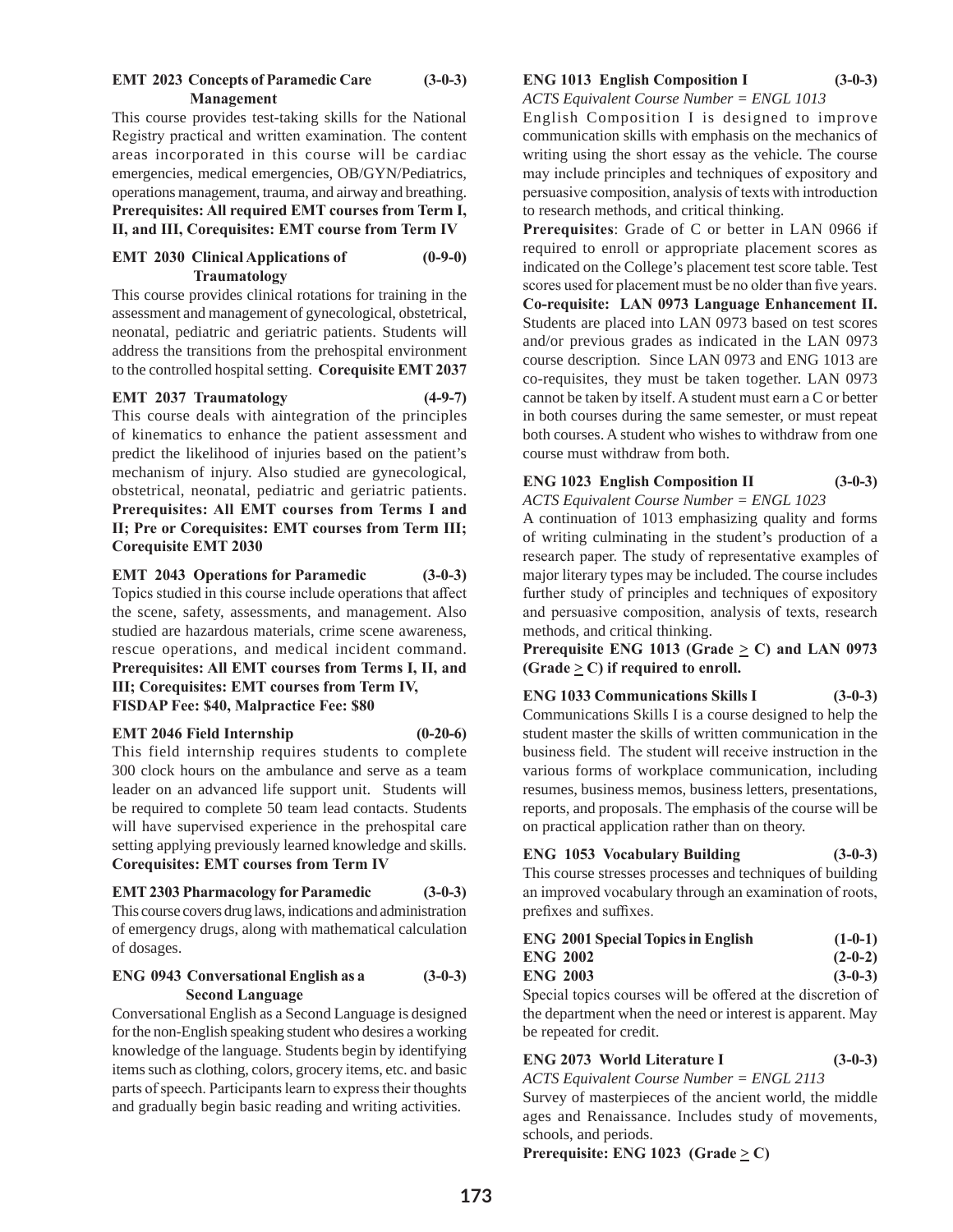#### **ENG 2083 World Literature II (3-0-3)**

*ACTS Equivalent Course Number = ENGL 2123*

Selected significant works of World literature from the Renaissance to the present. Includes study of movements, schools, and periods.

#### **Prerequisite:** ENG 1023 (Grade  $\geq$  C)

#### **ENG 2093 Survey of African American (3-0-3) Literature**

This course covers the poetry, essays, short stories, and novels by major authors of African American literature. Analysis will be made of theme, structure, character, satire, and other literary devices.

#### **Prerequisite:** ENG 1023 (Grade  $\geq$  C)

#### **ENG 2183 Western Literature I (3-0-3)**

*ACTS Equivalent Course Number = ENGL 2213*

Selected significant works of Western literature from ancient, medieval, and Renaissance periods. Includes study of movements, schools and periods.

#### **Prerequisite:** ENG 1023 (Grade  $\geq$  C)

**ENG 2193 British Literature I (3-0-3)**

*ACTS Equivalent Course Number = ENGL 2673* Selected works of British literature from its beginning through the Renaissance.

**Prerequisite:** ENG 1023 (Grade  $\geq$  C)

#### **ENG 2243 American Literature before 1865 (3-0-3)**

*ACTS Equivalent Course Number = ENGL 2653* Selected works of American literature from its beginning to 1865. **Prerequisite: ENG 1023 (Grade**  $\geq$  **C)** 

**ENG 2253 American Literature Since 1865 (3-0-3)**

*ACTS Equivalent Course Number = ENGL 2663* Selected works of American literature from 1865 to the present. **Prerequisites:** ENG 1023 (Grade  $\geq$  C)

# **ENG 2283 Western Literature II (3-0-3)**

*ACTS Equivalent Course Number = ENGL 2223* Selected significant works of Western literature from Renaissance to the present period. Includes study of

# movements, schools, and periods.

# **Prerequisite:** ENG 1023 (Grade  $\geq$  C)

# **ENG 2293 British Literature II (3-0-3)**

*ACTS Equivalent Course Number = ENGL 2683* Selected works of British literature from the Renaissance to the present. **Prerequisite: ENG 1023 (Grade**  $\geq$  **C)** 

# **ETR 1003 Introduction to Entrepreneurship (3-0-3)**

An introduction to the role of entrepreneurial business in the U.S., the impact of entrepreneurial business on the U.S. and global economy, how ideas become businesses, how entrepreneurs operate within a company, and the general precepts of entrepreneurial businesses.

# **ETR 2003 Professional Selling/Advertising (3-0-3)** A course specifically designed to teach the tools of professional selling and advertising methods to students. Students will learn successful sales techniques for retail and non-retail customers. Students will also learn to develop

an advertising program for products and services and the appropriate medium to use.

**ETR 2013 Opportunity/Feasibility/Analysis (3-0-3)** This course will develop the student's knowledge of exploiting, determining, and implementing strategies for determining potential entrepreneurial opportunities in the marketplace and analyzing the feasibility of those opportunities.

# **ETR 2023 Funding Acquisitions for (3-0-3) Entrepreneurs**

A course designed to teach the students the various types of funding mechanisms available to the entrepreneurial company and the importance of selecting the proper funding method.

# **FRE 1014 Elementary French I (3-1-4)**

*ACTS Equivalent Course Number = FREN 1013*

An elementary course for students with no previous experience with the language. Pronunciation, vocabulary, oral and written composition, reading and functional grammar, laboratory practice and listening.

**FRE 1024 Elementary French II (3-1-4)**

*ACTS Equivalent Course Number = FREN 1023* A continuation of French 1014. **Prerequisite: FRE 1014**

# **FRE 2014 Intermediate French I (3-1-4)**

*ACTS Equivalent Course Number = FREN 2013* Practice in oral and written composition, reading, functional grammar and discussion of selected short stories, plays, and longer works. **Prerequisite: FRE 1024** 

# **FRE 2024 Intermediate French II (3-1-4)**

*ACTS Equivalent Course Number = FREN 2023* A continuation of French 2014. **Prerequisite: FRE 2014 or equivalent**

# **GEO 2103 World Geography (3-0-3)** *ACTS Equivalent Course Number = GEOG 2103* A survey of the geographic regions of the world, including

the physical, economic, political, historic, and social influences of a region's geography.

# **GEO 2223 Physical Geography (3-0-3)**

*ACTS Equivalent Course Number = GEOG 2223* Examines the nature and character of various components of the physical environment, including weather elements, climate, landforms, soil, and natural vegetation.

# **GER 1014 Elementary German I (3-1-4)**

An elementary course for students with no previous experience with the language. Pronunciation, vocabulary, oral and written composition, reading, functional grammar, laboratory practice, and listening.

| <b>GER 1024 Elementary German II</b> | $(3-1-4)$ |
|--------------------------------------|-----------|
| A continuation of German 1014.       |           |
| Prerequisite: GER 1014 or equivalent |           |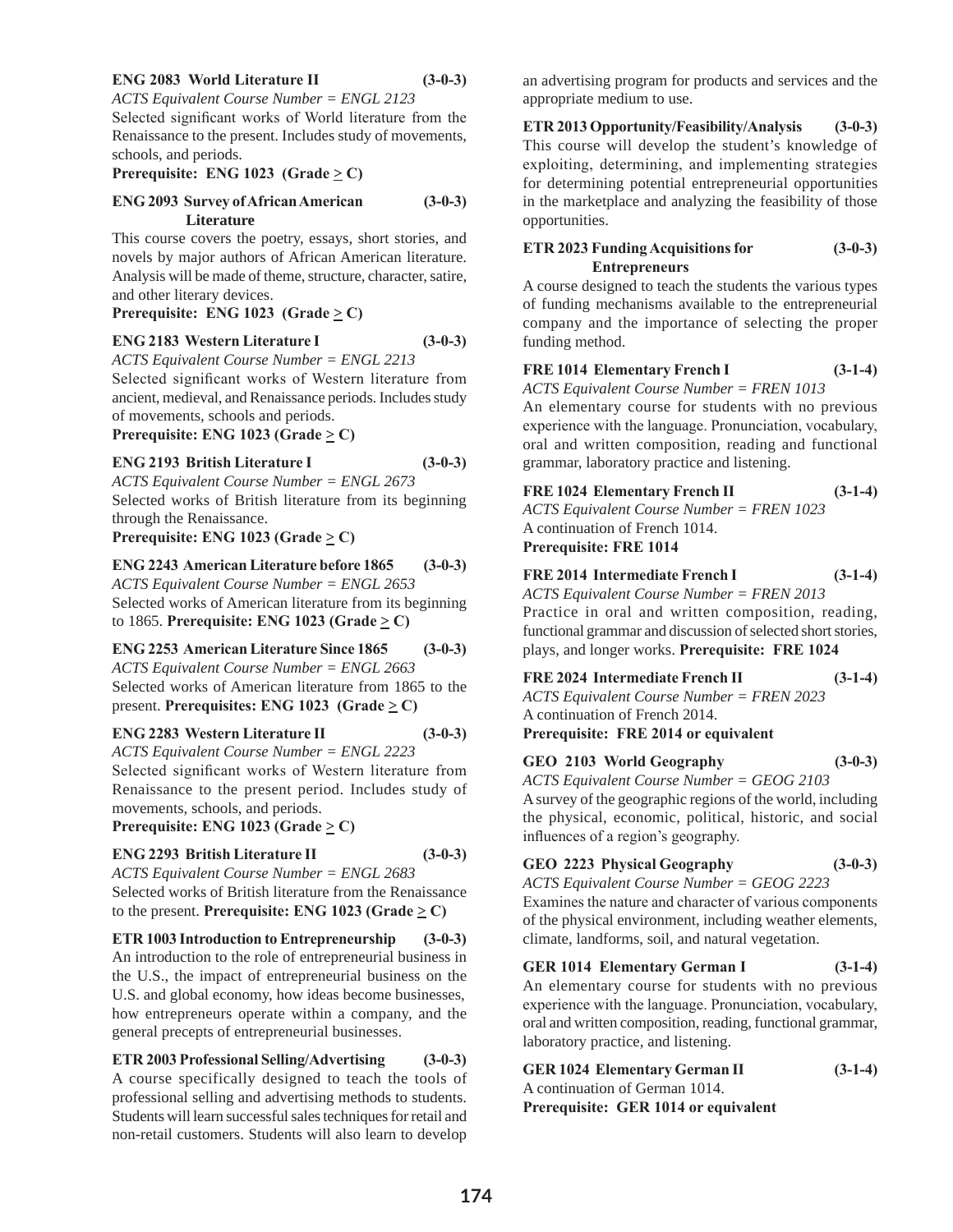# **GER 2014 Intermediate German I (3-1-4)**

Practice in oral and written composition, reading, functional grammar, and discussion of selected short stories, plays, and longer works.

# **Prerequisite: GER 1024 or equivalent**

**GER 2024 Intermediate German II (3-1-4) A continuation of German 2014. Prerequisite: GER 2014 or equivalent**

# **GIS 1003 Introduction to GIS (3-0-3)**

This course teaches the fundamentals of a Geographic Information System (GIS). It introduces the components of the system, theories and concepts of GIS, and will explore the application of GIS in a variety of careers. The point and click ARCGIS software version 9.0 will be used to provide students hands-on experience in map creation and manipulation. **Prerequisite: BUS 1603 completed within the past 5 years with Grade**  $\geq$  **C** 

#### **GIS 1303 Cartography for GIS (3-0-3)**

This course provides an introduction to cartography and geography. Topics of map design, map interpretation, and map analysis will be covered. Emphasis will be placed on the comprehensive study of history, map projections, map scale, type of maps, and map accuracy.

#### **GIS 2003 Remote Sensing and Data Acquisition (3-0-3)**

This course is an overview of theories and principles of remote sensing and data acquisition. It provides the background ability to input data from various sources for use in GIS projects. Students will learn how various satellites and sensor systems are used to identify how images are corrected and analyzed. Obtaining GIS data, formatting, and formal conversion of digital GIS data management will also be covered. **Prerequisite: GIS 1003 and GIS 1303**

# **GIS 2203 Advanced GIS (3-0-3)**

This course continues the hands-on use of GIS system using the ARCGIS 9.0 software. Advanced topics such as planning, management, and data quality issues will be addressed. **Prerequisite: GIS 1003 (Grade**  $\geq$  **C)** 

# **GIS 2303 Spatial Analysis and Modeling (3-0-3)**

This course provides the fundamentals of spatial analysis and modeling in GIS and a survey of quantitative techniques applicable to spatial data. Concepts of spatial modeling is covered and students learn how to use various modeling techniques available for solving complex environmental and management problems. Students use statistical models in the process of spatial analysis. **Prerequisite: MTH 1053 (Grade > C), GIS 1003, and GIS 1303**

# **GIS 2503 Independent Project (3-0-3)**

This course will provide students with the opportunity to integrate knowledge used in previous courses for completion of an entire project. Work will begin with developing a proposal, obtaining the required data from numerous sources, performing analysis, and preparing final analysis. **Pre- or Co-requisite: GIS 2203** 

# **HIS 1013 Western Civilization I (3-0-3)**

*ACTS Equivalent Course Number = HIST 1213* A survey of Western Civilization to 1600; a study of the development of the culture and institutions of the ancient

Near East and Classical, Medieval, and Renaissance civilizations.

# **HIS 1023 Western Civilization II (3-0-3)**

*ACTS Equivalent Course Number = HIST 1223*

A survey of Western Civilization since 1600; a study of cultural developments and the growth of institutions from the late Renaissance to the present; emphasis is placed on the expansion of European Civilization.

| <b>HIS 2001 Special Topics in History</b> | $(1-0-1)$ |
|-------------------------------------------|-----------|
| <b>HIS 2002</b>                           | $(2-0-2)$ |
| <b>HIS 2013</b>                           | $(3-0-3)$ |

Special topics courses will be offered at the discretion of the department when the need or interest is apparent. May be repeated for credit.

**HIS 2003 African-American History (3-0-3)** A study of the heritage, origins, and major historical events and figures in African-American history, including an examination of relevant social, political, economic, and cultural factors.

# **HIS 2033 U.S. History Before 1865 (3-0-3)**

*ACTS Equivalent Course Number = HIST 2113*

A study of American history including discovery, colonial foundations, movement for independence, and the early years of the new nation through the Civil War; emphasis on the social, political, and economic factors influencing early national development.

# **HIS 2043 U.S. History Since 1865 (3-0-3)**

*ACTS Equivalent Course Number = HIST 2123*

A study of American history from the reconstruction era to the present, including the industrial growth of the nation, the emergence of the U.S. as a world power, the depression and New Deal, of the post-World War II era.

# **HIS 2053 Arkansas History (3-0-3)**

A study of the major historical events and figures in the growth and development of the state of Arkansas; primary emphasis is focused on the varied social, political, economic, and cultural factors that have influenced and shaped the state and its history.

# **HOS 1003 Introduction to Hospitality (3-0-3)**

This course covers the history and development of the hospitality industry, an introduction to principles and concepts used in the service industry, and career opportunities in the field. The restaurant industry, hotel management, cruise line industry, gaming and casino, and franchising are covered. The course is designed for those who would like to learn about the hospitality industry.

**HOS 1013 Introduction to Travel and Tourism (3-0-3)** This course provides thorough, current knowledge of the principles, practices, economic, social, cultural, and environmental impact of the travel and tourism industry.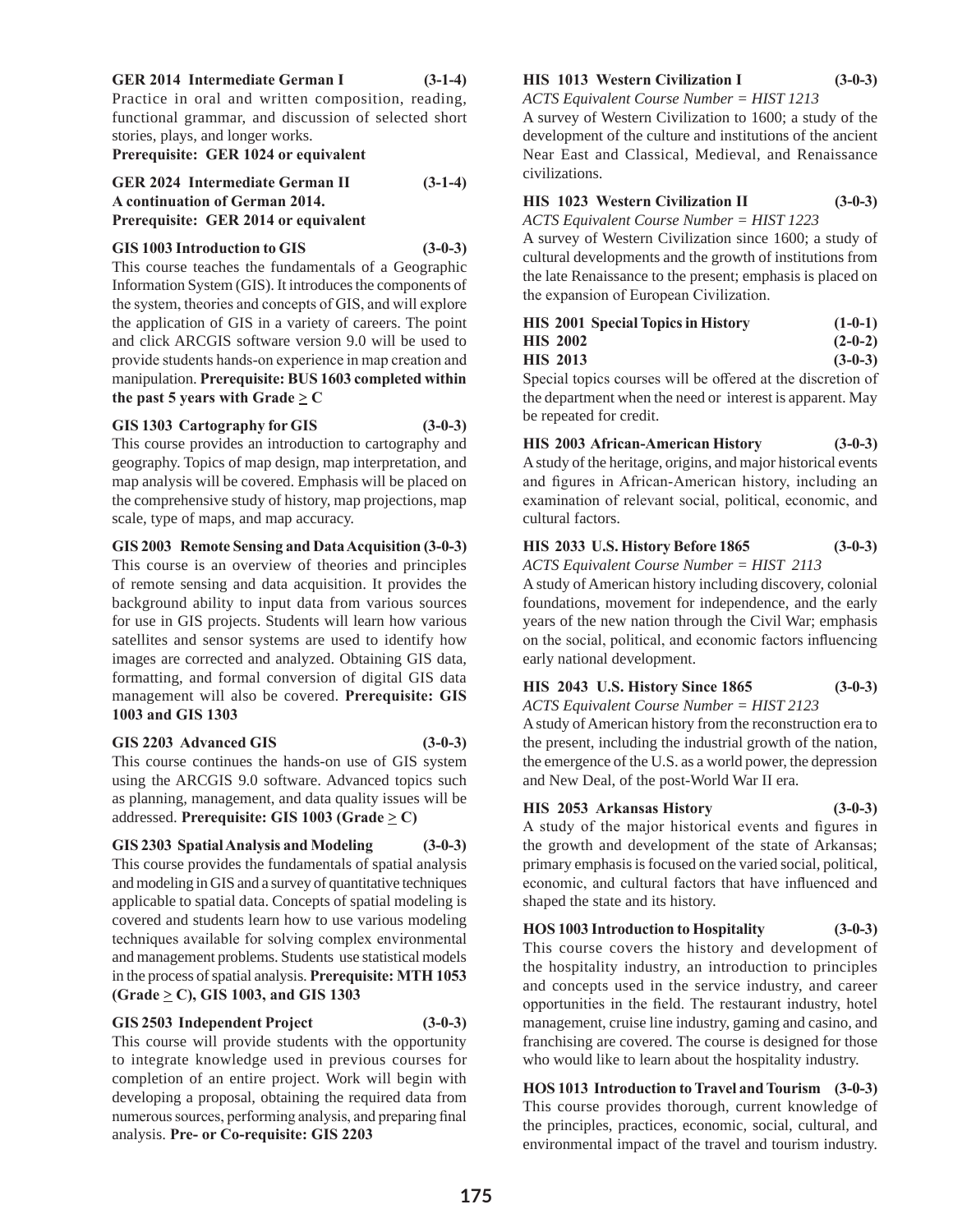It addresses opportunities, responsibilities, concerns, and ethics of a career in travel, transportation or tourism. Students develop effective reasoning, communication, decision-making, and interpersonal skills. The course facilitates development of individual responsibility, self-esteem, sociability, self-management, and personal integrity.

# **HOS 1113 Introduction to Lodging Industry (3-0-3)**

This course covers the history and development of the lodging industry, an introduction to principles and concepts used in the service industry, and career opportunities in the field. The course is designed to help prepare students for a rewarding management career.

# **HOS 1123 Lodging Fundamentals (3-0-3)**

This course covers the physical management areas of the lodging industry. Students learn to manage the back

of the house operations in the lodging industry. This course is designed for those who are interested in learning more about physical aspects of the lodging industry.

# **HOS 2023 International Travel (3-0-3)**

This course provides a detailed coverage of international air travel geography, international airfares and ticketing procedures, travel requirements, travel in Europe, Russia, Asia, and the Pacific, ecotourism analysis, and broadening global horizons to maximize cultural understanding. **Prerequisite: HOS 1013** 

#### **HOS 2033 Travel Operations (3-0-3)**

This course provides detailed information on the basics of the travel business. Topics covered include appointments, functions, resources, reservations, booking, traffic documents, accounting, sales reports, automation, and financial planning and management.

# **Prerequisite: HOS 1013**

# **HOS 2133 Lodging Concepts (3-0-3)**

This course covers skills needed in operating a lodging facility. Such skills include leadership, communication, and team building. In addition, such topics as career development, marketing, and sales are covered as they specifically relate to the lodging industry.

# **Prerequisite: HOS 1123**

# **HOS 2143 Advanced Lodging Concepts (3-0-3)**

This course covers specific topics in the lodging industry that pertain to food services. Topics included are menu planning, dining, and beverage service, casual/theme restaurants, banquets and catering, and room service. **Pre- or Co-requisite: HOS 2133** 

**HOS 2993 Internship in Hospitality/Lodging (0-10-3)**  This course is designed to give students an opportunity to enhance their knowledge by applying what they have learned in a work situation. Students work with a faculty advisor and internship employer to develop an education program with meaningful learning objectives based upon their program of study. A minimum of 136 contact hours is required. **Prerequisite: 45 credit hours toward an A.A.S. in Management and registration for the internship during preregistration.**

**Each physical education activities course involves skills, techniques, and rules for the specified activity. Physical education activities course may be repeated for credit; however, students may not enroll more than four times in any one type of applied physical activities course and have the credit count to meet graduation requirements. Activity Fee: \$5** 

| <b>HPR 1011</b> | <b>Conditioning for Horse and</b> | $(0-3-1)$ |
|-----------------|-----------------------------------|-----------|
|                 | <b>Rider</b>                      |           |
| <b>HPR 1121</b> | <b>Fitness for Women</b>          | $(0-2-1)$ |
| <b>HPR 1201</b> | <b>Aerobics</b>                   | $(0-2-1)$ |
|                 | <b>HPR 1231 Martial Arts</b>      | $(0-2-1)$ |
| <b>HPR 1261</b> | Yoga                              | $(0-2-1)$ |
| <b>HPR 1301</b> | <b>Tennis</b>                     | $(0-2-1)$ |
| <b>HPR 1321</b> | Conditioning                      | $(0-2-1)$ |
| <b>HPR 1322</b> | <b>Walking, Jogging, Running</b>  | $(1-2-2)$ |
| <b>HPR 1361</b> | Golf                              | $(0-2-1)$ |
| <b>HPR 1371</b> | <b>Badminton</b>                  | $(0-2-1)$ |
| <b>HPR 1381</b> | <b>Volleyball</b>                 | $(0-2-1)$ |
| <b>HPR 1411</b> | Softball                          | $(0-2-1)$ |
| <b>HPR 1421</b> | Zumba                             | $(0-2-1)$ |
| <b>HPR 1471</b> | <b>Basketball for Women</b>       | $(0-2-1)$ |
| <b>HPR 1491</b> | <b>Basketball for Men</b>         | $(0-2-1)$ |
| <b>HPR 1501</b> | <b>Recreational Riding</b>        | $(0-3-1)$ |
| <b>HPR 1511</b> | <b>Trail Riding</b>               | $(0-3-1)$ |
| <b>HPR 1721</b> | <b>Pickle Ball</b>                | $(0-2-1)$ |
| <b>HPR 1811</b> | Weightlifting                     | $(0-2-1)$ |

# **HPR 1732 Concepts of Physical Activity (2-1-2)**

Designed to provide knowledge of relationships among health, wellness, exercise, nutrition and fitness, this class shows students how to develop a lifetime fitness program.

# **HPR 2113 Personal Health and Safety (3-0-3)**

*ACTS Equivalent Course Number = HEAL 1003*

This course is designed to assist students in understanding and developing attitudes and behaviors necessary to establish healthful living practices.

# **HSC 1003 Medical Terminology (3-0-3)**

This course will provide the student basic knowledge of medical language to allow him or her to recognize and understand medical terms. Prefixes, suffixes and root words are covered to provide a basis from which the student may build or recognize new medical terminology.

# **HSC 1023 Pharmacology (3-0-3)**

The course is designed to give the student an up-to-date look at the pharmacological aspects of drugs. Students must learn and apply principles of pharmacology to safely administer medications and to educate clients and caregivers to effectively manage a therapeutic drug regimen. Along with drug therapy, teaching, learning, and critical thinking will be integrated.

**HSC 1101 Math for Healthcare Providers (1-0-1)** This course is designed to help students in calculating drug dosages. The basic skills in calculating dosages will be presented. Measurement systems, the metric system, apothecary and household systems will be discussed. All routes will be done. Emphasis of the course is on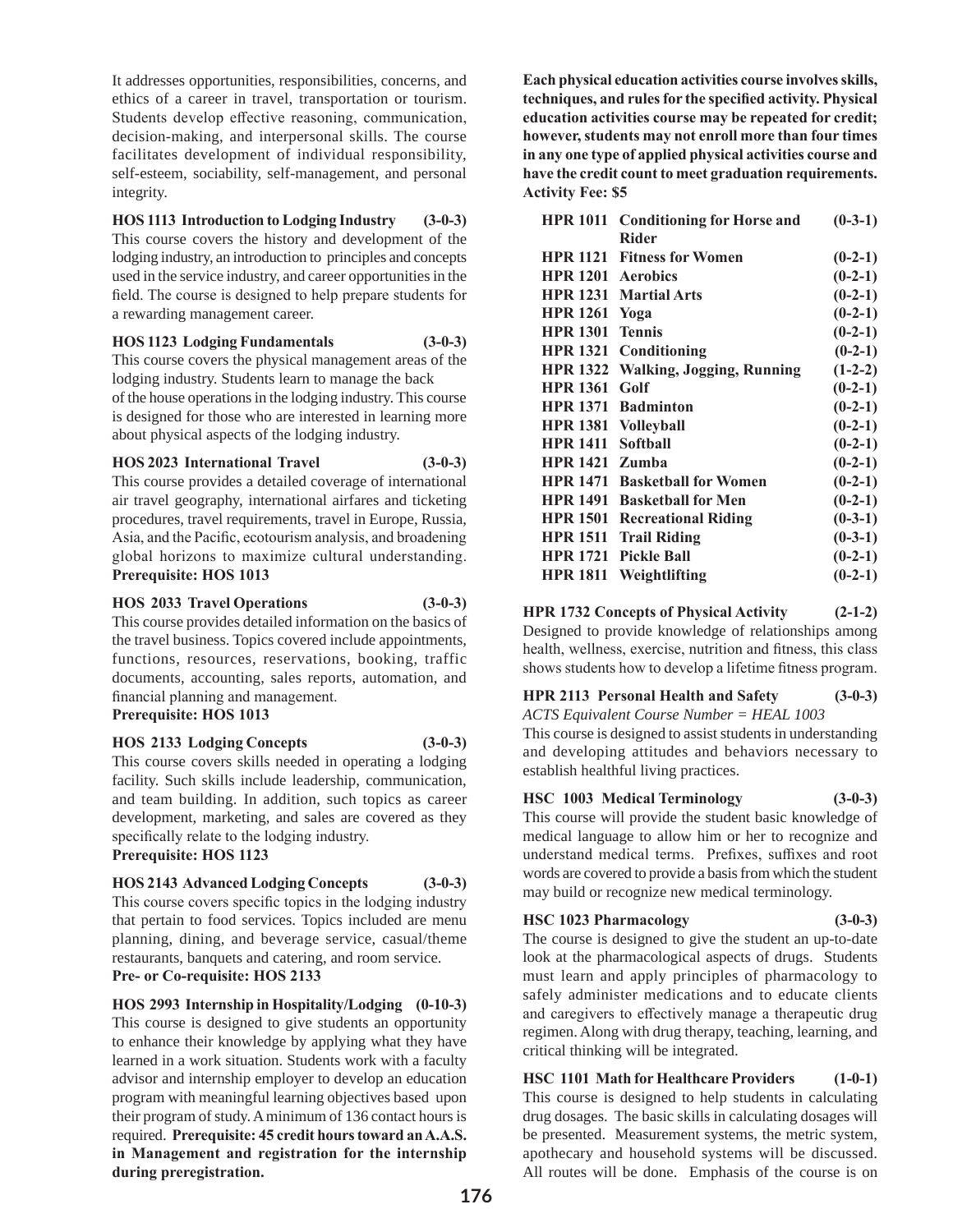the mathematical skills essential for the integration of pharmacological computations mandatory for safe and effective administration of medications to client/families.

#### **HSC 1113 Nutrition (3-0-3)**

This course is an introduction to nutrition, including nutritive value of foods, factors influencing body food requirements, and the importance of promoting health and preventing disease. The body physiology in relation to total nutritional needs will also be studied. Emphasis is on the nutritional requirements throughout the human life cycle with attention to cultural and other individual needs. Application of the basic food groups and diet therapy will provide the student with a clinical focus.

# **HSC 1213 Human Biology (3-0-3)**

Designed to provide students with a basic overview of the human body, this class will include instruction in cell structure and function, body systems and functions, and principles of inheritance.

# **HSC 1223 Human Diseases (3-0-3)**

Intended as a one-semester pathophysiology course, the health science course provides an introduction to the essential concepts of human diseases and related laboratory tests.

**HSC 1303 Intro to Medical Professions I (3-0-3)** Experiences in the Introduction to Medical Professions course are designed to provide students with basic information and skills needed for a career in the health care field. In this comprehensive semester course, emphasis is given to the development of competencies related to Career and Technical Education Student Organizations (CTSOs), medical history and events, health care systems, health care careers, qualities of a successful health care worker, medical ethics, and legal responsibilities, and nutrition and health.

**HSC 1313 Intro to Medical Professions II (3-0-3)**

The course provides students with a general overview of the more crucial content areas of the Medical Professions Education program core courses. Areas covered are: Medical terminology, medical math, human growth and development, process of disease, and employability skills needed within the health care field. This course is recommended for students who will have the opportunity to take any additional Medical Professions Education program courses.

# **HSC 1323 Medical Procedures I (3-0-3)**

This course allows students to develop specific skills needed in the health professions. Emphasis is given to the development of competencies related to the following areas: safety, infection control, vital signs, CPR and first aid medical math abbreviations, and charting.

# **HSC 1333 Medical Procedures II (3-0-3)**

The Medical Procedures expanded course focuses on the specific skills needed in several different areas of entrylevel positions in health care. The different skill areas addressed are: dental assisting, laboratory assisting, medical

assisting, nurse assisting, physical therapy assisting, and veterinary assisting.

**HSC 2012 Introduction to Pathophysiology (2-0-2)** This health science course presents an introduction to the basic principles of human physiological processes that lead to diseases and disorders. Risk factors, signs and symptoms, diagnostic tests, and treatments for common diseases are presented.

**HSC 2022 Introduction to Pharmacotherapy (2-0-2)** This course emphasizes the principles of pharmacology, drug therapy, and therapeutic classes of drugs, clinically important prototype drug, and drug information sources. Pharmacologic treatment of major health problems will be explored. Principles of pharmacokinetics and pharmacodynamics will be examined. Basic and clinical concepts of pharmacology as it relates to allied health and medical practice will be explored.

**HSC 2123 Healthcare Law and Ethics (3-0-3)** This course will present legal guidelines and requirements for healthcare. Medical ethics and related issues will also be presented. Emphasis will be on confidentiality and performance within the legal and ethical boundaries of healthcare. Also, federal and state healthcare legislation and regulations will be discussed.

# **HSC 2223 Pathophysiology (3-0-3)**

The focus of pathophysiology is the abnormal functioning of diseased organs. The course includes descriptions of causes, signs and symptions, diagnostic tests, and treatments dealing with patient care. **Prerequisite: BIO 2114**

**IET 1102 Blueprint Reading for I.E.T. (2-0-2)** This course includes the reading and interpreting of various kinds of blueprints and working drawings; it also covers making simple two and three-dimensional sketches.

**IET 1201 Mechanical Applications Lab (0-2-1)** This is a practical application lab that supports course objectives for IET 1102 (Blueprint Reading for IET) and IET 1502 (Fundamentals of Mechanics I).

# **IET 1202 Application Lab I** (0-4-2)

This is a practical application lab that supports course objectives for IET 1102 (Blueprint Reading for I.E.T.), IET 1302 (Fundamentals of Small Gas Engines), IET 1402 (Basic Electricity for I.E.T), and IET 1502 (Fundamentals of Mechanics I).

**IET 1211 Electrical Applications Lab (0-2-1)** This is a practical application lab that supports course objectives for IET 1302 (Fundamentals of Small Engines) and IET 1402 (Basic Electricity for IET).

**IET 1302 Fundamentals of Small Gas Engines (2-0-2)** This course covers the operation of small engines, minor repair procedures, and preventative maintenance for twoand four-cycle engines. Practical application is provided in the laboratory. Safety is emphasized.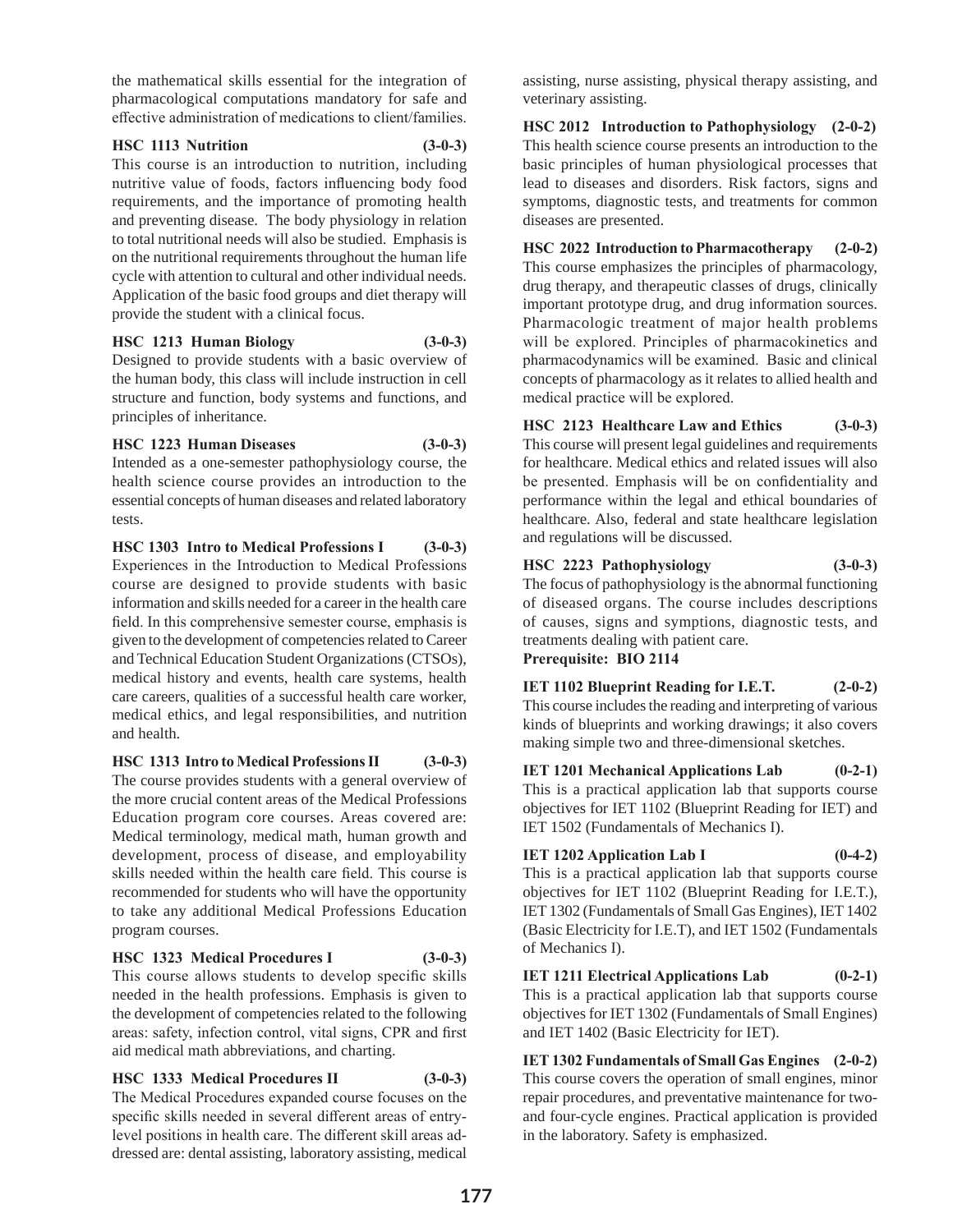#### **IET 1402 Basic Electricity for I.E.T. (0-4-2)**

This course is a study of the basic principles of electricity. Also included are the basic theory of operations for motors, transformers, motor controls, and the use of test equipment. Practical application is provided in the laboratory. Safety is emphasized.

**IET 1502 Fundamentals of Mechanics I (0-4-2)**

This course includes theory and practical application in general shop safety, identification and use of hand and power tools, identification and use of fasteners, and preventive maintenance.

#### **IET 2302 Application Lab II** (0-4-2)

This is a practical application lab that supports course objectives for IET 2503 (Fundamentals of Mechanics II), IET 2602 (Industrial Electricity), IET 2702 (Industrial Wiring Methods), and IET 2801 (Mechanics).

#### **IET 2503 Fundamentals of Mechanics II (3-0-3)**

This course is a continuation of IET 1202 (Fundamentals of Mechanics I). Advanced procedures and projects will be covered in class and in the lab.

# **IET 2602 Industrial Electricity (0-4-2)**

This course is about the maintenance of industrial equipment and is a continuation of IET 1402 (Basic Electricity). This course also includes DC and AC single phase motors, motor controllers, single phase transformers, residential wiring, maintenance of rotating equipment, and the National Electrical Code. Practical application is provided in the laboratory with safety emphasized.

# **IET 2702 Industrial Wiring Methods (0-4-2)**

This class emphasizes the National Electric Code and wiring techniques. Installation and programming of programmable controls are taught. Practical application is provided in the laboratory. Safety is a priority.

# **IET 2801 Mechanics (0-2-1)**

This is a study of the drive components, bearings, seals, lubrication, pumps, valves and fittings, and piping systems. Electro-mechanics: Maintenance and repair of various control devices such as heating and air conditioning controls are taught. Practical application is provided in the laboratory. Safety is emphasized.

#### **IET 2901 Machine Shop (0-2-1)**

This course covers basic metallurgy and the operation of milling machines, lathes, and surface grinders. Metal fabrication may be included. Safety is emphasized. This course is designed for students enrolled in programs requiring a basic knowledge of machine shop applications.

# **IET 2001 Basic Welding (0-2-1)**

This is a course in basic arc welding and metal cutting with the oxyacetylene torch. This course is designed for students enrolled in programs requiring a basic knowledge of welding. Safety is emphasized.

# **IET 2103 Fluid Power (3-0-3)**

This course is a study of the theory of operation of fluid power (hydraulics and pneumatics) as well as repair of component parts. Practical application is provided in the laboratory. Safety is emphasized.

**JPN 1001 Beginning Conversational Japanese I (1-0-1)** An introductory course designed to provide basic Japanese conversational skills.

**JPN 1101 Beginning Conversational Japanese II(1-0-1)** A continuation of JPN 1001 Beginning Conversational Japanese I. **Prerequisite: JPN 1001**

# **JPN 1013 Elementary Japanese I (3-0-3)**

Conversational Japanese is designed to familiarize the students with the basic Japanese sounds, expressions, and words necessary for daily life. The principal method used is aural-oral practice.

# **LAN 0966 Language Enhancement I (6-0-6)**

This course integrates language instruction in reading and writing to help students whose test scores indicate a need to enhance their reading and writing competency before beginning English Composition I. This intensive language course focuses on reading comprehension and writing. Students are placed into this class based the College's placement test score table. Test scores used for placement into this course must be taken within 5 years of registering.

# **LAN 0973 Language Enhancement II (3-0-3)**

This course integrates language instruction in reading and writing to help students enhance their reading and writing competency *while simultaneously enrolled* in English Composition I. This language course focuses on reading comprehension and writing. Students must **co-enroll** in this course and English Composition I. This course is a **co-requisite** for English Composition I.

**Prerequisite:** LAN 0966 (Grade  $\geq$  C) OR appropriate placement test scores in English **and** Reading as indicated by the College's placement test score table. Test scores used for placement must be no older than five years.

#### **Co-requisite: ENG 1013 English Composition I.**

Since LAN 0973 and ENG 1013 are co-requisites, they must be taken together. LAN 0973 cannot be taken by itself. A student must earn a C or better in both courses during the same semester, or must repeat both courses. A student who wishes to withdraw from one course must withdraw from both.

**LNT 1004 Introduction to Lean Technology (4-0-4)** This course provides an overview of the Lean principles of team development, continuous improvement, inventory control, material and process flow, quick changeovers, customer satisfaction, and lean maintenance. Students are introduced to different types of teams and their functions and explore a wide variety of teams including Kaizen, Quality Circles, and GE Workout teams. Evaluation is based on team involvement and participation.

# **LNT 1014 Inventory Control (4-0-4)**

This course explores JIT (just in time) and material inventory processes involving raw materials, WIP (work in process), and finished goods. Additional topics covered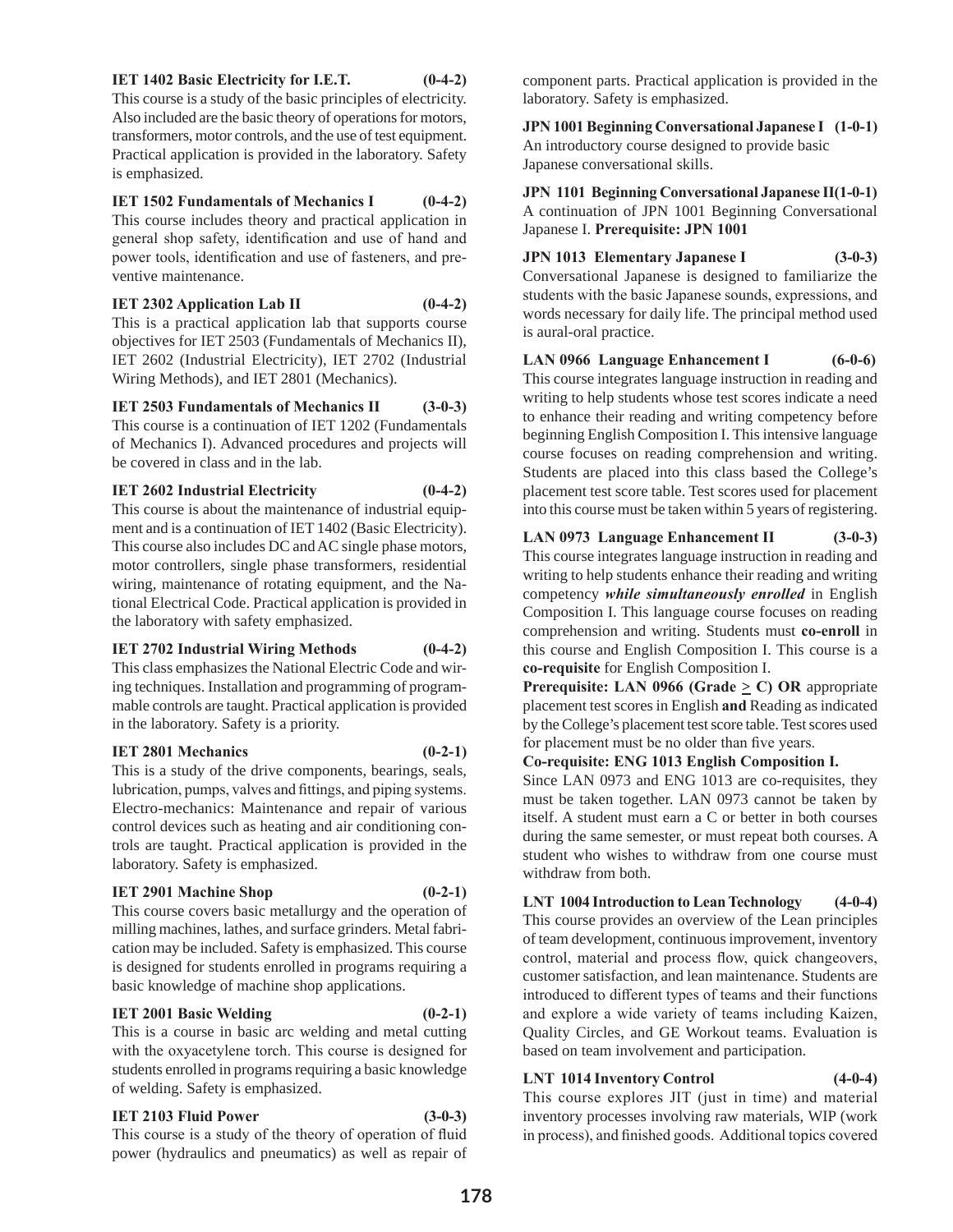include material and process flow to facilitate waste reduction and customer satisfaction.

**Prerequisite: LNT 1004**

# **LNT 1023 Quick Changeovers (3-0-3)**

Students design and use a process map to examine changeover steps. By using this process, changeover time is reduced allowing for greater flexibility in meeting customer demands. **Pre- or Co-requisite: LNT 1014**

# **LNT 1033 Lean Maintenance (3-0-3)**

This course is designed to provide students the secret to equipment performance. Students explore the role of the operator, supervisor, and maintenance personnel in developing a plan of equipment up time.

# **Pre- or Co-requisite: LNT 1014**

**LNT 1043 Value Stream Development (3-0-3)**

This course explores the set of specific actions (value stream) required to develop a product (whether a good, service or increasingly, a combination of the two) that creates value to the ultimate customer. After generating a value stream, a plan is developed to eliminate all non value-added steps from the stream.

# **Pre- or Co-requisite: LNT 1014**

# **LNT 1053 Total Productive Maintenance (3-0-3)**

This course explores the use of TPM (total productive maintenance) to prevent equipment breakdowns. Students are introduced to the concepts of OEE (overall equipment effectiveness), OI (operation instructions), and SWI (standard work instructions) which are used to develop the charts and tools needed in charting lean maintenance. This course is designed specifically for the maintenance department. **Pre- or Co-requisite: LNT 1014**

# **MAS 1103 Electricity for Appliance Service (3-0-3)**

This course includes instruction in safety, hand tools, fundamentals of electricity, electrical test equipment, wiring diagrams, AC/DC circuitry, and the fundamentals of microwave cooking with emphasis on installation and maintenance.

# **MAS 1202 Applications Lab I (0-4-2)**

This is a practical application lab that supports course objectives for MAS 1103 (Electricity for Appliance Service), MAS 1303 (Resistance Heating & Gas Appliances), and MAS 1502 (Domestic Refrigeration).

# **MAS 1303 Resistance Heating and (0-6-3) Gas Appliances**

This course covers the installation and maintenance of resistance heating and gas appliances. Troubleshooting, repair, replacement of parts, customer relations, and safety precautions are also covered.

**MAS 1503 Domestic Refrigeration (2-2-3)** 

This course covers basic refrigeration fundamentals, focusing on the mechanical system. The emphasis will be on electrical circuitry and sealed system diagnostics. Safety practices will be emphasized in the laboratory.

**MAS 2203 Motors for Electrical Appliances (3-0-3)** This course is an introduction to the types of motors used in electrical appliances. Emphasis is on the electrical applications, schematics, and wiring diagrams of different types of induction motors. Practical application and safety in the laboratory is emphasized as it relates to testing motors, using related test equipment, and maintenance and repair of motors used on laundry and other domestic appliances.

# **MAS 2302 Applications Lab II (0-4-2)**

This is a practical application lab that supports course objectives for MAS 2203 (Motors for Electrical Appliances), MAS 2402 (Laundry), MAS 2602 (Refrigeration Servicing), and MAS 2701 (Refrigeration/Air Conditioning I).

# **MAS 2402 Laundry (0-4-2)**

This course introduces the different types of motor driven appliances such as washers, dryers, and dishwashers. Proper installation and maintenance is emphasized in the laboratory**.**

# **MAS 2602 Refrigeration Servicing (0-4-2)**

This course covers refrigeration applications. Sealed system repairs will be emphasized. Lab activities as they relate to installation, maintenance and repair of window air conditioners will also be taught.

# **MAS 2701 Refrigeration/Air Conditioning I (0-2-1)**

This course covers controls, circuitry, and commercial refrigeration applications as well as air conditioning fundamentals. Emphasis is on troubleshooting and servicing window air conditioners. Safety practices are emphasized in the laboratory.

# **MAS 2803 Convenience Appliances (0-6-3)**

This course introduces appliance service on water heaters, trash compactors, garbage disposals, under-the-counter ice makers, etc.

**MAS 2902 Refrigeration/Air Conditioning II (2-0-2)** A continuation of MAS 2701 (Refrigeration/Air Conditioning I) with EPA 608 Certification. GCAP certification will also be given.

# **MAT 1043 Introduction to Coding and (3-0-3) Insurance Processing**

This course will present information on how to apply managed care policies and procedures, third party guidelines, and complete insurance claim forms. Also, students will be instructed in how to perform basic procedural coding and diagnostic coding using ICD-CM principles and guidelines.

# **MAT 1053 Medical Assisting Procedures I - (3-0-3) Intermediate Diagnosis Coding**

The student will learn the fundamentals of coding from ICD-9-CM Volumes I & II for physician and outpatient facilities. The student will learn how to abstract the diagnosis from documentation and apply it to a claim for billing. In addition, the student will learn how to code to the highest level of specificity for the purpose of accurate billing.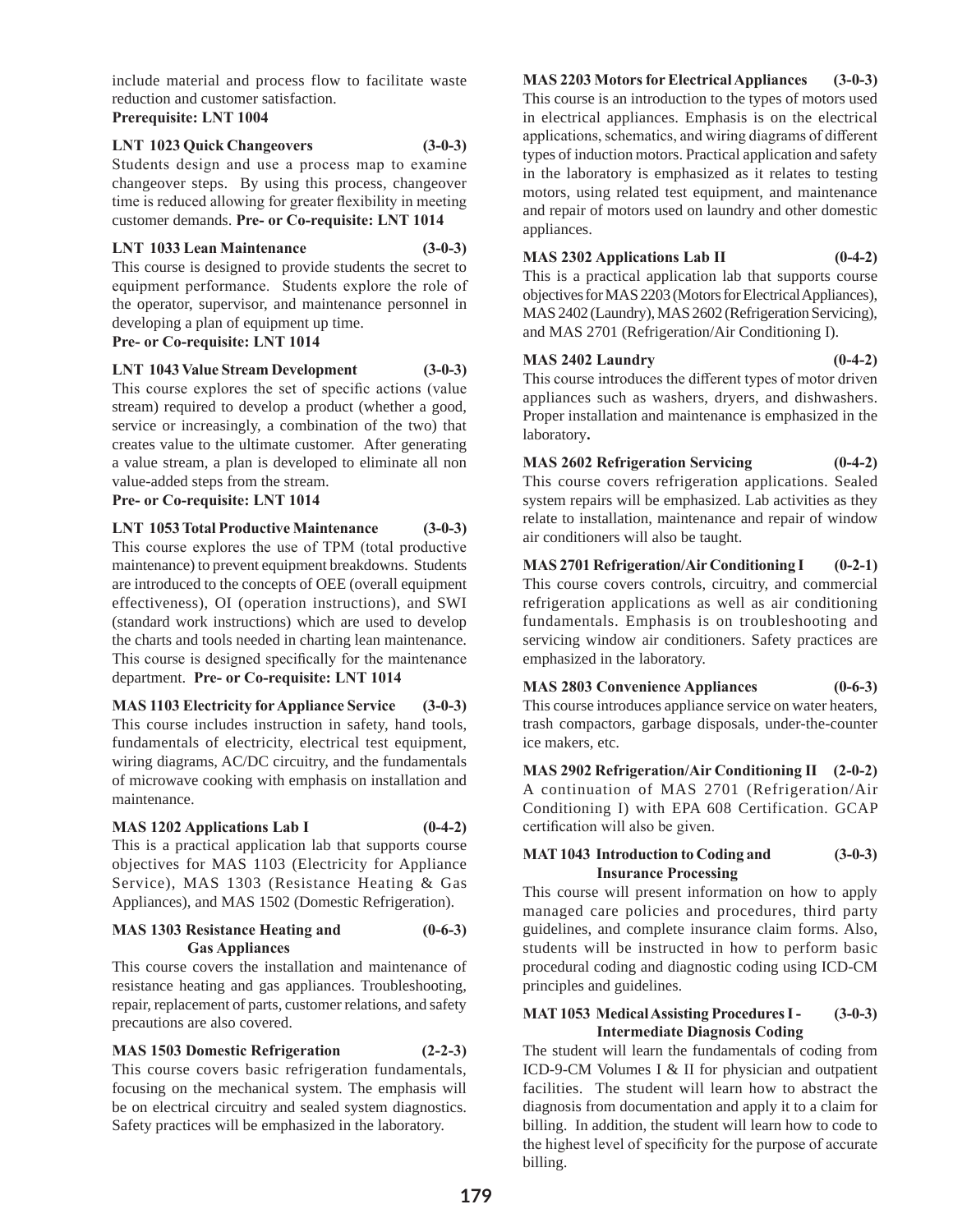# **MAT 2023 Medical Assisting Procedures II - (3-0-3) Intermediate Procedure Coding**

This course is designed to present information on the use of CPT coding for physician and non-physician services. In addition, various exercises will be used to develop the student's basic procedural coding skills. **Prerequisite: MAT 1053**

**MAT 2043 Reimbursement Methodologies (3-0-3)** This course will introduce the basics information of reimbursement methodologies that apply to Medicare, Medicaid, and private insurance companies, including primary and secondary claims. In addition, the student will learn how Diagnosis Related Groups (DRG) and Ambulatory Payment Classification (APC) are related to optimizing reimbursement.

**MAT 2053 Professional Practicum/Internship (0-9-3)** The student will practice coding skills in a hospital, physician's office, clinic or other health care setting. In addition, this course will prepare the student to sit for the certification examination in coding, as well as provide information on how to effectively search for a job and transition from student to employee. **Prerequisites: 45 credit hours toward graduation in the A.A.S. Medical Assisting Technology Program, registration for the internship during the preregistration period prior to the semester of enrollment, and completion of an Internship Agreement.**

# **MAT 2062 Medical Assisting Procedures III - (2-0-2) Advanced Coding**

This course provides students with advance coding skills necessary to work in the medical records department of a health care facility. In addition, this course provides indepth knowledge of coding principles, healthcare facility topics, and case studies to increase the student's knowledge and skills in coding. **Prerequisite: MAT 2023**

# **MCH 1001 Reading Blueprints (1-2-1)**

This course in an introduction to the use of blueprints pertaining to maintenance and repair. Special emphasis will be given to applications in soldering, brazing, welding, and cutting operations. **Lab Fee: \$15**

**MCH 1011 Reading Schematics and Symbols (1-2-1)** This course is an introduction to reading and interpreting schematics and symbols used on schematics pertaining to welding, maintenance, and repair. Special emphasis will be given to applications associated with mechanical devices in an industrial manufacturing setting, as well as applications associated with various welding operations. **Lab Fee: \$15**

# **MCH 1041 Auto Maintenance (1-0-1)**

This course will emphasize basic preventive maintenance techniques such as checking and changing oil, replacing fuses, and checking fluids.

**MCH 1051 Selecting and Maintaining Bearings (1-0-1)** This course is an overview of the principles, concepts, and applications of bearings in mechanical devices found

in an industrial plant. Topics covered include the use and maintenance of bearings in various drive systems and sheaves and lubrication. Lab will be used to emphasize practical maintenance, installation, and procedures for repair and replacement.

# **MCH 1063 Welding Principles (1-4-3)**

This course is designed to provide the basic knowledge of oxy-acetylene welding, cutting and brazing, and basic arc welding necessary in the maintenance and repair of production equipment. It provides a basic introduction to TIG and MIG welding procedures and practices. **Lab Fee: \$30**

# **MCH 1072 Welding Operations (1-3-2)**

This course is designed to provide hands-on skills in oxyacetylene welding, cutting and brazing, basic welding, and safety necessary in the maintenance and repair of production equipment. **Lab Fee: \$30**

**MCH 1082 Purging, Piping, and Safety (1-3-2)** This course is an introduction to the proper techniques and safety procedures associated with soldering or welding pipes and pipe fittings in an industrial setting. **Lab Fee: \$30**

# **MCH 2043 Mechanical Devices (2-2-3)**

This course is an overview of the principles, concepts, and applications of mechanisms found in an industrial plant. Topics covered include belt drive systems, chains, chain drives, conveyor belts, conveyor systems, bearings, sheaves, lubrication, sprockets, and mechanical fasteners. Lab will be used to emphasize practical maintenance, installation and procedures for repair and replacement. **Lab Fee: \$15**

**MCH 2064 Advanced Welding Principles (3-3-4)** This course is designed to provide the advanced knowledge of oxyacetylene welding, cutting and brazing, and advanced arc welding necessary in the maintenance and repair of production equipment. It provides an advanced knowledge and skills for TIG and MIG practices. **Prerequisite: MCH 1063. Lab Fee: \$60**

**MCH 2074 Advanced Welding Operations (3-3-4)** This course is designed to provide the advanced knowledge of oxyacetylene welding, cutting and brazing, and advanced arc welding necessary for the application in the manufacturing and industrial settings. It prepares students to apply the advanced technical knowledge and skills to unite or separate metal parts by heating and using variant techniques and equipment. **Prerequisite: MCH 1072. Lab Fee: \$60**

**MCH 2083 Hydraulics and Pneumatics (2-2-3)**  This class covers the principles of hydraulics and pneumatic equipment and their uses and applications in industry. Some of the topics covered in this class include: hydraulic pumps, control valves, cylinders, seals, air compressors, filters, pressure regulators, pressure control valves, and flow controls. **Lab Fee: \$15**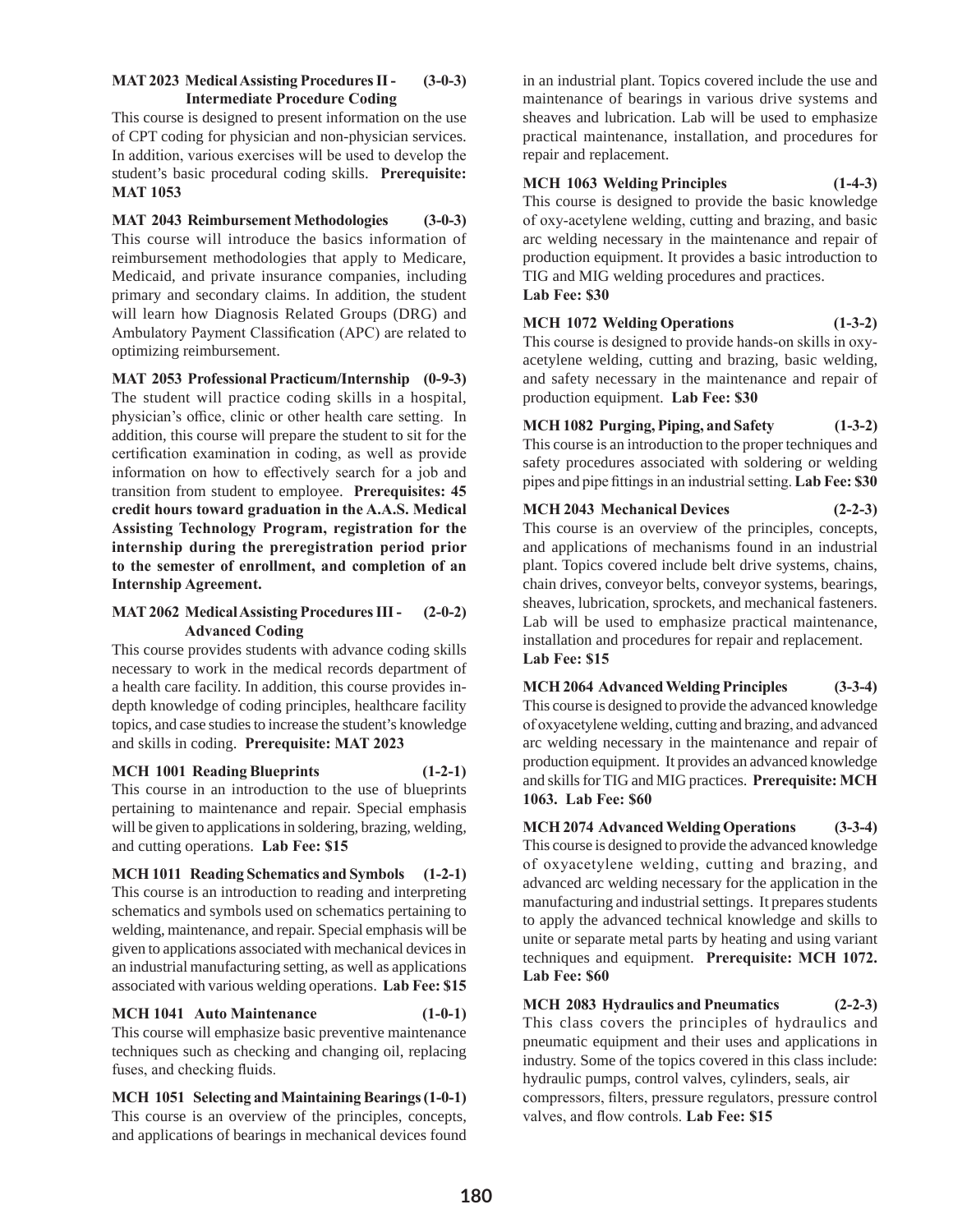#### **MCH 2204 Basic Machine Shop (3-2-4)**

In this course, instruction is given in the care and operation of basic machine tools, measuring instruments, and shop safety procedures. Students learn the use of hand tools, drills and lathe cutting tools. They will study the methods used to machine parts by various methods. Shop projects are designed to provide practice in accurate turning, knurling, threading, and other operations. **Lab Fee: \$15**

**MCH 2213 Advanced Maintenance Welding (2-4-3)** This course is designed to provide advanced practice safety welding measures and an understanding of shielded metal arc welding (SMAW) and prepare students to set up SMAW equipment for making V-groove welds and perform V-groove welds with backing in various positions. **Prerequisites: MCH 1063, MCH 1072, MCH 1082. Lab Fee: \$60**

**MCH 2214 Advanced TIG Welding (2-4-4)** This course is designed to provide students advanced practice and understanding for Tungsten Inert Gas or (TIG) welding procedures. It prepares students to set up TIG welding equipment and perform welds in various positions. **Pre or Corequisites: MCH 2064, MCH 2074, & MCH 2213**

**MED 1016 Medication Assistant (4-6-6)** This course will present information on medication principles, medication safety, and medication administration. Also, communication and documentation requirements will be covered. Ethical and legal issues will be explored as well as the responsibilities and certification renewal process for a medication assistant-certified. **Pre or Corequisites: BUS 1343 or BUS 1373 or BUS 1603 and HSC 1003. Corequisite: MED 1010, Malpractice Insurance Fee: \$15**

**MED 1010 Clinical for Medication Assistant (0-6-0)** The student will apply the concepts from the Medication Assistant course and demonstrate safe administration of medications to clients in a nursing home setting. **Pre or Corequisites: BUS 1343 or BUS 1373 or BUS 1603 and HSC 1003. Corequisite: MED 1016**

**MFG 1001 Developing Troubleshooting Skills (1-0-1)** This course is a lab designed to provide hands-on experience with various mechanical troubleshooting techniques and theories associated wtih equipment in an industrial setting.

**MFG 1011 Understanding Basic Hydraulics (1-0-1)** This course covers the principles of hydraulic equipment and its use and application in industry. Topics include hydraulic pumps, control valves, cylinders, seals, filters, pressure regulators, pressure control valves, and flow controls.

**MFG 1021 Hydraulic Troubleshooting Skills (1-0-1)** This course is a lab designed to provide hands-on experience with various troubleshooting techniques and theories associated with hydraulic equipment in an industrial setting.

#### **MFG 1023 Design for Manufacturing (2-2-3)**

This course is designed to expand on the introductory manufacturing course and expose the student to basic design concepts, computer skills, and drawing skills used in product and process design within the field of manufacturing. Additionally, the course is designed to expose students to a number of interpersonal skills and competencies necessary for a sustained career in manufacturing. **Lab Fee: \$15**

**MFG 1031 Mechanical and Fluid Drive Systems (1-0-1)** This course is an overview of the principles, concepts, and applications of mechanical and fluid drive systems found in an industrial plant. Topics covered include belt drive systems, chain drives, conveyor belts, and sprockets associated with the manufacturing industry. Lab will be used to emphasize practical maintenance, installation and procedures for repair and replacement.

**MFG 1033 Manufacturing Production Processes (2-2-3)** This course is designed to provide the student with a handson learning experience with the basic tools, equipment, and operations of manufacturing industries. The student will also understand the relationship between a manufacturing need, a design, materials, and processes as well as tools and equipment. During this course, the student utilizes many of the basic manufacturing processes to produce primary and secondary materials for manufacturing. **Lab Fee: \$15**

**MFG1041 Understanding Basic Pneumatics (1-0-1)** This course covers the principles of pneumatic equipment and its use and application in industry. Topics include vacuum pumps, control valves, cylinders, seals, air compressors, filters, pressure regulators, pressure control valves, and flow controls.

#### **MFG 1043 Manufacturing Power & Equipment (2-2-3) Systems**

This course is designed to expand upon previous courses and allow students the opportunity to demonstrate knowledge of power systems and use the advanced tools of manufacturing production. Students plan, design, implement, use, and troubleshoot manufacturing power systems, equipment systems, and control systems. **Lab Fee: \$15**

**MFG1051 Pneumatic Troubleshooting Skills (1-0-1)** This course is a lab designed to provide hands-on experience with various troubleshooting techniques and theories associated with pneumatic equipment in an industrial setting.

**MFG 2013 Manufacturing Materials (2-2-3)**

This course introduces students to manufacturing materials, materials testing, and material science. Additionally, this course will introduce students to primary and secondary processing in manufacturing and allow the student to construct and conduct experiments with various manufacturing materials. **Prerequisite: MFG 1033, Lab Fee: \$15**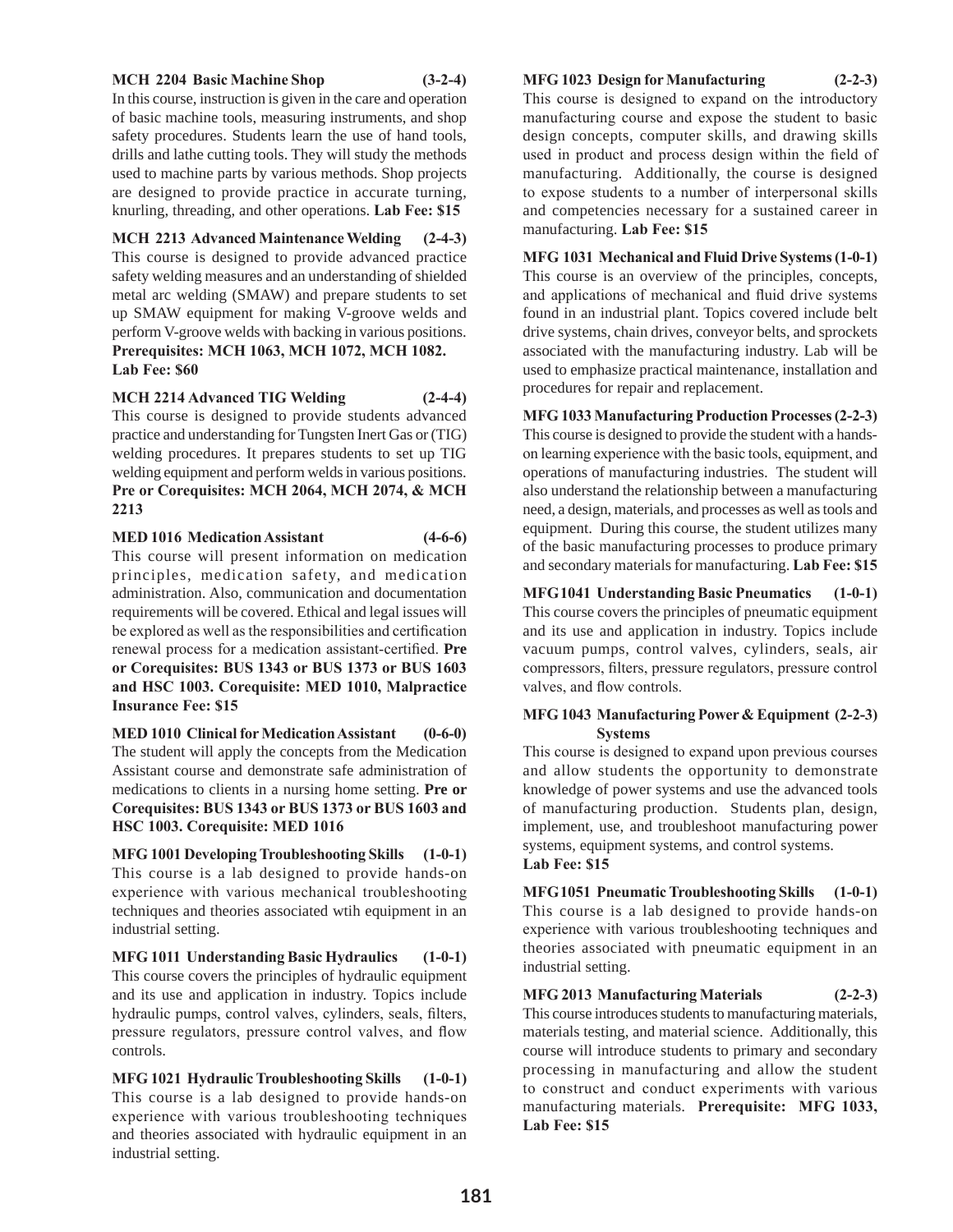**MFG 2023 The Manufacturing Enterprise (3-1-3)** This course is designed to expand upon concepts learned in introductory courses while allowing students to further explore how manufacturing enterprises are established, how they maintain control, how they plan, how they produce, package, distribute, and market products. As a part of a product development team, students analyze customer needs and market requirements, conceptualize a design, develop a prototype, production tooling, quality control mechanisms, process control mechanisms, and other procedures necessary to complete a basic production run and distribute a final product. **Prerequisite: MFG 1033, Lab Fee: \$15** 

# **MFG 2033 Manufacturing Equipment (2-2-3) Maintenance & Operation**

This course is designed to provide the student with a comprehensive knowledge of manufacturing equipment, safety, maintenance, operation procedures, and control systems as well as leadership abilities in the field. **Prerequisite: MFG 1043, Lab Fee: \$15**

# **MFG 2923 Manufacturing Capstone: (2-3-3) Engineering Design & Problem Solving**

This course introduces some new concepts related to engineering design and problem solving. However the primary function of this course will be to serve as a venue for students to place all previous learning into a manufacturing context. Students solve a given manufacturing challenge that requires the use of advanced manufacturing technology systems, design skills, communication skills, and a through understanding of manufacturing materials, processes, and techniques.

# **MNT1003 Maintenance Management (3-0-3)**

This course introduces the student to the processes that ensure that systems and plants continue to function at optimum levels through use of a totally supportive maintenance plan. Various maintenance techniques, including reliability, life cycle maintenance, and computerized maintenance management programs to enable a preventative and predictive approach in building reliability into the total production maintenance system are introduced. The course stresses maintenance planning within the corporate objectives, in particular considering cost factors, maintenance effectiveness, and how to define and present the plan.

# **MSA 1113 Microsoft Server Operating (3-1-3) Systems I**

This course prepares students to manage a network running Windows Server 2003. Students learn to create, configure, and manage various operating system resources such as file, print, and Web resources as well as user accounts and groups. **Prerequisite: BUS 1603 (Grade**  $\geq$  **C),** 

**Pre- or Co-requisites: CIS 1013 and CIS 2213**, **Lab Fee: \$15**

# **MSA 2123 Microsoft Server Operating (3-1-3) Systems II**

This course provides students with the knowledge and skills necessary to implement, manage, and maintain a

Microsoft Windows 2003 Server network infrastructure. Emphasis is on managing IP addressing, name resolution, network security, and remote access.

# **Prerequisite: MSA 1113, Lab Fee: \$15**

#### **MSA 2243 Microsoft Workstation Operating (3-1-3) Systems**

This course is designed to provide students with the knowledge and skills that are necessary to implement, configure, and administer Windows XP operating system. Emphasis is on administering resources, optimizing performance, troubleshooting, and implementing security measures. **Prerequisite: BUS 1603 within the past 5 years with Grade**  $\geq$  **C. Co-requisite: CIS 1013 and CIS 2213, Lab Fee: \$15**

**MSC 1011 Introduction to ROTC (1-2-1)**  Self -confidence through team study and activities in basic drill, physical fitness, rappelling, first-aid, basic rifle marksmanship, and making presentations. Fundamental concepts of professional leadership in both classroom and outdoor lab environments. Leadership lab required and 1-hour physical fitness session. **Lab Fee: \$15**

**MSC 1021 Introduction to Leadership (1-2-1)** Principles of effective leading. Self-confidence through physically and mentally challenging exercise with upperdivision ROTC students and instructors. Individual and group communication skills and organizational ethical values for effective leadership. Leadership lab required and 1-hour physical fitness session. **Co-requisites: leadership lab and 1-hour physical fitness session. Prerequisite: MSC 1011, Lab Fee: \$15**

**MTH 0873 Mathematical Applications I (3-0-3)** This course includes beginning algebra with signed numbers, equations and inequalities, rectangular coordinates and slope, exponents and polynomials, and factoring. Based on placement scores, students will enroll in MTH 0873 alone or MTH 0873 with the co-requisite course MTH 0913. Students enrolled in the co-requisite MTH 0913 cannot withdraw from MTH 0913 without withdrawing from MTH 0873. **Prerequisite: appropriate placement score OR Corequisite: MTH 0913.** 

**MTH 0893 Mathematical Applications II (3-0-3)** A co-requisite course for MTH 1113 or MTH 1213 which covers but is not limited to: multi-step equations, exponents, functions and graphs, factoring, rational expressions, exponents and radicals, quadratic equations, and other topics necessary for success in MTH 1113 or MTH 1213. This course should only be taken with MTH 1113 or MTH 1213. **Prerequisites: MTH 0873 (Grade ≥ C) or appropriate placement test score. Corequisite: MTH 1113 or MTH 1213**

**MTH 0913 Introductory Mathematics (3-0-3)** A co-requisite course for MTH 0873 which covers beginning math concepts and basic operations necessary for success in MTH 0873. This course should not be taken alone. **Corequisite: MTH 0873**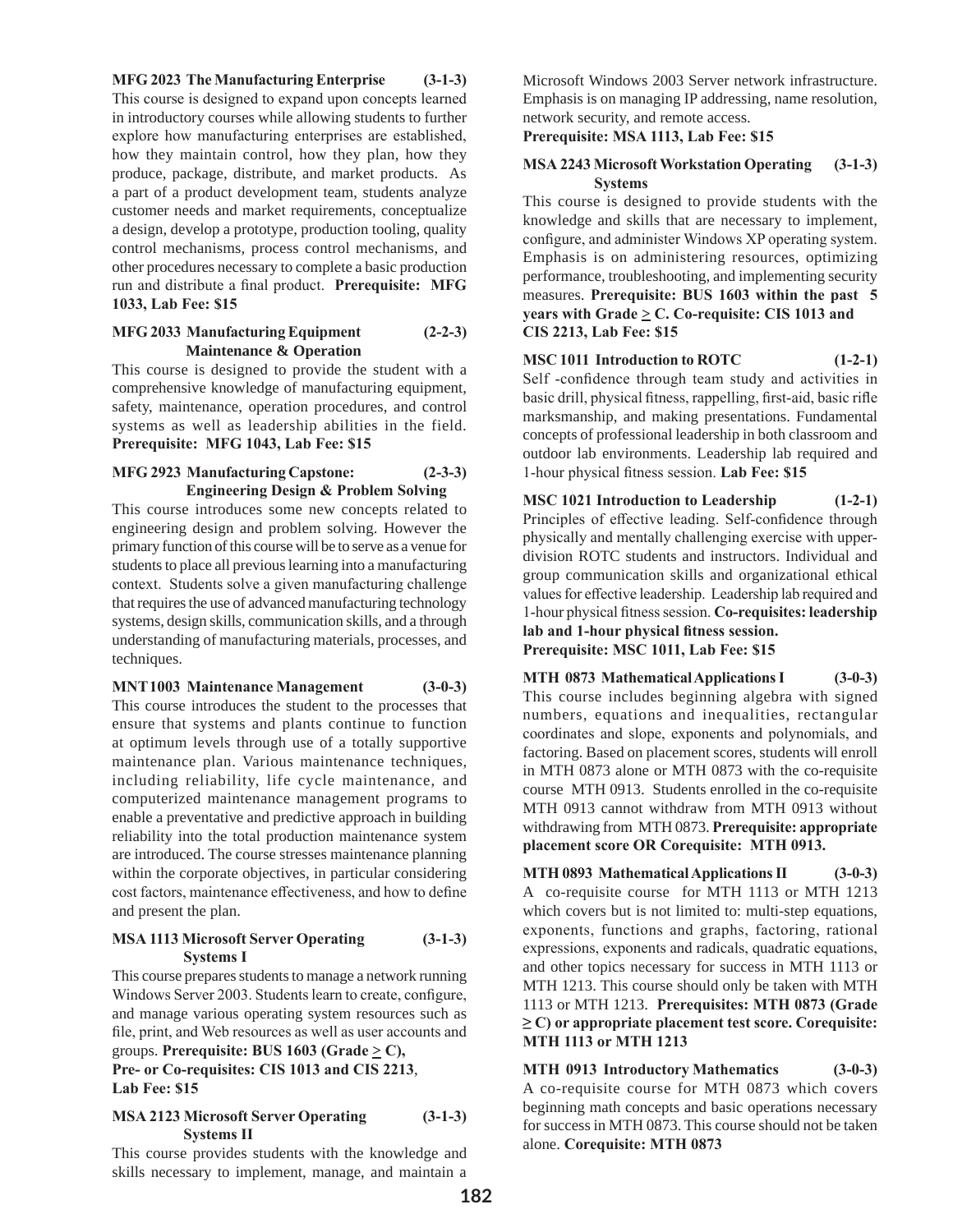#### **MTH 1083 Technical Mathematics (3-0-3)**

Selected topics in general mathematics, algebra, geometry, and trigonometry. The application of mathematical concepts to the solution of relevant technical problems will be emphasized.

#### **MTH 1113 College Algebra (3-0-3)**

*ACTS Equivalent Course Number = MATH 1103*

This course includes a study of functions including, but not limited to, absolute value, quadratic, polynomial, rational, logarithmic, and exponential functions as well as systems of equations and matrices. Based on placement scores students will enroll in MTH 1113 alone or MTH 1113 with the co-requisite course MTH 0893. Students who complete MTH 0873 with a grade of C or better who do not meet the minimum placement score for MTH 1113 alone, must enroll in MTH 1113 AND the co-requisite course MTH 0893. Students enrolled in the co-requisite MTH 0893 cannot withdraw from MTH 0893 without withdrawing from MTH 1113. **Prerequisite: appropriate placement score; Co-requisite: MTH 0893** 

#### **MTH 1123 College Trigonometry (3-0-3)**

*ACTS Equivalent Course Number = MATH 1203*

In preparation for calculus and general physics, this course includes topics in advanced algebra and trigonometry. **Prerequisite:** MTH 1113 (Grade  $\geq$  C) or appropriate **placement test score.**

#### **MTH 1213 Quantitative Literacy (3-0-3)**

*ACTS Equivalent Course Number = MATH 1113* This course provides students with mathematical skills to be productive workers, discerning consumers, and informed citizens. Instruction is based in the context of everyday life that focuses on process, conceptual understanding, communication, and problem solving. Students will solve problems using mathematical reasoning involving logic, proportions, algebra, and relations. It focuses on four areas of study: personal, state and national finance, statistics and probability, mathematical modeling, and quantities and measurement. Based on placement scores students will enroll in MTH 1213 alone or MTH 1213 with the co-requisite course MTH 0893. Students who complete MTH 0873 with a grade of C or better who do not meet the minimum placement score for MTH 1213 alone, must enroll in MTH 1213 AND the co-requisite course MTH 0893. Students enrolled in the co-requisite MTH 0893 cannot withdraw from MTH 0893 without withdrawing from MTH 1213. **Prerequisite: Appropriate placement scores; Co-requisite: MTH 0893** 

#### **MTH 2053 Finite Math (3-0-3)**

Finite Mathematics consists of selected topics in probability, matrices, and linear programming. This course is considered a terminal math course for students in business, agriculture, and social sciences at many colleges. **Prerequisite:** MTH 1113 (Grade  $\geq$  C) or appropriate **placement test score**

#### **MTH 2103 Introduction to Statistics (3-0-3)**

*ACTS Equivalent Course Number = MATH 2103* This algebra-based course involves the presentation and interpretation of data, probability, sampling, basic,

inference, correlation, regression, and analysis of variance. Course includes the use of statistical software.

#### **Prerequisite:** MTH 1113 (Grade  $\geq$  C) or appropriate **placement test score**

# **MTH 2114 Survey of Calculus (4-0-4)**

*ACTS Equivalent Course Number = MATH 2203* This is a survey of the basic concepts of calculus, including limits, derivatives, exponential and logarithmic functions,

integrals, and series and sequences for students in business, agriculture, and social science. **Prerequisite MTH 1113 (Grade**  $\geq$  **C) or appropriate placement test score.** 

# **MTH 2143 Business Calculus (3-0-3)**

Exponential functions, mathematics of finance, systems of linear equations, linear inequalities and linear programming, limits, derivatives, integrals, and business calculus applications including marginal analysis, extrema, and concavity of functions of one and several variables **Prerequisite MTH 1113 (Grade**  $\geq$  **C) or appropriate placement test score.**

# **MTH 2214 Calculus I** (4-0-4)

*ACTS Equivalent Course Number = MATH 2405* This is the first course in calculus, including topics of functions, limits, continuity, differentiation, antiderivitives, inverse functions, and introduction to integration. **Prerequisite:** MTH 1123 (Grade  $\geq$  C) or appropriate **placement test score.**

# **MTH 2224 Calculus II (4-0-4)**

*ACTS Equivalent Course Number = MATH 2505* This is a continuation of MTH 2214 and includes integration

and applications, integration by parts, sequences and series, parametric equation, polar coordinates, conic sections. **Prerequisite:** MTH 2214 (Grade  $\geq$  C)

# **MTH 2234 Calculus III (4-0-4)**

*ACTS Equivalent Course Number = MATH 2603* This is a continuation of MTH 2224 and includes the study of multi-dimensional integration, partial differentiation, vector functions, and other topics.

**Prerequisite:** MTH 2224 (Grade  $\geq$  C)

# **MTH 2303 Survey of Geometry (3-0-3)**

This is a geometry course designed for students needing an additional math elective or students desiring a geometry course for teacher certification. Topics covered include measurements of polygons, polyhedra and other shapes, formal euclidean geometry with congruence of triangles and quadralaterals, similarity, circles, and tessellations. **Prerequisite: MTH 1113** 

# **MTH 2403 Math I (3-0-3)**

Sets, logic, and development of the real number system are covered with an introduction to mathematical principles and concepts taught in schools.

**Prerequisite: MTH 1113 (Grade**  $\geq$  **C)**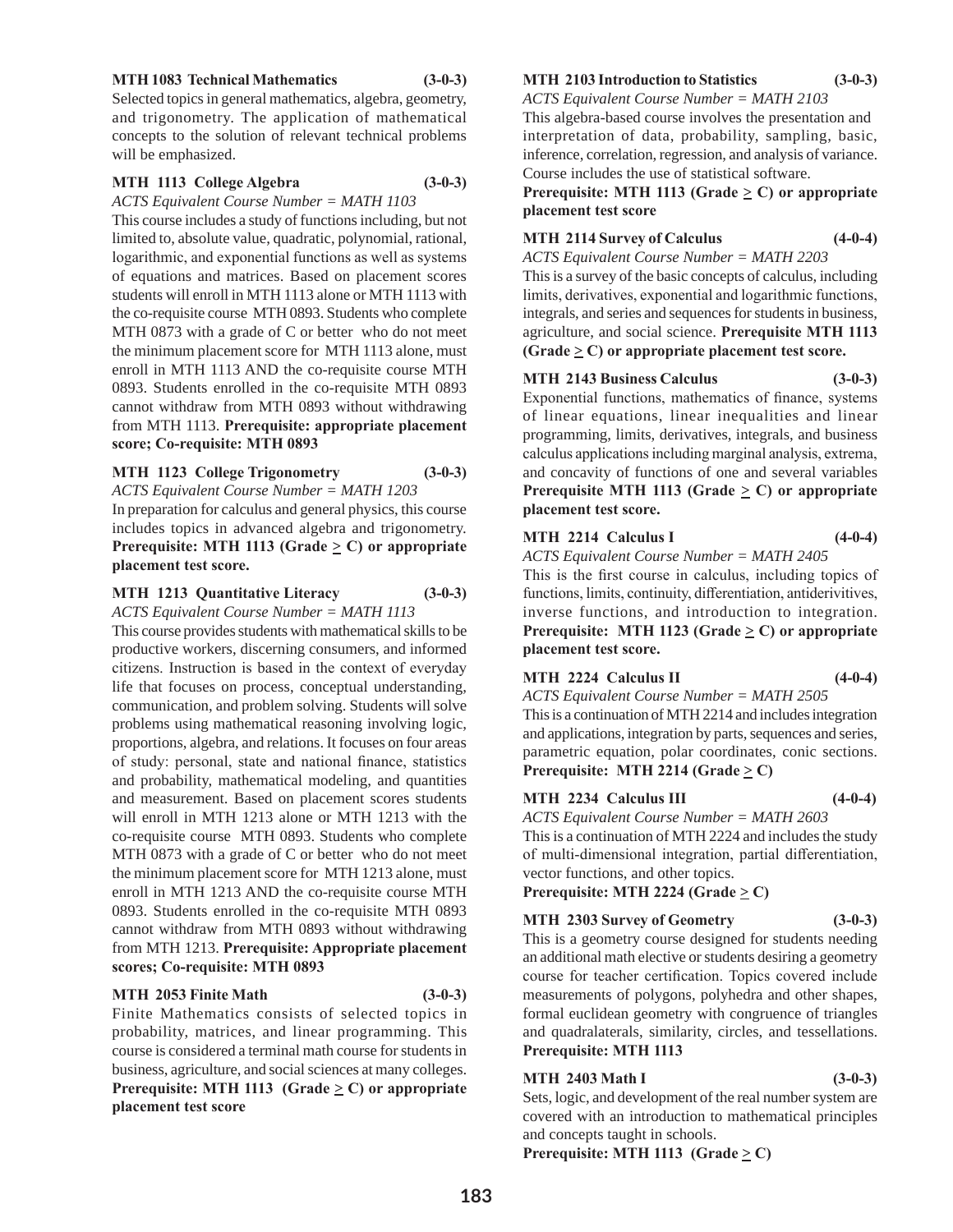#### **MTH 2423 Math II** (3-0-3)

Topics of this course include probability, statistics, concepts of measurement, introductory and coordinate geometry, constructions, congruence and similarity. **Prerequisite: MTH 2403 (Grade**  $\geq$  **C)** 

#### **Applied Music Instruction**

Private instruction courses typically meet either one-half hour or one hour per week. Private lesson times are arranged individually for students based on instructor availability. Students must contact music faculty to establish a weekly lesson time as soon as possible upon enrolling in an applied music course. All applied class instruction courses require five hours of practice per week for every half hour of individual instruction. The lab fee for a lesson that meets for one-half hour per week is \$25; the lab fee for a lesson that meets for one hour per week is \$50. Applied music courses may be repeated for credit; however, students may not enroll more than four times in any one type of applied music course (voice, piano, instrumental, etc.) and have the credit count to meet graduation requirements.

| <b>MUS 1021 Applied Voice</b>                   | $(0-.5-1)$ |
|-------------------------------------------------|------------|
| MUS 1022 Applied Voice                          | $(0-1-2)$  |
| <b>MUS 1031 Applied Piano</b>                   | $(0-.5-1)$ |
| MUS 1032 Applied Piano                          | $(0-1-2)$  |
| <b>MUS</b> 1121 Applied Instrumental            | $(0-.5-1)$ |
| <b>MUS 1122 Applied Instrumental</b>            | $(0-1-2)$  |
| <b>MUS 1901 Applied Guitar</b>                  | $(0-.5-1)$ |
| <b>MUS 1902 Applied Guitar</b>                  | $(0-1-2)$  |
| <b>MUS 2011 Special Topics in Applied Music</b> | $(0-.5-1)$ |
|                                                 |            |

**MUS 1001 Gospel Choir (0-3-1)**

This is a group of mixed voices with interest in gospel music. It is open to all students on campus and in the community. The group will perform each semester.

# **MUS 1003 Music Appreciation (3-0-3)**

*ACTS Equivalent Course Number = MUSC 1003*

A music survey course for the listener who has little or no formal training or experience. Emphasis is on helping the student understand the interrelationship between music and the social, cultural, economic, and political development of society. For non-music majors as a general education elective. The course is an introductory survey of music including the study of elements and forms of music, selected musical works, music terminology, important musical genres, periods, composers, and an introduction to major musical instruments.

#### **MUS 1013 Music Theory I (3-0-3)**

A study of the fundamentals of music: major and minor scales, key signatures, intervals, triads, note values, and time signatures. Emphasis is placed on reading of rhythms, sight singing, ear training and dictation. Part writing in tonic, subdominant and dominant harmonies is begun. Course is required for all beginning music majors. **Co-requisite: MUS 1611**

**MUS 1071 College Singers (0-3-1)**

This is a group of mixed voices, open to all students on

campus. Both sacred and secular choral music are studied and performed. Open to all college students with consent of director.

# **MUS 1081 Jazz Band (0-3-1)**

An ensemble designed for the study and performance of a wide variety of jazz and contemporary music, including swing, progressive, modern, and rock styles. Membership is by permission of the director.

**MUS 1091, 1591, 2091, 2591 Class Piano (1-0-1)** This series of courses is designed for piano students with no previous knowledge. Musical skills, techniques, and an understanding basic to keyboard musicianship at an early level of study are covered. Through the use of electronic pianos and headphones, the student will learn to sight read, to harmonize simple tunes with primary and secondary chords, and to transpose easy song arrangements. Limited class size. **Lab Fee: \$35.**

# **MUS 1103 Fundamentals of Music (3-0-3)**

Fundamentals of Music is a course designed for the person with a meager musical background who wants to learn more about the basics of music. Material covered includes the notation of pitch and rhythm, computation of major and minor scales, and the formation of musical intervals and triads. Slight emphasis is given to the playing of scales and simple melodies. This course is open to both music majors and non-music majors.

# **MUS 1200 Voice Repertoire (0-2-0)**

Voice Repertoire is a coaching lab designed to teach songs and arias to vocal students in preparation for voice lessons. The course is required for music majors taking voice who lack piano or sight singing skills. Voice students who need assistance in learning assigned repertoire may register for the class. **Corequisite: Any Applied Voice course.**

# **MUS 1401 Jazz Ensemble (0-3-1)**

Students participate in a variety of musical styles including progressive, swing and popular. Membership is by audition of instructor. The group conducts periodic tours/ performances.

# **MUS 1411 Wind Ensemble (0-3-1)**

Designed for the study and performance of a wide variety of renaissance, these courses will include baroque, classical, romantic and contemporary music. Membership is by permission of instructor.

# **MUS 1513 Music Theory II (3-0-3)**

Continuation of Music Theory I. Triads, seventh chords, non-harmonic tones, and simple modulations are studied. Melodies are harmonized and exercises in the realization of figured bases are included. Ear training, sight singing, and dictation are continued. **Prerequisite: MUS 1013. Co-requisite: MUS 1711**

# **MUS 1611 Aural Theory I (2-0-1)**

Training in the aural perception of scales, melodies, intervals, and chords. Sight singing skills are also developed. **Corequisite: MUS 1013**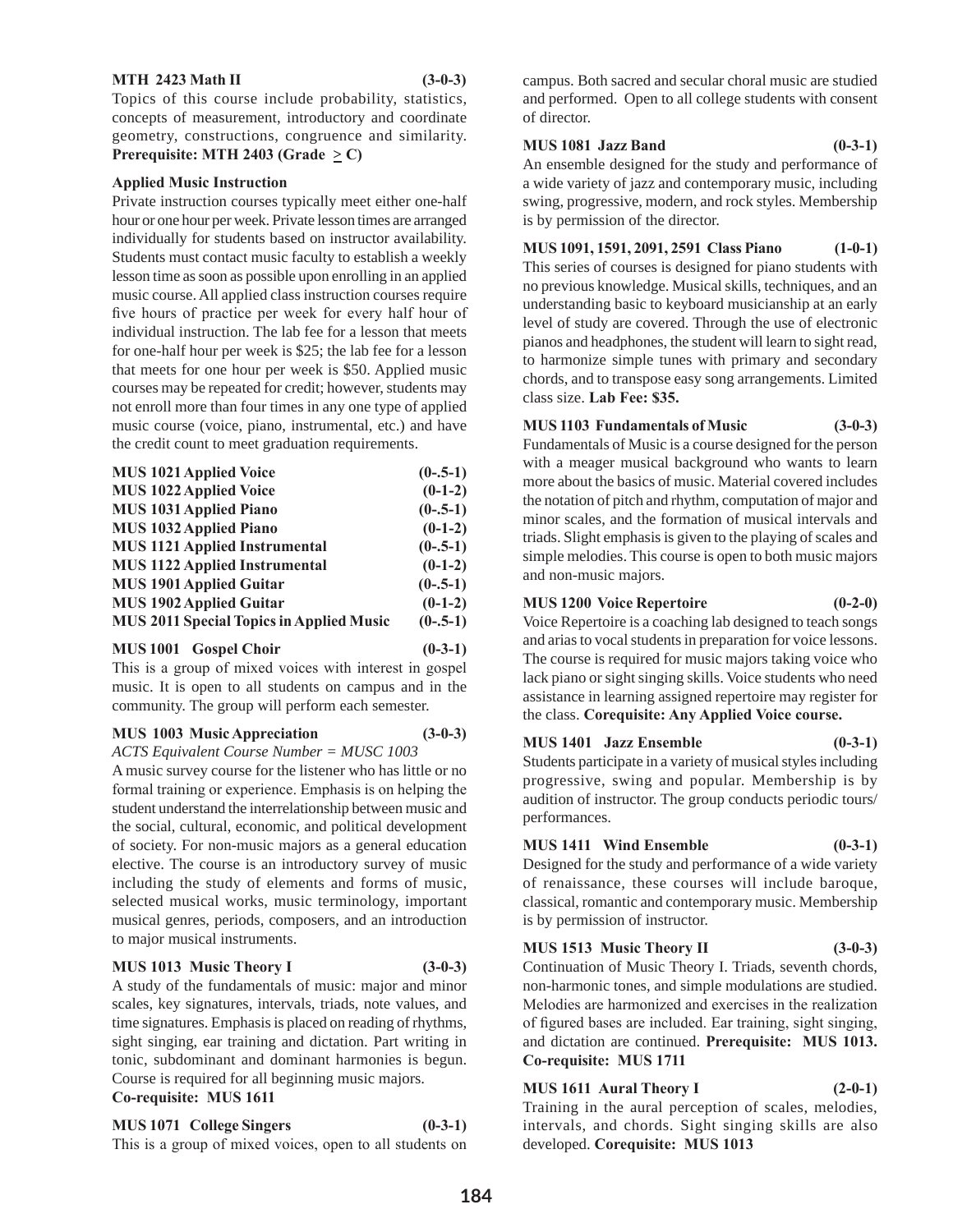#### **MUS 1621 Class Voice I (1-0-1)**

This vocal course is designed for beginning vocal students who may or may not plan to pursue further voice study. Emphasis is placed on correct posture, breath control, phrasing, extending vocal range, vowel production, and interpretation. One-hour lesson weekly.

**MUS 1711 Aural Theory II (2-0-1)** A continuation of Aural Theory I, which is a prerequisite. **Prerequisite: MUS 1611. Co-requisite: MUS 1513**

**MUS 1721 Class Voice II (1-0-1)**

A continuation of Class Voice I. Concentration is centered on the continued development of the correct foundation for breath control, tone and pitch consciousness, style and interpretation. The student is introduced to a wide range of vocal literature. **Prerequisite: MUS 1621.**

# **MUS 1811 Aural Theory III (2-0-1)**

Aural training including more advanced melodic, rhythmic and harmonic materials.

**Prerequisite: MUS 1711. Co-requisite: MUS 2013**

**MUS 1911 Aural Theory IV (2-0-1)** A continuation of Aural Theory III, which is a prerequisite. **Prerequisite: MUS 1811. Coreq. MUS 2513**

| <b>MUS 2001 Special Topics in Music</b> |  | $(1-0-1)$ |
|-----------------------------------------|--|-----------|
| <b>MUS 2002</b>                         |  | $(2-0-2)$ |
| <b>MUS 2003</b>                         |  | $(3-0-3)$ |
|                                         |  |           |

Special topics courses will be offered at the discretion of the department when the need or interest is apparent. May be repeated for credit.

# **MUS 2012 Special Topics in Applied Music (0-1-2)**

# **MUS 2013 Music Theory III (3-0-3)**

Knowledge presented in Music Theory I and II is reviewed. Ear training, sight singing, dictation, and keyboard harmony are integrated with four part written harmony. Altered chords, secondary dominants, leading tone chords and seventh chords are studied. Choral melodies are harmonized and exercises in harmonic analysis are stressed. **Prerequisite: MUS 1513.** 

**Co-requisite: MUS 1811**

# **MUS 2201 Opera Workshop/Non-Majors (0-2-1)**

Workshop emphasizing learning, memorizing, interpreting and staging a show or scenes for public performance. Training will concentrate on characterization, stage movement, and effective singing for the stage. Some basic technical stagecraft is included.

# **Co-requisite: Any Applied Voice course**

# **MUS 2202 Opera Workshop/Majors (0-4-2)**

Workshop emphasizing learning, memorizing, interpreting, and staging a show or scenes for public performance. Training will concentrate on characterization, stage movement, and effective singing for the stage. Some basic technical stagecraft is included.

**Co-requisite: Any Applied Voice Course**

#### **MUS 2503 Music History Survey (3-0-3)**

An overview of music history from antiquity to the present with emphasis on composers, their works, and listening to performances. The intention is to provide students with a working knowledge of the unique characteristics of music common to each historical period. This course is designed primarily for music majors but is open to any student.

**Prerequisite: MUS 1003 or permission of instructor**

# **MUS 2513 Music Theory IV (3-0-3)**

A continuation of Music Theory III. Keyboard harmony, dictation, sight singing, and ear training are continued. Concentration is placed on the study of diminished seventh, dominant ninth, eleventh, and thirteenth chords, and the Neapolitan sixth. Classical, romantic, and contemporary music is studied for harmonic analyzation.

# **Prerequisite: MUS 2013. Co-requisite: MUS 1911**

#### **NA 1007 Nursing Assistant (3-8-7)**

this training.

This course is structured to exceed the minimum curriculum requirements mandated by the federal government with the passage of the Omnibus Budget Reconciliation Act (OBRA) in 1987, which included the Nursing Home Reform Act mandating that Nursing Assistants be trained and setting forth minimum requirements pertaining to

# **NUR 1010 Clinical Applications of (0-6-0) Fundamentals of Nursing**

The student will practice nursing skills in the laboratory after demonstration, readings, and applying theoretical concepts. The students will then apply the nursing process and nursing diagnoses to clients in the clinical setting. Beginning level recognition of pathophysiology and psychological concepts will be utilized to care for clients. Care plans will be done to help the student in applying these concepts. **Corequisite: NUR 1014**

# **NUR 1014 Fundamentals of Nursing (2-6-4)** This course will present the different pathophysiological and psychopathological mechanisms or processes of the individual. Emphasis will be on human health promotion, growth and development, nursing diagnosis, and the nursing process. **Prerequisites: Admittance to the Nursing Program. Corequisites: BIO 2114, ENG 1013, PSY 1003, MTH 1113, NUR 1010. Assessment Fee: \$250. Malpractice Fee: \$50**

# **NUR 1020 Clinical Applications of (0-6-0) Medical Surgical Nursing I**

The student applies concepts from Medical Surgical I when caring for individuals and families in the hospital setting. Plans of care will be developed, using the nursing process. Integrations of nutrition, growth and development will be done. **Corequisites: NUR 1024**

**NUR 1024 Medical Surgical Nursing I (2-6-4)** This course will integrate principles and concepts from

the physical sciences, social sciences, and nursing as they relate to the individual and families throughout the life cycle. Emphasizes the prevention of illness, restoration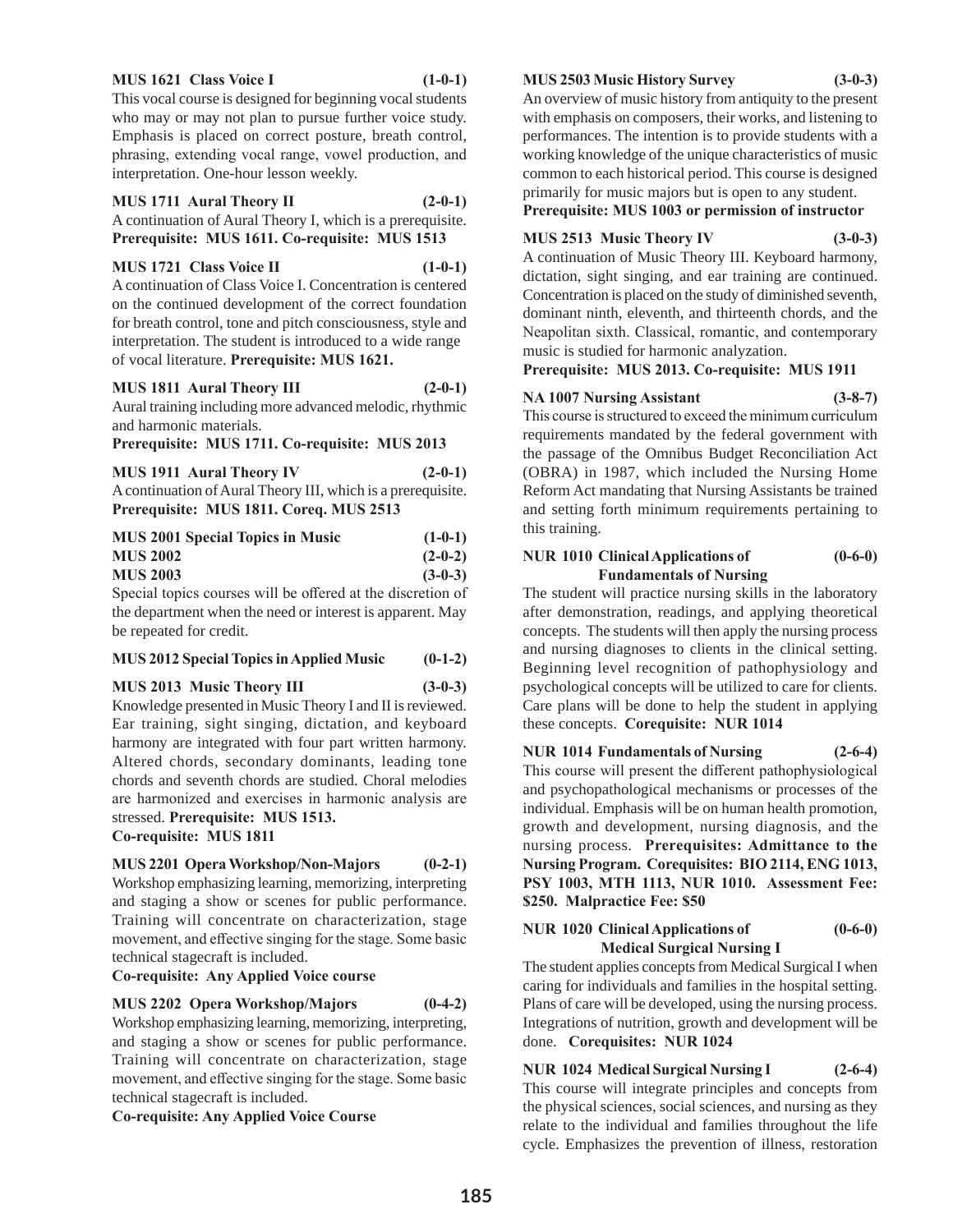of health during acute and chronic physical illness, and preservation of dignity in death.

**Prerequisites: All required courses from Term I. Corequisites: BIO 2134, ENG 1023, PSY 2003, NUR 1020. Assessment Fee: \$250** 

# **NUR 1900 Clinical Applications of (0-1-0) Role Transition for LPNs/LPTNs**

The student will have simulated and actual opportunities to apply principles and skills used in the transition from the LPN/LPTN to the professional role of a registered nurse. Emphasis will be placed on the nursing process, physical assessment skills, client education, and care of acute and chronically ill clients. **Corequisites: NUR 1904.**

**NUR 1904 Role Transition for LPNs/LPTNs (4-1-4)** This course allows the LPN/LPTN with current licensure and experience in nursing to develop necessary skills and knowledge to use as a base for transition to professional nursing. The course will review content in foundations of nursing and cover content in health assessment and care for lower acuity level clients in the medical surgical setting. Upon successful completion of this course, the LPN/LPTN will enter the 2000 level nursing courses. **Corequisites: BIO 2504, NUR 1900, Assessment Fee: \$250**

# **NUR 2040 Clinical Applications of (0-6-0) Mental Health Nursing**

This course gives the student an opportunity to apply principles of psychiatric/mental health nursing with clients and families. Special populations, cultural diversity, and risk factors of clients experiencing emotional illness will be emphasized. **Corequisite: NUR 2044**

**NUR 2044 Mental Health Nursing (2-6-4)**

This course introduces the student to the theories of emotional health and restoration of health during acute and chronic emotional/behavioral illness. Emphasis will be on critical thinking, growth, and development, psychosocial/ cultural diversity, communications, and therapeutic interventions. **Prerequisites: All required courses from Terms I and II. Corequisite: NUR 2040, BIO 2504. Assessment Fee: \$250, Malpractice Fee: \$50**

# **NUR 2130 Clinical Applications of Medical- (0-6-0) Surgical Nursing II**

The course accompanies NUR 2134 and focuses on rehabilitative care. Identification of skills based upon scientific principles for nursing practice with clients will be the emphasized. **Prerequisites: All required courses from Terms I, II and III. Corequisite: NUR 2134**

**NUR 2134 Medical-Surgical Nursing II (2-6-4)** This course builds upon Medical-Surgical I and focuses on the chronic illness phases of the disease process. Rehabilitative stages will be emphasized. The life cycles issues of individual with chronic illness will be presented. The nursing process and critical thinking skills with case presentations will be utilized.

**Prerequisites: All required courses from Terms I, II and III. Corequisites: NUR 2130, NUR 2164, NUR 2160, SOC 1013 or SOC 2043, and BUS 1603. Assessment Fee: \$250** 

#### **NUR 2160 Clinical Applications of Maternal (0-6-0) Child Nursing**

This course accompanies NUR 2164 and focuses on giving nursing care to clients in the pediatric and maternity settings. Students will provide care using the theoretical principles of maternal and child health. **Corequisite: NUR 2164.** 

# **NUR 2164 Maternal Child Nursing (2-6-4)**

This course will explore the concepts of childbearing and childrearing. It will focus on health promotion, family structures, and cultural diversity. The traditional role of the maternal and child nurse must expand to meet the challenges that changes and new technology are posing. With these concepts the student will use the nursing process in working with clients from birth through adolescence. **Prerequisites: All required courses from Terms I, II and III. Pre or Corequisites: NUR 2130, NUR 2134, NUR 2160, SOC 1013 or SOC 2043, BUS 1603**

**NUR 2242 Nursing Concepts and Intervention (2-0-2)** This course is designed to further understand the concepts of environment and health in client care through core presentation, discussion, and content review. The nursing process will be utilized by the student through problem-solving and critical thinking skills in applying nursing interventions to client situations. **Prerequisites: All required courses from Terms I, II, III and IV. Corequisites: NUR 2254, NUR 2263**

#### **NUR 2250 Clinical Applications of Medical- (0-6-0) Surgical Nursing III**

This course accompanies NUR 2254. This course provides the student with the opportunity to apply theoretical principles when caring for the adult medical-surgical clients with complex disorders affecting the cardiac, respiratory and renal systems. The clinical course emphasizes the rehabilitative aspect of the client with complex disorders. **Corequisite: NUR 2254**

**NUR 2254 Medical-Surgical Nursing III (2-6-4)** This course is designed to introduce complex knowledge and skills applicable to the nursing care of an acute adult with multiple complex problems and the critically ill adult client experiencing alterations in the cardiac, respiratory, circulatory, and renal systems. The course builds on and reinforces previous knowledge and skill. The course reinforces ethical and legal implications, health promotion and maintenance, emotional, spiritual, physical, psychosocial integrity and developmental tasks of the adult. **Prerequisites: All required courses from Terms I, II, III and IV. Corequisites: NUR 2242, NUR 2250, NUR 2260, NUR 2264, Assessment Fee: \$250** 

# **NUR 2260 Clinical Applications of Nursing (0-3-0) Leadership & Management**

This course accompanies NUR 2263 and focuses on managing the nursing care to clients in the hospital setting. Students will provide and coordinate client care under the supervision of a nurse manager or charge nurse. Students will demonstrate the skill of coordinating care and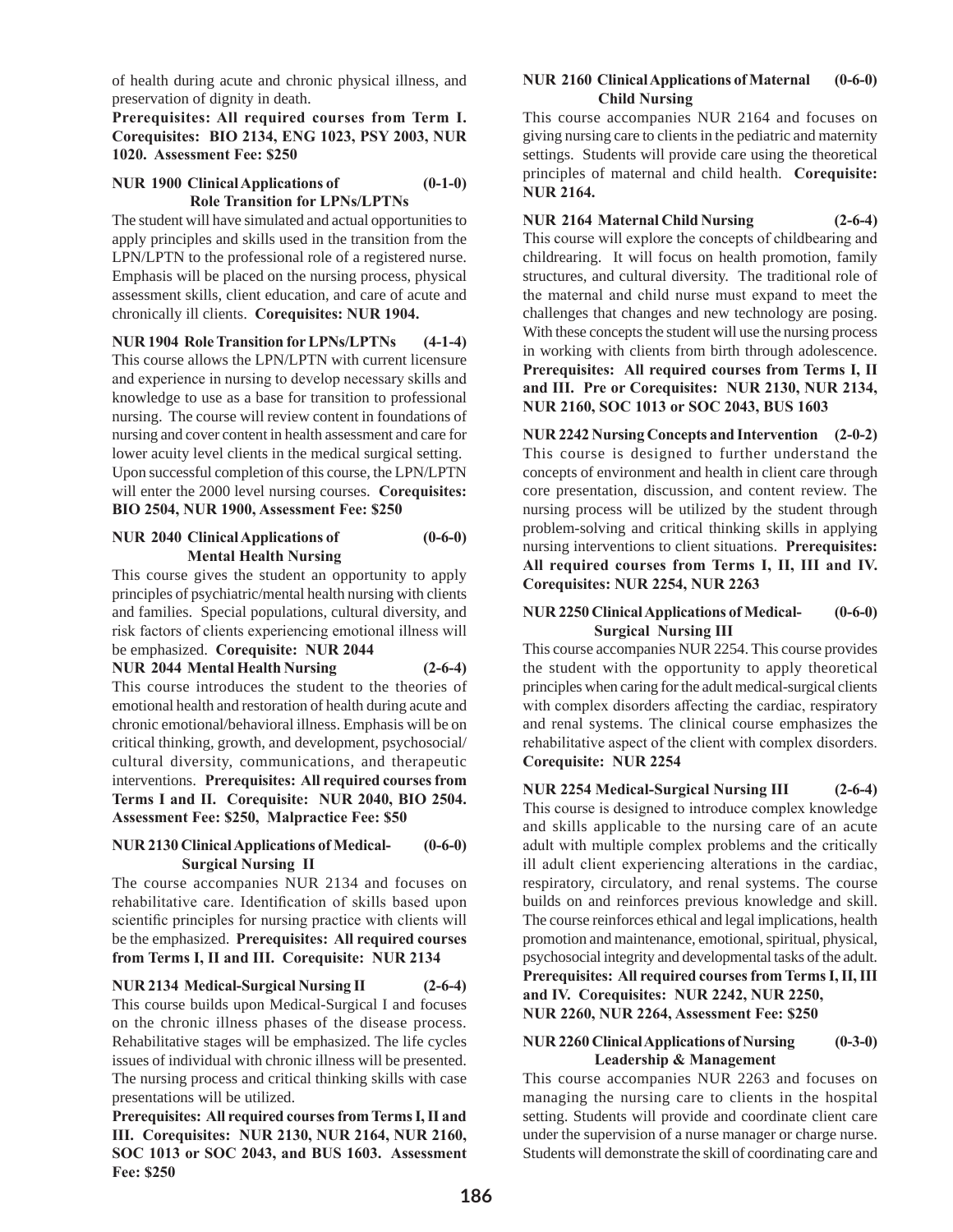applying leadership and management principles necessary to function in a complex health care environment. **Corequisite: NUR 2263** 

**NUR 2263 Nursing Leadership & Management (2-3-3)** This course is designed to give the student a broad understanding of where nursing has been in the past, where it is today, and where it is going in the future. Content will include influences affecting nursing practice and the education that is needed to practice in entry-level staff positions. Additional roles of the entry-level nurse will be discussed including coordinating interdisciplinary groups, prioritizing client needs, understanding the role of economics, politics, culture, legal, and ethical aspects, and accepting accountability for delegating tasks. **Prerequisites: All required courses from Terms I, II, III and IV. Corequisites: NUR 2260, NUR 2242, NUR 2254**

# **PHL 1003 Introduction to Philosophy (3-0-3)** *ACTS Equivalent Course Number = PHIL 1103*

A study of problems that confront man as he deals with the nature of the world and his relationship to it; explores the four major branches of philosophy: metaphysics, epistemology, axiology, and logic.

# **PHS 1014 Principles of Geology (3-2-4)**

*ACTS Equivalent Course Number = GEOL 1114*

This is a physical science course covering the origin of rocks, weathering, mass wasting, water, glaciation, volcanos, earthquakes, minerals, and classification of rocks. **A lab is a required part of this class and will meet at a time different than the lecture. Lab Fee: \$20**

# **PHS 1104 Earth Science (3-2-4)**

*ACTS Equivalent Course Number = PHSC 1104*

An introduction to the fundamental topics of earth science including physical and historical geology, oceanography, and meteorology. Laboratory exercises include the study of minerals, rocks, fossils, topographic and geologic maps, and oceanographic and meteorological phenomena. **A lab is a required part of this class and will meet at a time different than the lecture. Lab Fee: \$20**

#### **PHS 1214 Physical Science (3-2-4)**

*ACTS Equivalent Course Number = PHSC 1004* A survey of selected physical science topics will be presented, including various topics in measurement systems, basic mechanics, energy and heat, chemistry fundamentals, aspects of atmospheric science and of the basic solar system will be covered for general education students. **A lab is a required part of this class and will meet at a time different than the lecture. Prerequisite: MTH 0893 (Grade**  $\geq$  **C) or appropriate placement test score, Lab Fee: \$20**

**PHY 1004 Technical Physics (3-2-4)** Selected topics in mechanics, heat, sound, electricity, and light with the practical implications of physical phenomena emphasized. Laboratory activities related to the principles discussed will be included. **A lab is a required part of this class and will meet at a time different than the lecture. Prerequisite: MTH 1083 (Grade ≥ C), Lab Fee: \$20**

#### **PHY 2013 Survey of Physics for Radiologic (3-0-3) Technology**

This course is designed to provide the student with an understanding of the underlying physics principles of radiology. These principles include; mathematical concepts, temperature and heat, heat transfer, waves and sound, electric forces and fields, magnetism, electromagnetic waves, optics, nature of the atom, nuclear physics and radioactivity, and ionizing radiation and nuclear energy. These principles will provide the student with the tools necessary to understand x-rays, ultrasound, CAT scans, and the other devices utilized in the field of radiology and why there are strict safety guidelines for the usage of this equipment. This course is a prerequisite for Radiologic Science- RAD 1222. **Prerequisite: MTH 0893 (Grade ≥ C) or appropriate placement test score.** 

# **PHY 2114 General Physics I (3-2-4)**

*ACTS Equivalent Course Number = PHYS 2014* Topics in mechanics, heat, and sound are covered in this

course designed for the non-engineering major. **A lab is a required part of this class and will meet at a time different than the lecture. Prerequisite: MTH 1113 (Grade ≥ C) or equivalent, Lab Fee: \$20**

# **PHY 2134 General Physics II (3-2-4)**

*ACTS Equivalent Course Number = PHYS 2024*

A continuation of PHY 2114, this course covers topics in electricity, magnetism, light, and modern physics. **A lab is a required part of this class and will meet at a time different than the lecture. Prerequisite: PHY 2114 (Grade ≥ C), Lab Fee: \$20**

# **PIM 1313 Plastic Injection Molding I (2-3-3)** This course provides lecture and hands-on experiences in

the injection molding process. Areas covered are safety, machine identification, setup procedures, operation, troubleshooting, and machine adjustment. Students are introduced to computer monitoring of the molding process as a quality control method to increase productivity. **Lab Fee: \$15**

# **PIM 2023 Properties of Plastics (2-2-3)**

This course is a survey of the mechanical, chemical, and electrical properties of plastic materials as they relate to the design of plastics parts. Topics include molecular structure and its effects on properties of plastic materials; classification of materials; rheology; physical behavior under various loading conditions; stress and strain characteristics; brittleness and impact strength; and electrical and thermal properties. Use is made of both empirical and theoretical formulas in the design of plastics parts. **Lab Fee: \$15**

**PIM 2213 Tooling for Plastic Injection Molding (2-2-3)** This course covers construction methods necessary to build tooling for injection molding and blow molding. Includes an introduction to extrusion dies and thermoforming tools. **Lab Fee: \$15**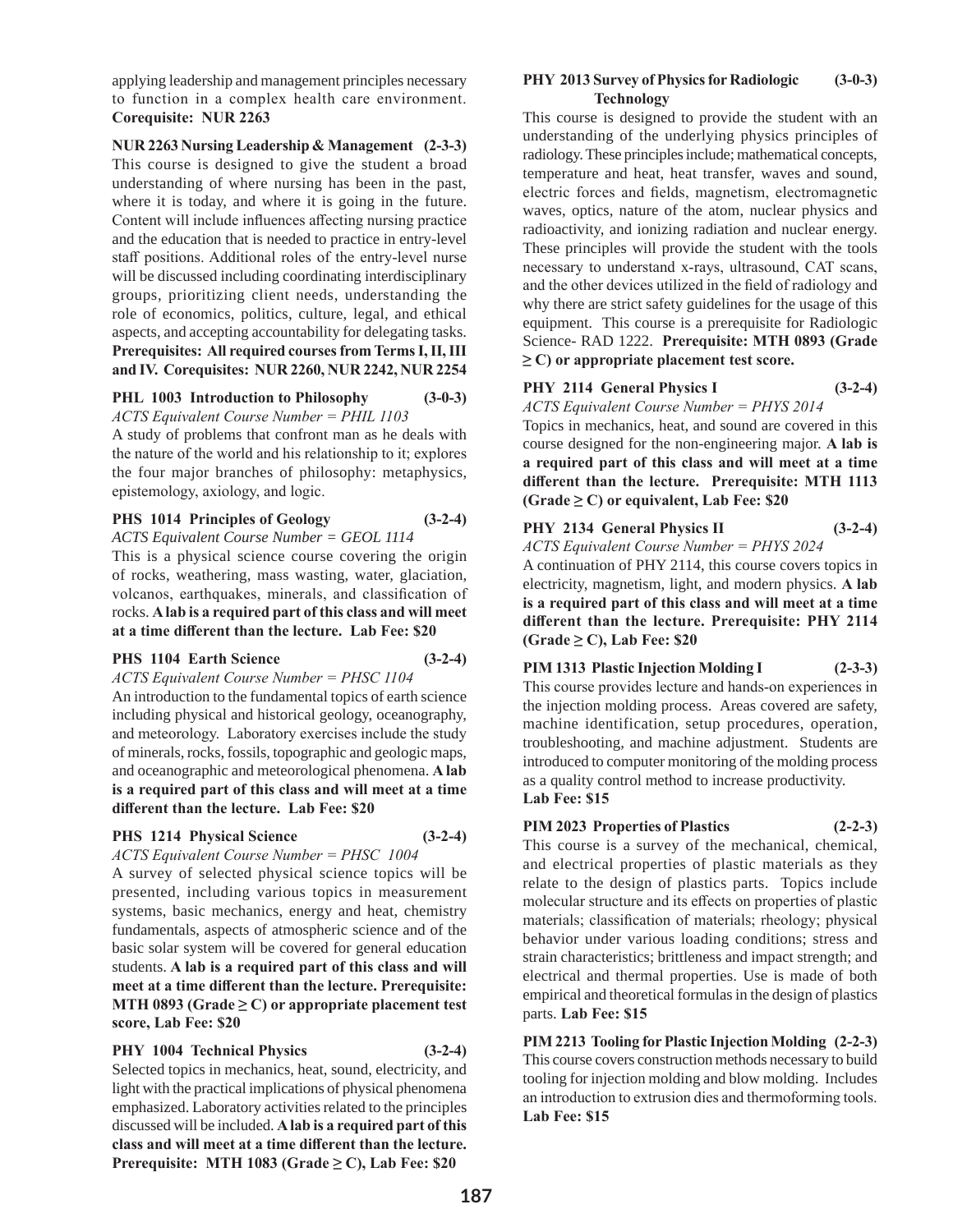#### **PIM 2323 Plastic Injection Molding II (2-3-3)**

This course is an extension of PIM 1313, Plastic Injection Molding I. Subjects include insert molding and accessory equipment associated with injection molding, such as drying and pneumatic conveying. **Prerequisite: PIM 1313, Lab Fee: \$15**

**PN 1104 Mental Health (3-2-4)**

This course introduces the student to common mental illnesses and substance abuse. A clinical component completed in day treatment centers helps reinforce the concepts that are taught in theory. Students are also introduced to basic computer usage and the development of concept maps, which help students link important concepts. This course has a clinical component. **Prerequisite: Admittance to the Practical Nursing Program.**

#### **PN 1207 Basic Fundamentals (7-0-7)**

Basic Fundamentals introduces the beginning student to many fundamental nursing concepts. These concepts provide the foundation for the student's nursing career. These concepts are utilized by the nurse in all clinical situations. The course begins with legal and ethical issues that surround nursing care. The course introduces the student to skills check offs with several basic skills, including calculation of medication dosages and administration, cleanliness, and environmental control. The clinical component of this course is completed in the skills lab. **Prerequisite: PN 1104**

#### **PN 1213 Nursing IA (2-2-3)**

**This course builds on the skills learned in PN 1207**  Basic Fundamentals. The skills increase in complexity. Students learn the theory behind these more complex skills. Students learn to chart each skill as it is taught. The course also includes basic principles in the care of elder clients. The clinical component of this course is completed in the nursing home, assisted living, and the lab. Simulation lab may also be utilized. **Prerequisite: PN 1207**

#### **PN 1217 Nursing IB (5-4-7)**

This course is a continuation of PN 1213 (Nursing IA). Co-requisite: PN 1213

**PN 1305 Nursing of Mothers & Children (4-2-5)** This course gives the student an introduction to care of the expectant mother and the newborn. Students complete a clinical rotation with postpartum mothers in the hospital. Students also learn basic concepts related to pediatric nursing. To reinforce these concepts, students complete a rotation working in doctors' offices that see pediatric patients. Students work in these offices under a preceptor. Simulation lab may be utilized. **Prerequisite: PN 1335**

# **PN 1323 Nursing II (2-2-3)**

Nursing II is an introduction to patients in an acute care setting. Students learn emergency care, pain control, care of cancer patients, and care of surgical patients. This course incorporates the anatomy of the system being covered. Pharmacology and nutritional concepts are also incorporated. This course has a clinical component in acute care. **Prerequisites: PN 1213 and PN 1217**

#### **PN 1335 Nursing III (3-4-5)**

Nursing III is a continuation of PN 1323 Nursing II with emphasis on more complex medical-surgical conditions. Anatomy, pharmacology, and nutritional concepts are incorporated into each unit. Students also learn about death and dying and care of the patient. Students must read Tuesdays with Morrie by Mitch Albom. This is a true story which depicts what it is like to die. Students also learn what is important in life, as told through the eyes of a dying person. Videos of these interviews are also watched on YouTube. This course has a clinical component in acute care. **Prerequisite: PN 1323**

# **PN 1345 Nursing IV (4-2-5)**

Nursing IV is the final nursing course for the program. This course teaches the most complex nursing conditions. Students function independently with the instructor present as a resource. This course has a clinical component in acute care. **Prerequisites: PN 1335 and PN 1305.**

**PSC 1003 Introduction to Political Science (3-0-3)** An introduction to political ideologies, governmental systems, and a comparison of national governments.

# **PSC 2003 American Government (3-0-3)**

*ACTS Equivalent Course Number = PLSC 2003* A study of the constitutional framework of American government; U.S. Constitution is studied in detail in relation to the basic structure and organization of the national government.

**PSC 2013 State and Local Government (3-0-3)** An introduction to the organization, structure, functions, and administration of state and local governments.

# **PSY 1003 General Psychology (3-0-3)**

*ACTS Equivalent Course Number = PSYC 1103* This course focuses on the scientific study of human behavior and mental processes. This course presents various principles, concepts, and theories critical to the understanding of behaviors and mental processes.

**PSY 2003 Developmental Psychology (3-0-3)** *ACTS Equivalent Course Number = PSYC 2103*

This course focuses on the quantitative and qualitative ways human beings change during the life cycle. Cognitive, social, physical, and emotional processes are studied in detail. **Prerequisite: PSY 1003** 

# **PSY 2013 Child Development (3-0-3)**

This course studies environmental and heredity effects on the cognitive, affective, psychomotor, and sociolinguistic development of typically and atypically developing children and adolescents. Students will learn to analyze, use, and incorporate an inclusive understanding of key theories of learning and how these theories are related to the physical, cognitive and emotional changes that occur during each developmental stage. Students will be introduced to observation and evaluation of children's and adolescents' development and to recognize possible delays in development. Practical application of theory is provided through a variety of hands-on experience and 5 clock hours of required observation. **Prerequisite: PSY 1003**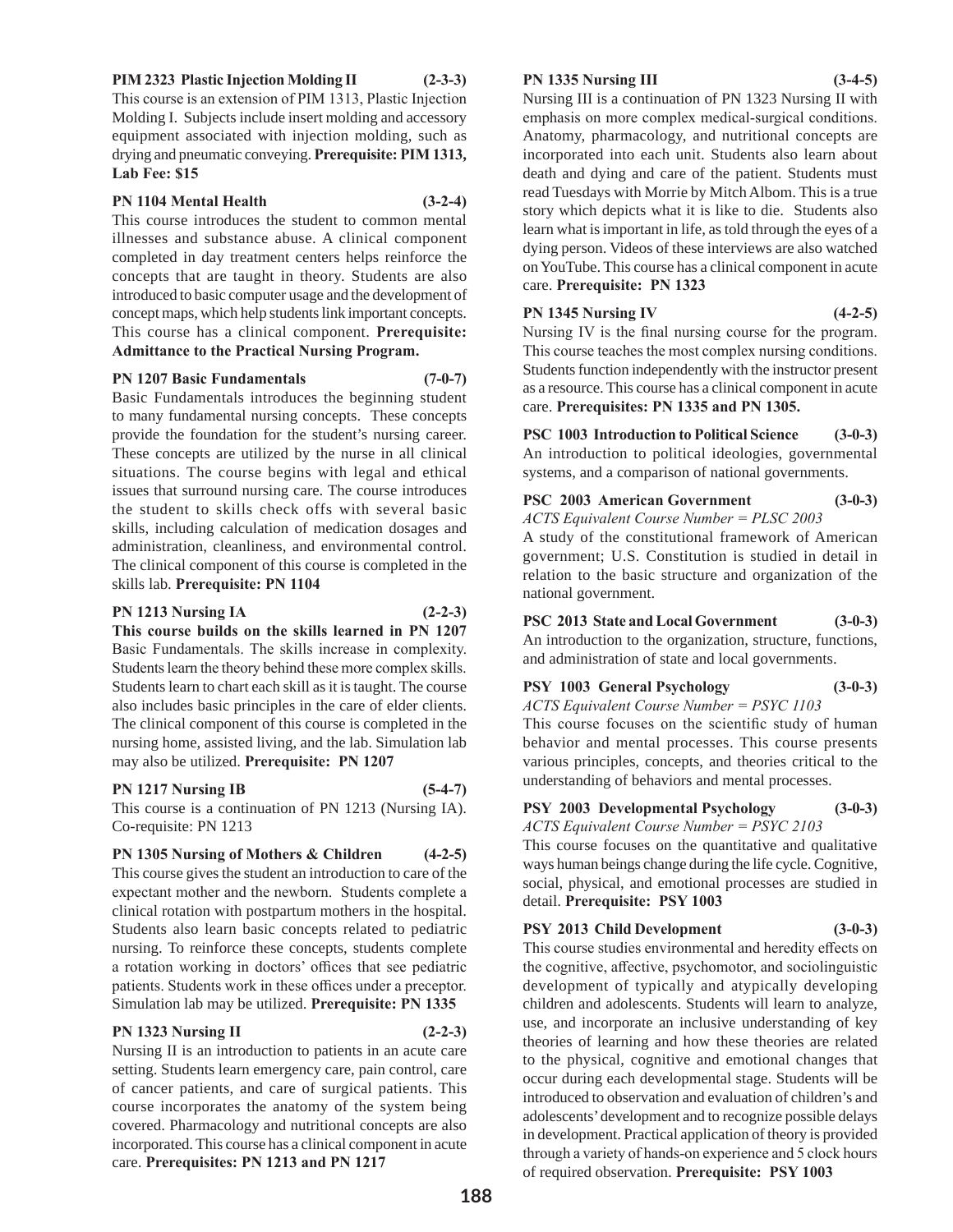#### **PSY 2063 Abnormal Psychology (3-0-3)**

This course is an examination and/or a survey of the manifestations of abnormal behavior and the psychological process. Detailed analysis of the clinical and developmental aspects concerning psychological disorders and their etiology will be considered. **Prerequisite: PSY 1003 or PSY 2003**

**RAD 1103 Introduction to Radiologic Technology(3-0-3)**

This course is an introduction to the basic aspects and principles of radiologic technology, and the health care system including but not limited to radiation protection, patient care including human diversity, healthcare agency structure and function, radiology ethics and legal issues. Emphasis will be placed on effective patient and peer communication.**Prerequisites: ENG 1013, MTH 1113, and BIO 2114. Pre or Corequistes: RAD 1116, RAD 1110, and HSC 1003**

**RAD 1110 Clinical Practice I (0-6-0)** Supervised clinical experience emphasizing radiologic procedures of the chest and abdomen. **Prerequisites: Admittance to the Radiologic Technology Program. Corequisites: RAD 1106**

**RAD 1116 Radiologic Procedures I (3-9-6)** This course provides an investigation of the procedures used in patient positioning and radiation safety instruction for radiographic demonstration of anatomical parts of the chest, abdominal area, upper extremity, pelvic girdle, lower extremity, and shoulder girdle; and includes topographical anatomy, patient and part positioning, equipment selection and use, and patient-film orientation of radiographic anatomy. **Prerequisites: ENG 1013, MTH 1113 OR MTH 1013, BIO 2114. Pre or corequisites: RAD 1103, RAD 1110**

**RAD 1202 Radiologic Imaging (2-0-2)** This course will provide the basics of radiologic image acquisition, equipment, and quality control. Students will learn to evaluate the image quality standards and the individual factors that influence that image. Some topics include circuitry, the x-ray tube, image intensifiers, digital radiography, PACS, and image receptors. Critical thinking and communication skills will be emphasized. **Prerequisites: All required courses from Term I.** 

**Pre or Corequisites: HSC 1003, RAD 1210, RAD 1216, RAD 1222** 

**RAD 1210 Clinical Practice II (0-9-0)** Supervised clinical experience emphasizing radiographic procedures of the extremities and vertebral column. **Prerequisites: All required courses from Term I. Corequisites: RAD 1216**

**RAD 1216 Radiographic Procedures II (3-9-6)** This course provides an investigation of procedures used in patient positioning and radiation safety instruction for radiographic demonstration of anatomic parts and sectional anatomy of the upper and lower extremity and spine. **Prerequisites: All required courses from Term I.** 

#### **Pre or Corequisites: HSC 1003, RAD 1202, RAD 1210, RAD 1222**

# **RAD 1222 Radiologic Science (2-0-2)**

This course includes the theoretical basis for understanding the nature, production, characteristics and interaction of radiation with matter. Emphasis will be on the principles associated with radiation production and the clinical significance of these interactions in radiography. Critical thinking skills will be emphasized. **Prerequisites: All required courses from Term I. Pre or Corequisites: HSC 1003, RAD 1202, RAD 1210, RAD 1216**

**RAD 1310 Clinical Practice III (0-9-0)** Supervised clinical experience emphasizing radiographic procedures of the cranium, gastrointestinal system, and genitourinary system, and refinement of radiographic skills in orthopedic, chest, and abdomen. **Prerequisites: All required courses from Terms I and II. Corequisite: RAD 1315**

**RAD 1315 Radiographic Procedures III (2-9-5)** This course provides an investigation of procedures used in patient positioning, sectional anatomy, and radiation safety instruction for cranium, bony thorax, gastrointestinal system and urinary system. **Prerequisites: All required courses from Terms I and II. Pre or Corequisites: BUS 1603, RAD 1310, SOC 2043**

**RAD 2102 Radiation Protection (2-0-2)** This course is a study of the principles and practices of safe application of radiation, in regards to personnel, patients, and the public. Emphasis will also be placed on

the responses of biological systems to radiation and their acute and chronic affects. **Prerequisites: All required courses from Terms I, II, and III. Pre or Corequisites: ENG1013, RAD 2112, RAD 2110, RAD 2115 Dosimetry Badge Fee: \$100, Marker Fee: \$15**

**RAD 2110 Clinical Practice IV (0-10-0)** Supervised clinical experience emphasizing pediatric, geriatric, trauma, and advanced skeletal, cardiovascular, genitourinary, gastrointestinal radiographic procedures; and an introduction to various imaging modalities; and the refinement of orthopedic, gastrointestinal, and genitourinary procedures.

**Prerequisites: All required courses from Terms I, II, and III. Pre or Corequisites: ENG1013, RAD 2102, RAD 2112, RAD 2115**

**RAD 2112 Radiographic Pathology (2-0-2)** This course is designed to introduce theories of disease causation and the pathophysiologic disorders that compromise healthy systems. Etiology, pathophysiologic responses, clinical manifestations, radiographic

appearance, and management of alterations in body systems will be presented.

**Prerequisites: All required courses from Terms I, II, and III. Pre or Corequisites: ENG1013, RAD 2102, RAD 2110, RAD 2115, Assessment Fee: \$50**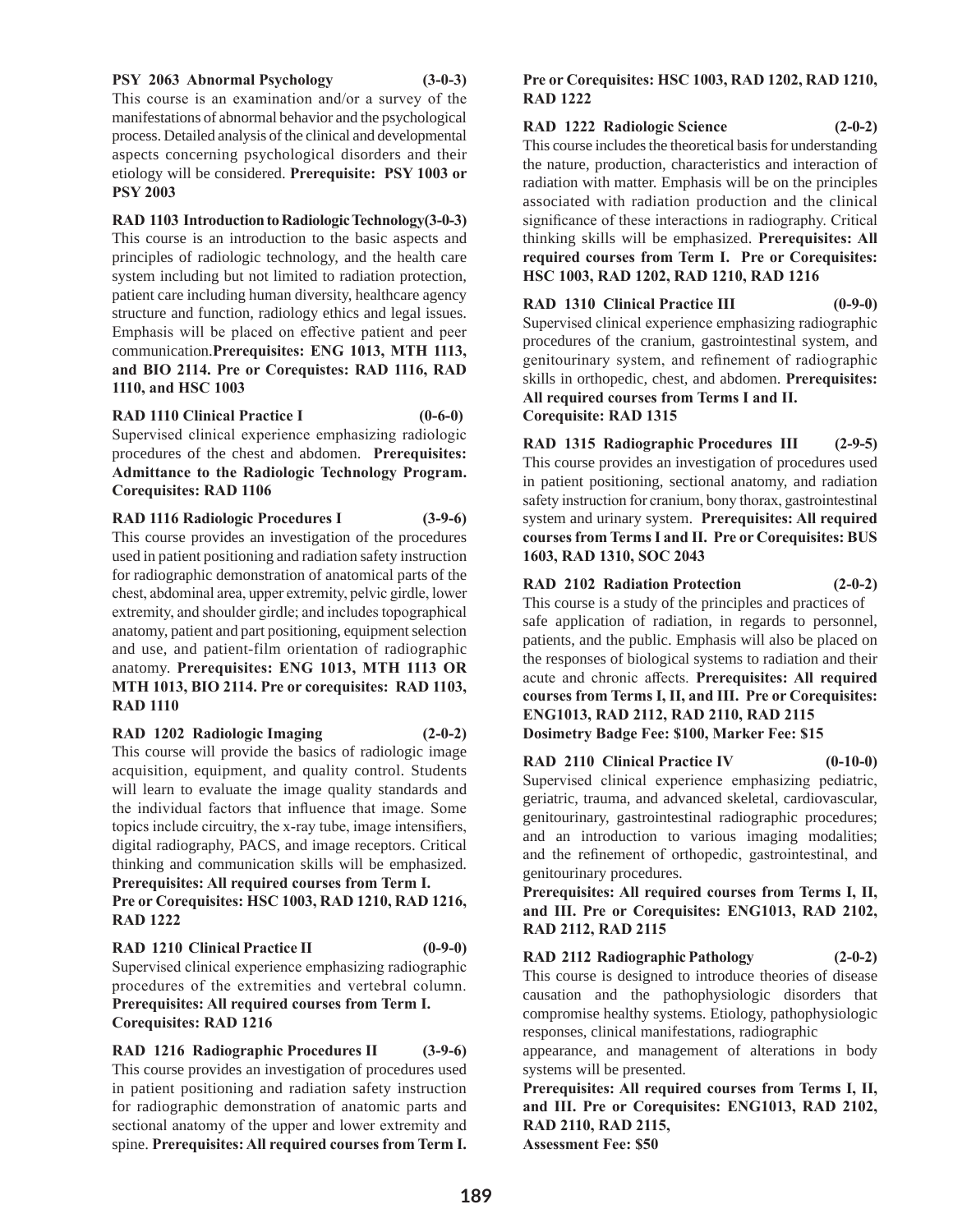#### **RAD 2115 Special Imaging Procedures (2-10-5)**

This course will provide an overview of the production of images including, but not limited to CT, mammography, MRI, sonography, radiation oncology, and nuclear

medicine. An emphasis is placed on the ever-changing dynamics of computers and their impact on the

 radiological sciences. This includes computer applications related to image acquisition, presentation, and storage. Critical thinking and communication skills will also be emphasized. **Prerequisites: All required courses from Terms I, II, and III. Pre or Corequisites: ENG1013, RAD 2102, RAD 2110, RAD 2112, Malpractice Fee: \$50** 

**RAD 2212 Seminar in Radiologic Technology (2-0-2)** This course will prepare the radiologic technology student to sit for the American Registry of Radiologic Technology examination and effectively search for a job in radiography. **Prerequisites: All required courses from Terms I, II, III, and IV. Pre or Corequisites: ENG 1023,** 

**RAD 2220, RAD 2226**

**RAD 2220 Clinical Practice (0-12-0)** Elective clinical rotations and the demonstration of terminal clinical skills. **Prerequisites: All required courses from Terms I, II, III, and IV. Corequisites: RAD 2226**

# **RAD 2226 Radiographic Medical Image (2-12-6) Evaluation**

This course is designed to place advanced emphasis on the application of knowledge, critical thinking skills, and communication skills when comprehensively analyzing diagnostic radiographic images. Also, emphasis will be on recognizing, evaluating, and correcting image problems. **Prerequisites: All required courses from Terms I, II, III, and IV. Pre or Corequisites: ENG 1023, RAD 2212, RAD 2220**

**REL 1003 Survey of World Religions (3-0-3)** A study of the historical and philosophical development of various religions of the world, such as Judaism, Islam, Christianity, Hinduism, and Buddhism.

# **RET 1003 Introduction to Renewable Energy (2-2-3) Technology**

This course introduces the concepts, methodologies, and sources of renewable energy. Energy production and the environment impacts from the use of fossil fuels will be compared with alternative forms of energy, including hydroelectric, solar, wind, geothermal, tidal, and nuclear energies. Upon completion, students should have a thorough understanding of renewable energy technology and its impact on humans and the environment.

# **Lab Fee: \$15**

# **RET 1014 Biomass and Feedstocks (3-2-4)**

This course provides a detailed study of the forms, structures, functions, and reproduction of plants and the production, handling, and maintenance of biomass in the alternative fuels industry. **Lab Fee: \$15**

#### **RET 1024 Biofuels (2-3-4)**

The history and early applications of biodiesel and ethanol will be explored. Understanding biochemical methods involved in the generation of biodiesel from feedstocks, animal fats, and waste vegetable oil. Students will investigate the structure, function, and production of ethanol and its uses. Social, environmental, and economical aspects of the production and usage of alternative fuels and new advancements in alternative fuel production will be introduced. **Lab Fee: \$15**

#### **RET 1103 Fuels and Lubricants (3-0-3)**

This course will cover the different grades and viscosities of lubricants and their function in an engine. The student will learn the process by which fuels and lubricants are produced. Topics covered will be: how lubricants are graded, how fuel oil is produced and graded, and the use of biodiesel and how it affects engine parts and its direct effect on the lubricating system.

**RET 2024 Process Instrumentation (2-2-4)** Intensive combined lecture/lab course designed to expose students to the spectrum of analytical instruments utilized in modern biofuels production. **Prerequisites: RET 1003 and RET 1013, Lab Fee: \$15**

**RET 2034 Bioprocess Practices and Lab (3-2-4)** This course involves an in-depth examination of the methods utilized in the production of biofuel throughout the plant manufacturing process. The laboratory provides a hands-on experience of producing and testing biofuel. **Lab Fee: \$15**

**RET 2923 Renewable Energy Internship (0-10-3)** This course is a cooperative internship between work environment and education and is designed to integrate the student's technical studies with work experience. Students work with their faculty advisor and the internship employer to develop an education plan with meaningful learning objectives based on their program of study. A minimum of 136 contact hours is required. **Prerequisite: 25 credit hours in RET, registration for internship course during the pre-registration, and completion of an Internship Agreement Form.**

**RET 2933 Renewable Energy Capstone (2-3-3)** This course introduces some new concepts related to renewable energy technology design and problem solving. Students solve a given challenge that requires the use of advanced renewable energy technology systems, design skills, communication skills, and a thorough understanding of renewable energy technology materials, processes, and techniques.

**RHA 1103 Introduction to Air Conditioning (3-0-3)** This course contains a series of lectures and demonstrations on the history and development of refrigeration. General and specific safety rules and school procedures are stressed. The identification and use of hand and special tools, as well as, principles of measurement using rules and micrometers are taught.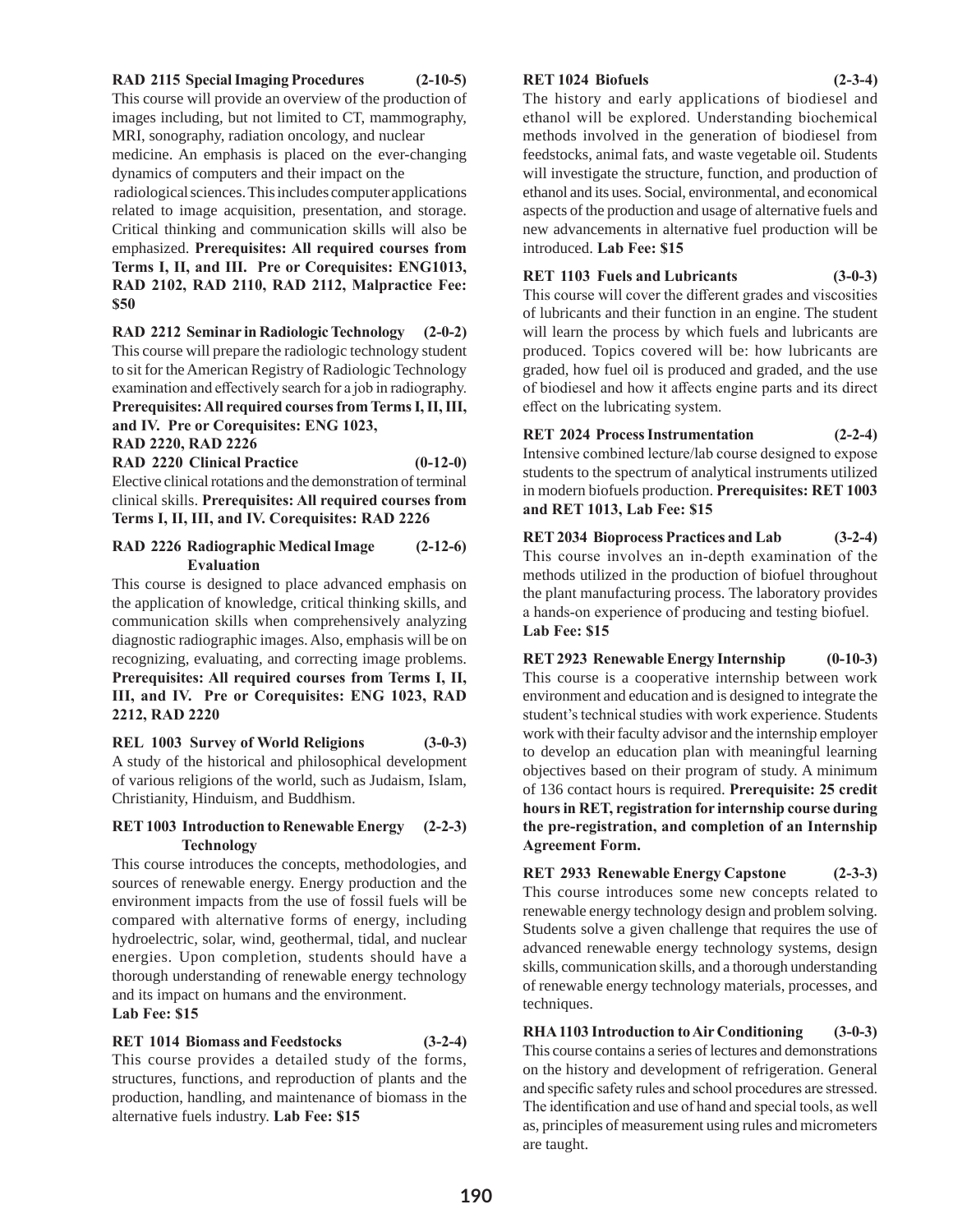#### **RHA 1202 Application Lab I (0-4-2)**

This is a practical application lab that supports course objectives for RHA 1103 (Introduction to Air Conditioning), RHA 1302 (Tubing, Pipe, and Brazing), and RHA 1503 (HVAC Electricity).

# **RHA 1302 Tubing, Pipe, and Brazing (0-4-2)**

This course covers the process of identifying tubing and piping with practical applications in sizing and fitting to different configurations using mechanical fittings, soft soldering, silver brazing, and equipment usage. Practical application is provided in the laboratory.

# **RHA 1503 HVAC Electricity (0-6-3)**

This course provides a study of electricity, its effects, and its behavior. This knowledge of the fundamentals prepares students to understand the construction and operation of electric motors, controls, and circuits used for heat and air conditioning.

# **RHA 2202 Electrical Components and Motors (2-0-2)**

This course teaches the characteristics of alternating current waves, phase relations, transfer action and its use with controls, and motors and relay resistors. In addition, the students study a wide variety of motors, single and three phase, used in the heat and air conditioning field.

# **RHA 2302 Application Lab II (0-4-2)**

This is a practical application lab that supports course objectives for RHA 2202 (Electrical Components and Motors), RHA 2401 (Schematics), RHA 2603 Fundamentals of Gas and Electric Heat), and RHA 2702 (Heat Gain and Loss).

#### **RHA 2401 Schematics (0-2-1)**

Students learn to read, draw, and interpret wiring diagrams and place the circuitry in operative arrangements with electrical and electronic symbols. Students develop systems diagrams for a variety of heat and conditioning equipment.

# **RHA 2603 Fundamentals of Gas and (0-6-3) Electric Heat**

This course provides the student with the basic components of gas and electric heating systems. Students are required to identify components and disassemble and reassemble the various systems.

# **RHA 2702 Heat Gain and Loss (0-4-2)**

This course involves the study of air properties and the instrumentation to meet the environmental needs of structures, residential and commercial, and factors involved in the calculation of heating and cooling loads. The distribution mediums such as duct design and sizing are studied.

# **RHA 2805 Residential Systems (0-10-5)**

This course is a study of the major components and control devices for cooling systems. The students are required to assemble components into an operative system. Practical application is provided in the laboratory.

#### **SCI 2403 Science for Teachers (3-0-3)**

This is an introduction to principles and concepts of science with methods for teaching school aged children. Emphasis will be on laboratory and demonstration techniques.

| <b>SCI 2801 Special Topics in Science</b> | $(1-0-1)$ |
|-------------------------------------------|-----------|
| <b>SCI 2802</b>                           | $(2-0-2)$ |
| <b>SCI 2803</b>                           | $(3-0-3)$ |
| <b>SCI 2804</b>                           | $(3-2-4)$ |
|                                           |           |

Special Topics courses present topics at the discretion of the Department and will be offered when the need and/or interest is apparent. Courses may be presented in lecture format or lecture/lab format.

**SFT 1063 Industrial Loss Prevention (3-0-3)** A survey course dealing with methods and programs utilized by industry to prevent injury and fatalities.

**SFT 1071 CPR and First Aid (1-0-1)** A course designed to teach students how to deal with various injuries and health emergencies, including heart and breathing difficulties, cuts, breaks, poisons, or other problems.

**SFT 1081 Introduction to Industrial Safety (1-0-1)** An introduction to industrial hazards and methods for their remedy. Also introduces the role of the Occupational Safety and Health Act (OSHA).

**SFT 2073 Industrial Safety and OSHA (3-0-3)** This course is designed to assist individuals on the supervisory levels of industry to establish, maintain, and update successful safety and loss prevention programs.

# **SOC 1013 Introduction to Sociology (3-0-3)**

*ACTS Equivalent Course Number = SOCI 1013*

An introduction to the principles and methods in studying society; emphasis on basic concepts used in analyzing social behavior; includes such topics as culture, socialization, class relations, collective behavior, family, institutional organization, and ethnic and group interaction.

# **SOC 2003 Social Problems (3-0-3)**

*ACTS Equivalent Course Number = SOCI 2013* Introduction to the basic problems in American society; such problems as poverty, ethnic relations, population, crime, health and medical care, ecology, urbanism, and social deviance are explored in relevant lecture and discussion periods. **Prerequisite: SOC 1013**

# **SOC 2043 Cultural Anthropology (3-0-3)**

*ACTS Equivalent Course Number =ANTH 2013*

A course in the study of man as a physical, cultural, and social being and of the key concepts, methods, and theories of cultural diversity, social institutions, and an examination of people and cultures around the world.

# **SOC 2063 Criminology (3-0-3)**

Designed to introduce theories and research pertaining to crime and criminal behavior, including causes and methods of prevention; stresses systems of criminal punishment and criminal rehabilitation.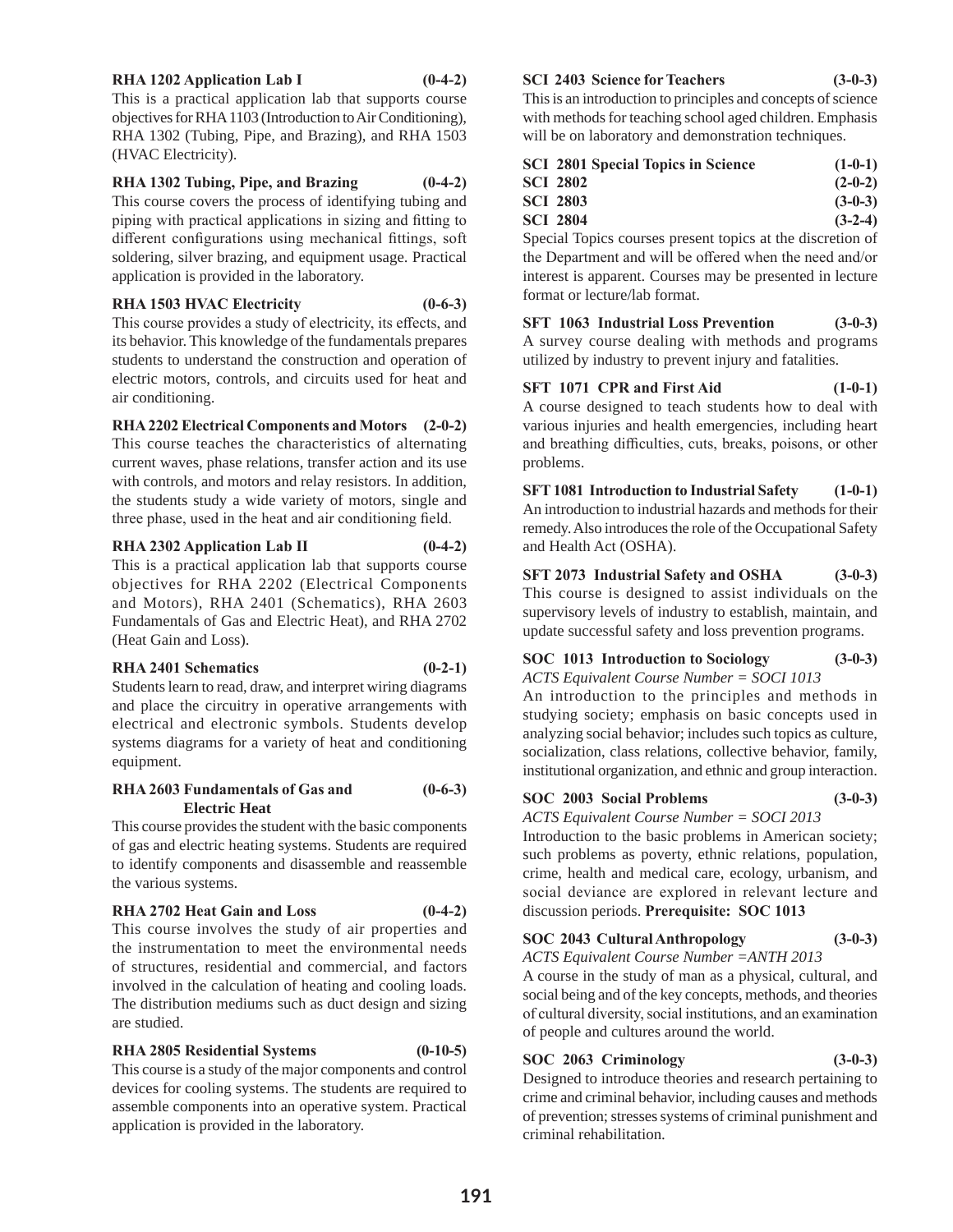#### **SOC 2203 Introduction to Social Work (3-0-3)**

This course is designed to explore major concepts and principles of professional social work, including: the development of social welfare; the history of social work; the knowledge, skills, and value base of social work; models of social work methods; and current social work practice applications. This course looks at the basis of knowledge for theories of human rights, social justice, and diversity.

**SPA 1001 Beginning Conversational Spanish I (1-0-1)** This introductory course is designed to provide basic Spanish conversational skills. It is designed for students using Spanish in the workplace.

**SPA 1101 Beginning Conversational Spanish II (1-0-1)** A continuation of SPA 1001 Conversational Spanish I. **Prerequisite: SPA 1001**

**NOTE: SPA 1114, SPA 1124, SPA 2114 and SPA 2124 must be taken in sequence. Students who wish to skip a prerequisite course should contact the testing coordinator in the Betty Jo Hodges Building about CLEP testing. Otherwise, regardless of experience with the language, students must begin with SPA 1114 and progress sequentially.**

# **SPA 1114 Elementary Spanish I (3-1-4)**

*ACTS Equivalent Course Number = SPAN 1013*

SPA 1114 is the first course in a four-course sequence. It is designed to help students develop listening, speaking, reading, and writing skills. The instruction is communicatively oriented and emphasizes the everyday life and culture of Spanish-speaking people. Students who believe their Spanish skills are beyond this level should contact the testing coordinator in the Betty Jo Hodges Building about CLEP testing. Otherwise, regardless of experience with the language, students must begin with this course and progress sequentially through SPA 1124, SPA 2114, and SPA 2124.

#### **SPA 1124 Elementary Spanish II (3-1-4)**

*ACTS Equivalent Course Number = SPAN 1023* SPA 1124 is a continuation of SPA 1114. It seeks to further develop listening, speaking, reading, and writing skills. The instruction is communicatively oriented and emphasizes the everyday life and culture of Spanish-speaking people. Regardless of experience with the language, students must meet the prerequisite before enrolling in SPA 1114. See NOTE above. **Prerequisite: SPA 1114** 

#### **SPA 2114 Intermediate Spanish I (3-1-4)**

*ACTS Equivalent Course Number = SPAN 2013*

SPA 2114 is designed to help the student develop an intermediate-level proficiency in the four skills of listening, speaking, reading, and writing. The instruction is communicatively oriented and emphasizes the everyday life and culture of Spanish-speaking people. Regardless of experience with the language, students must meet the prerequisite before enrolling in SPA 2114. See NOTE above. **Prerequisite: SPA 1124** 

#### **SPA 2124 Intermediate Spanish II (3-1-4)**

*ACTS Equivalent Course Number = SPAN 2023* SPA 2124 is a continuation of SPA 2114. It seeks to further develop an intermediate-level proficiency in the four skills of listening, speaking, reading, and writing. The instruction is communicatively oriented and emphasizes the everyday life and culture of Spanish-speaking people. Regardless of experience with the language, students must meet the prerequisite before enrolling in SPA 2124. See NOTE above. **Prerequisite: SPA 2114** 

#### **SPE 1003 Introduction to Oral Communication (3-0-3)**  *ACTS Equivalent Course Number = SPCH 1003*

This course is an investigation of the components of communication. Study and practice in dyadic, small group, and speaker-audience situations.

| <b>SPE 2001 Special Topics in Communication</b> | $(1-0-1)$ |
|-------------------------------------------------|-----------|
| <b>SPE 2002</b>                                 | $(2-0-2)$ |
| <b>SPE 2003</b>                                 | $(3-0-3)$ |

Special topics courses will be offered at the discretion of the department when the need or interest is apparent. May be repeated for credit.

| <b>SPE 2011 Interpersonal Communication I</b> | $(1-0-1)$    |  |
|-----------------------------------------------|--------------|--|
|                                               | $(1 \cap 1)$ |  |

**SPE 2021 Interpersonal Communication II (1-0-1)**

**SPE 2031 Interpersonal Communication III (1-0-1)**

These classes will provide the theory and experience to develop effective interpersonal communication skills. Students will gain experience with dyads and small group work in human interaction. Interpersonal Communication I focuses on self-disclosure, feedback and trust. Interpersonal Communication II focuses on sending messages effectively, understanding another's perspective, and helpful listening and responding skills. Level III emphasizes managing conflict in constructive ways, and managing anger and stress effectively.

# **SSC 0913 General Social Studies (3-0-3)**

A study of basic, fundamental topics drawn from social science disciplines, especially psychology, government, geography, history, and sociology. Completion of this course should enhance a student's success in the social science courses required for an associate degree.

**SSC 1003 Introduction to Social Science (3-0-3)** This course provides a broad study of various fields which involve human behavior and interactions. Rather than focus on any one topic in depth, the course provides an overview of society past and present. Examples of subjects typically covered include: history, economics, geography, government, and culture.

**SSC 1013 Introduction to Human Behavior (3-0-3)** This course provides students with a general overview of psychology that includes history, research, theories, and applications of the knowledge of psychology. Topics covered include: consciousness, memory, learning, emotions, personality, psychological disorders, and methods of treatment.